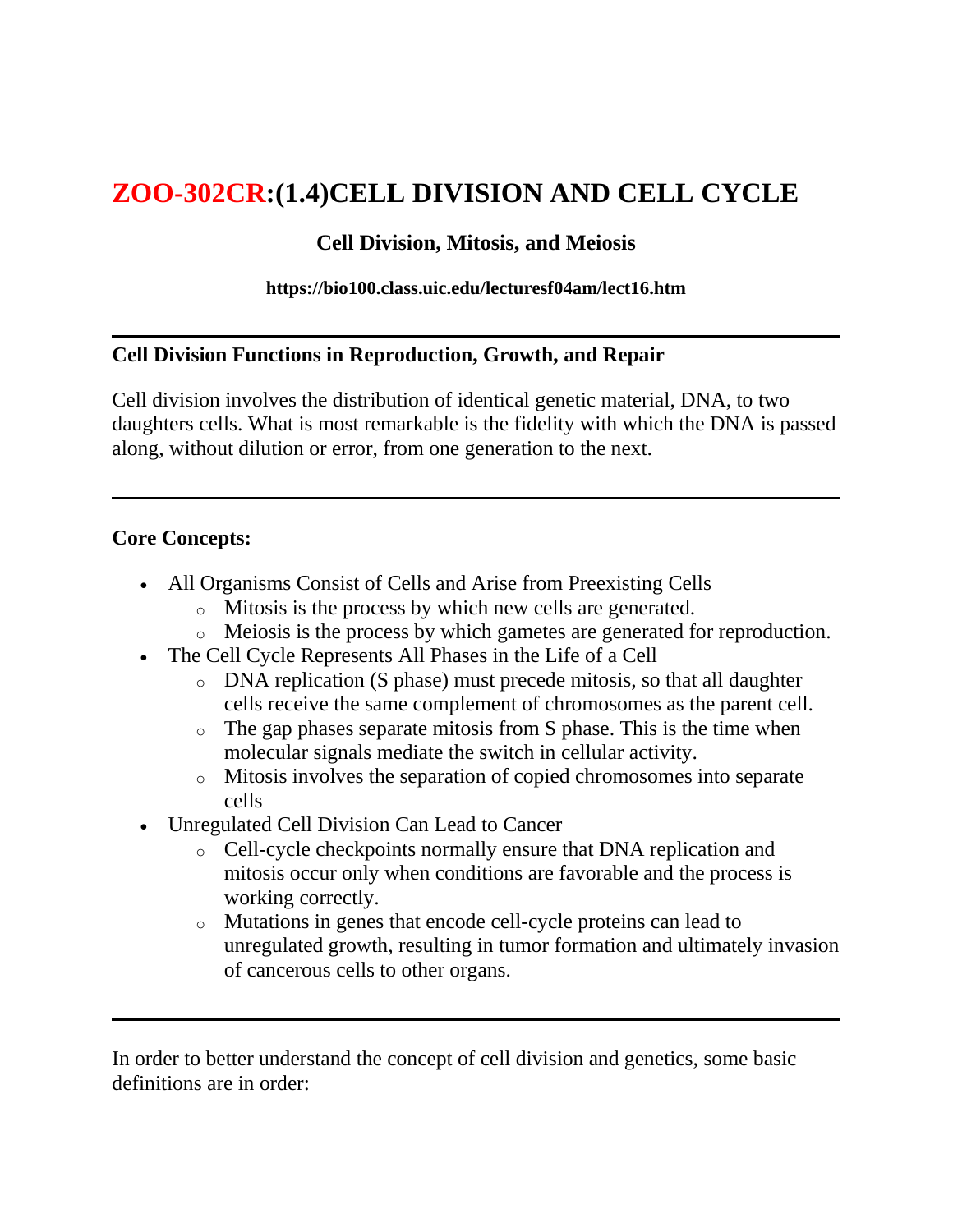- **gene** basic unit of heredity; codes for a specific trait
- **locus** the specific location of a gene on a chromosome (locus plural loci)
- **genome** the total hereditary endowment of DNA of a cell or organism
- **somatic cell** all body cells except reproductive cells
- **gamete** reproductive cells (i.e. sperm & eggs)
- **chromosome** elongate cellular structure composed of DNA and protein they are the vehicles which carry DNA in cells
- **diploid (2n)** cellular condition where each chromosome type is represented by two homologous chromosomes
- **haploid (n)** cellular condition where each chromosome type is represented by only one chromosome
- **homologous chromosome** chromosome of the same size and shape which carry the same type of genes
- **chromatid** one of two duplicated chromosomes connected at the centromere
- **centromere** region of chromosome where microtubules attach during mitosis and meiosis



### **Chromosome structure**

- composed of DNA and protein (histones) all tightly wrapped up in one package
- duplicated chromosomes are connected by a centromere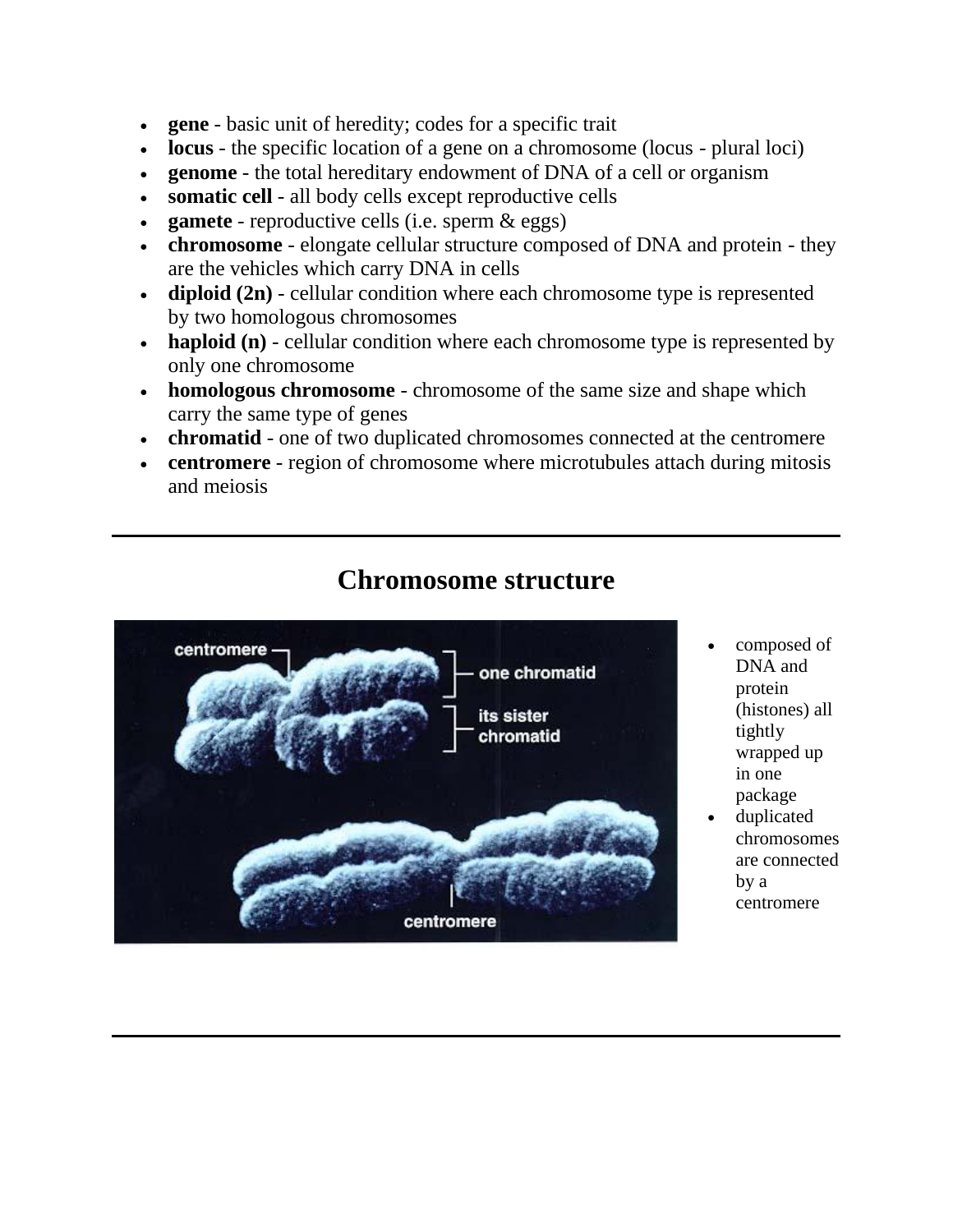

*Example* - an organism is  $2n = 4$ .

- Chromosomes  $1 & 2$  are homologous chromosomes
- Chromosomes  $3 & 4$  are homologous chromosomes
- Chromosomes  $1 & 3$  came from the mother
- Chromosomes  $2 & 4$  came from the father

# **Typical Animal Life Cycle**



**The Cell Cycle**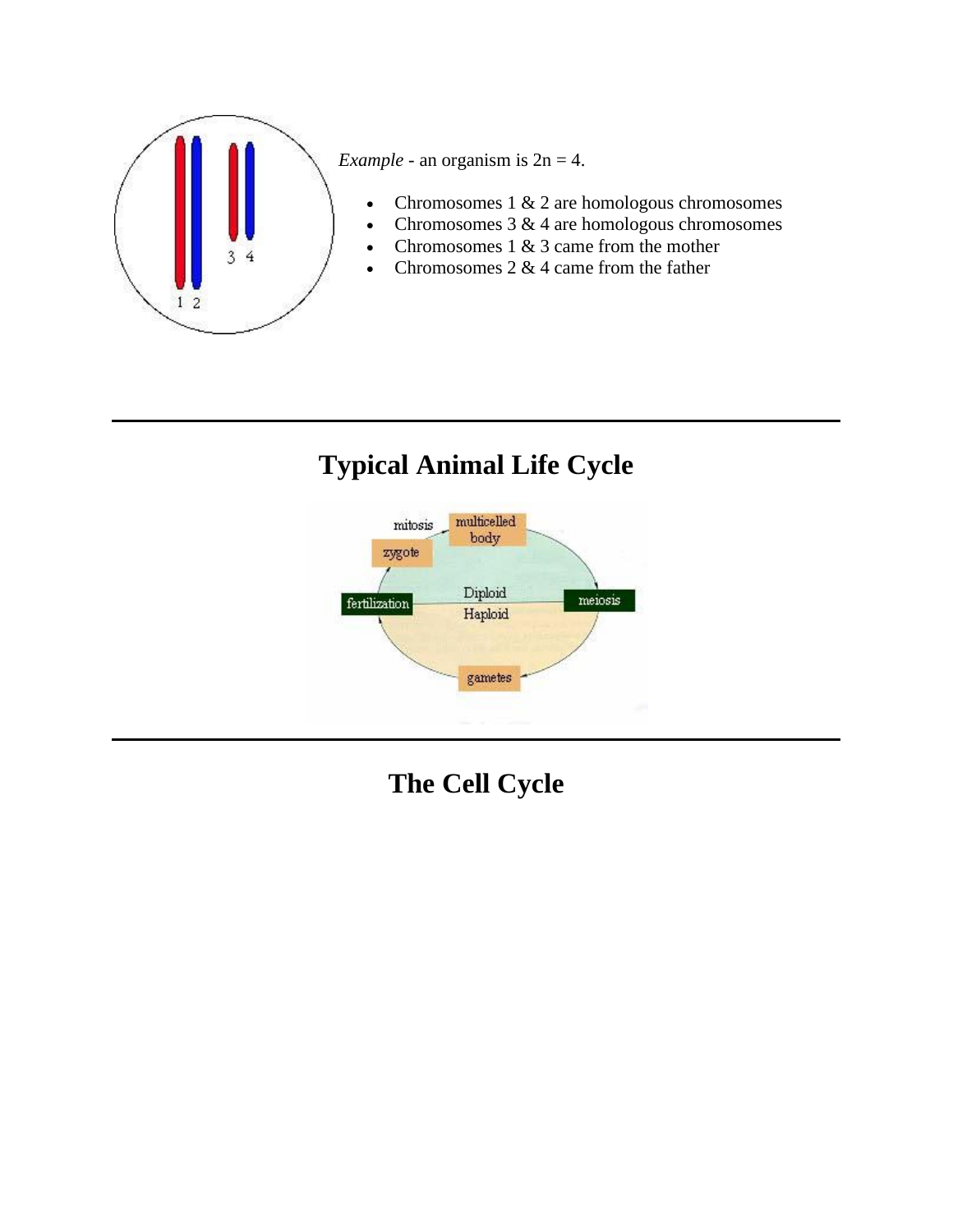

- **mitosis** nuclear/chemical events resulting in two daughter nuclei which have identical genetic material to each other and to the mother cell
- **cytokinesis** division of the cytoplasm. This usually occurs with mitosis, but in some organisms this is not so

## **Mitosis in a Nutshell**

- The stages of the cell cycle can be broken down into six stages:
	- o Interphase, Prophase, Metaphase, Anaphase, Telophase

#### **Interphase**

- is the "resting" or non-mitotic portion of the cell cycle.
- It is comprised of G1, S, and G2 stages of the cell cycle.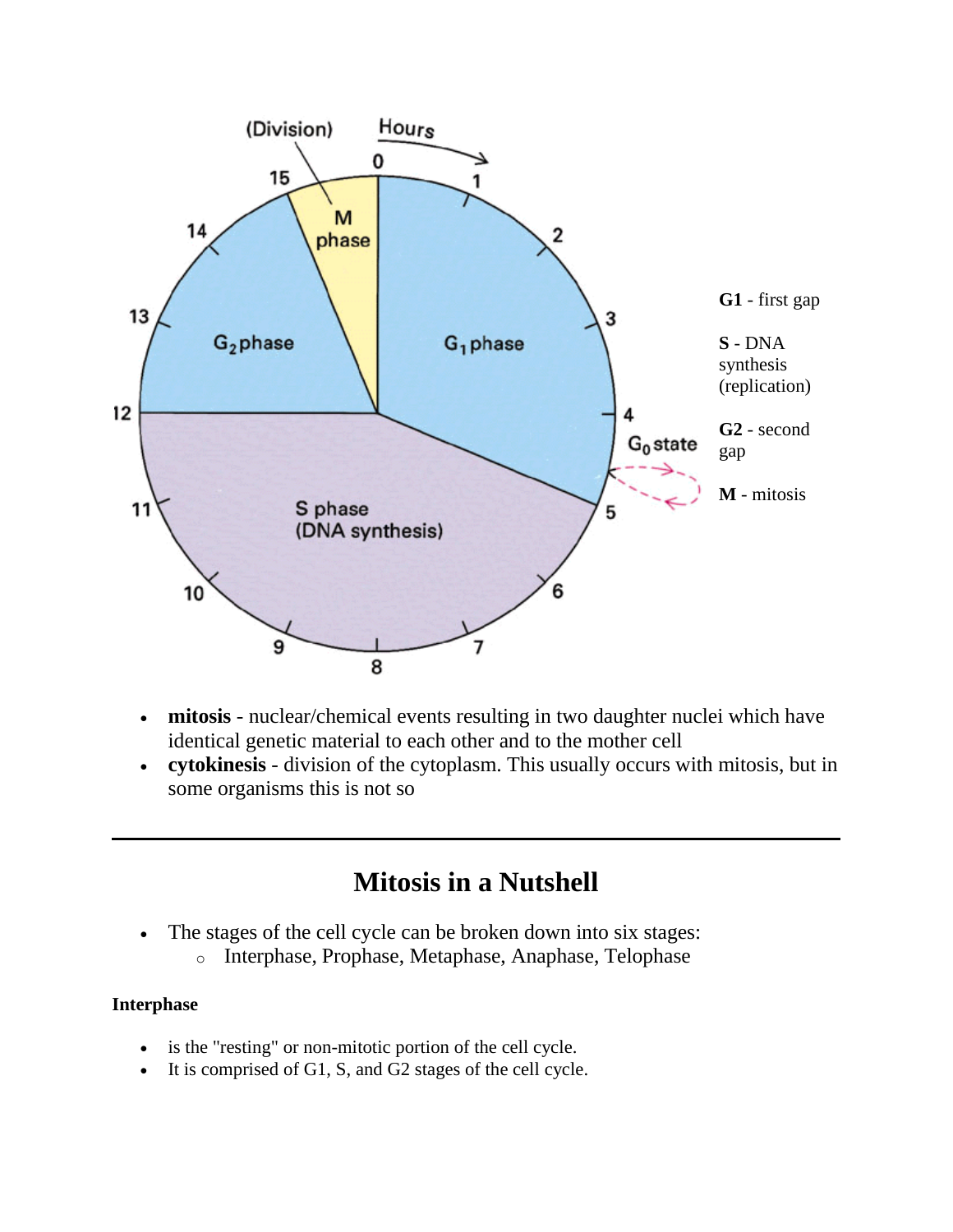DNA is replicated during the S phase of Interphase



#### **Prophase** - the first stage of mitosis.

- The chromosomes condense and become visible
- The centrioles form and move toward opposite ends of the cell ("the poles")
- The nuclear membrane dissolves
- The mitotic spindle forms (from the centrioles in animal cells)
- Spindle fibers from each centriole attach to each sister chromatid at the kinetochore

Compare Prophase to the [Prophase](https://bio100.class.uic.edu/lecturesf04am/lect16.htm#prophaseI)  [I](https://bio100.class.uic.edu/lecturesf04am/lect16.htm#prophaseI) and to the [Prophase II](https://bio100.class.uic.edu/lecturesf04am/lect16.htm#prophaseII) stages of mitosis.

#### **Metaphase**

- The Centrioles complete their migration to the poles
- The chromosomes line up in the middle of the cell ("the equator")

Compare Metaphase to the [Metaphase I](https://bio100.class.uic.edu/lecturesf04am/lect16.htm#metaphaseI) and to the [Metaphase II](https://bio100.class.uic.edu/lecturesf04am/lect16.htm#metaphaseII) stages of mitosis.



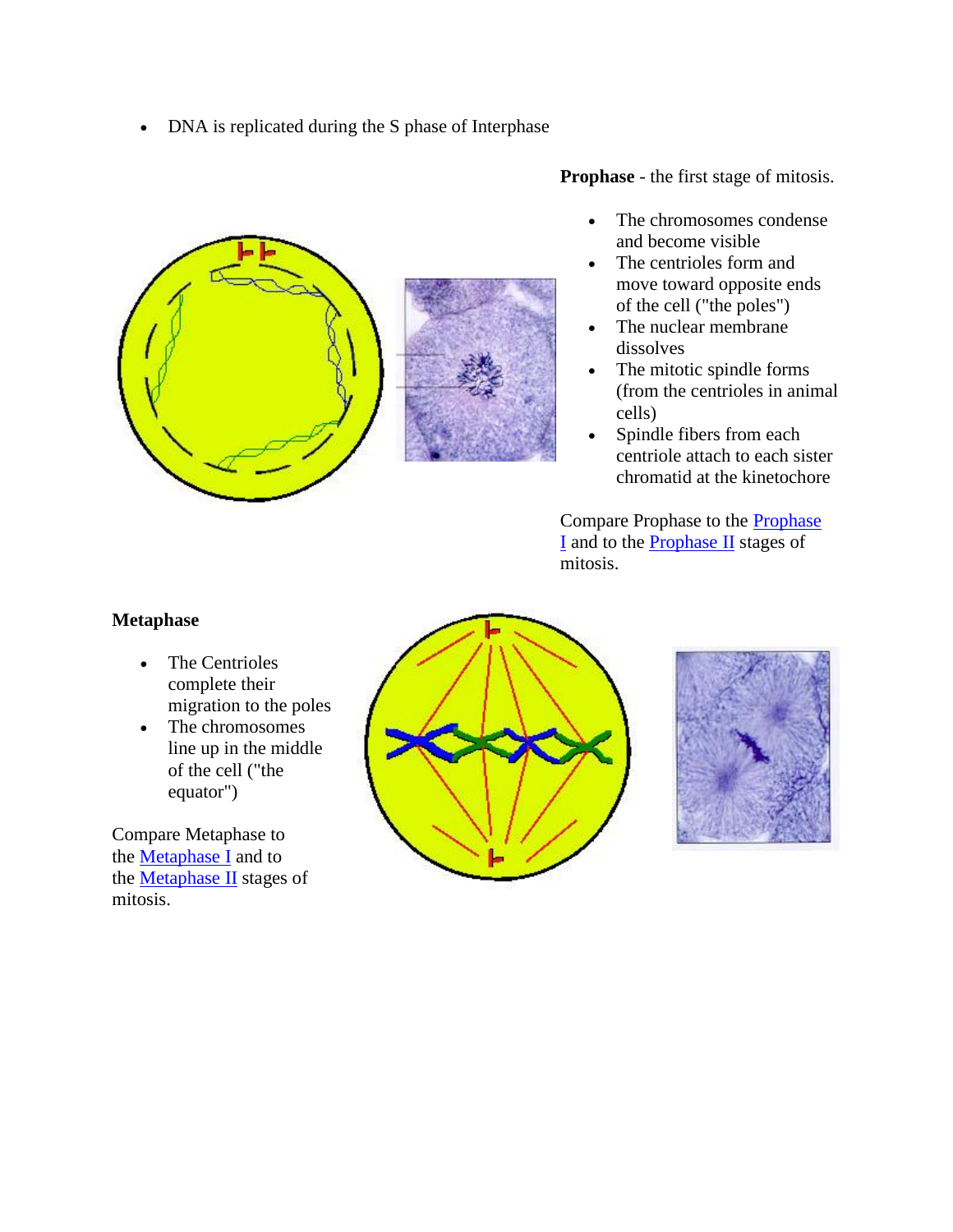



#### **Anaphase**

- Spindles attached to kinetochores begin to shorten.
- This exerts a force on the sister chromatids that pulls them apart.
- Spindle fibers continue to shorten, pulling chromatids to opposite poles.
- This ensures that each daughter cell gets identical sets of chromosomes

Compare Anaphase to the [Anaphase I](https://bio100.class.uic.edu/lecturesf04am/lect16.htm#anaphaseI) and to the  $\Delta$ naphase II stages of mitosis.

### **Telophase**

- The chromosomes decondense
- The nuclear envelope forms
- Cytokinesis reaches completion, creating two daughter cells

Compare Telophase to the [Telophase I](https://bio100.class.uic.edu/lecturesf04am/lect16.htm#telophaseI) and to the [Telophase II](https://bio100.class.uic.edu/lecturesf04am/lect16.htm#telophaseII) stages of mitosis.





# **Cytokinesis Divides the Cytoplasm**

In animal cells, cytokinesis occurs by a process known as **cleavage**

- First, a **[cleavage furrow](http://www.uic.edu/classes/bios/bios100/lectf03am/cleavage.jpg)** appears
	- $\circ$  cleavage furrow = shallow groove near the location of the old metaphase plate
- A contractile ring of actin microfilaments in association with myosin, a protein
	- o Actin and myosin are also involved in muscle contraction and other movement functions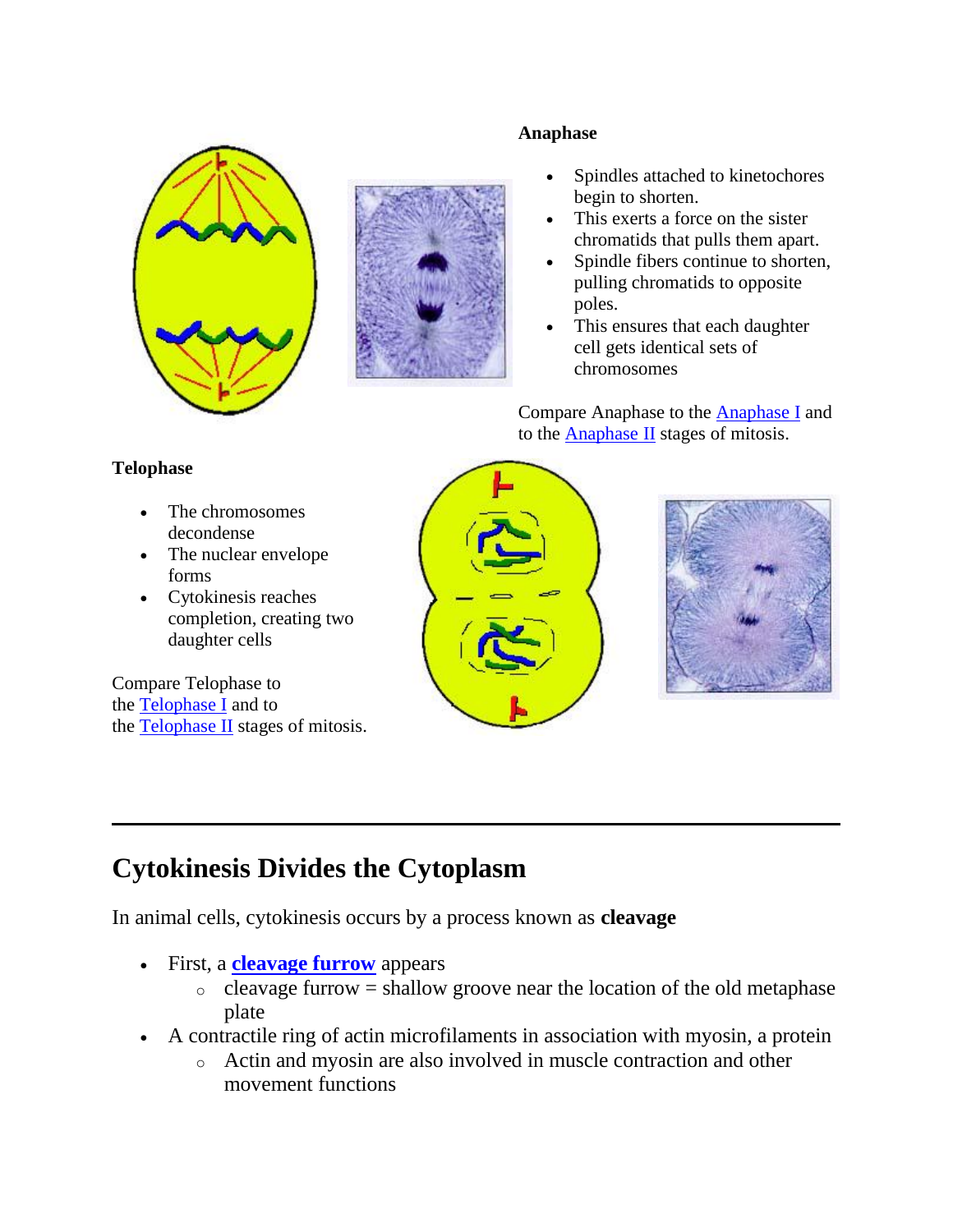- The contraction of a the dividing cell's ring of microfilaments is like the pulling of drawstrings
	- o The cell is pinched in two
- Cytokinesis in plant cells is different because plant cells have cell walls.
- There is no cleavage furrow
- During telophase, vesicles from the Golgi apparatus move along microtubules to the middle of the cell (where the cell plate was) and coalesce, producing the **cell plate**
	- o Cell-wall construction materials are carried in the vesicles and are continually deposited until a complete cell wall forms between the two daughter cells

### **Chromosome Separation Is the Key Event of Mitosis**

- Mitotic spindle fibers are the railroad tracks for chromosome movement.
	- o Spindle fibers are made of microtubules.
	- o Microtubules are lengthened and shortened by the addition and loss of tubulin subunits.
	- o Mitotic spindle shortening during anaphase is a result of the loss of tubulin subunits.
- A kinetochore motor is the engine that drives chromosome movement.
	- o Multiple studies have shown that the kinetochore contains motor proteins that can  $\bigcirc$  walk $\bigcirc$  along the spindle fiber during anaphase.
	- o These proteins presumably remove tubulin subunits, shortening spindle fibers and facilitating the chromosome movement.

# **Regulation of the Cell Cycle**

The cell cycle is controlled by a cyclically operating set of reaction sequences that both trigger and coordinate key events in the cell cycle

- The cell-cycle control system is driven by a built-in clock that can be adjusted by external stimuli (chemical messages)
- **Checkpoint** a critical control point in the cell cycle where stop and go-ahead signals can regulate the cell cycle
	- o Animal cells have built-in stop signals that halt the cell cycles and checkpoints until overridden by go-ahead signals.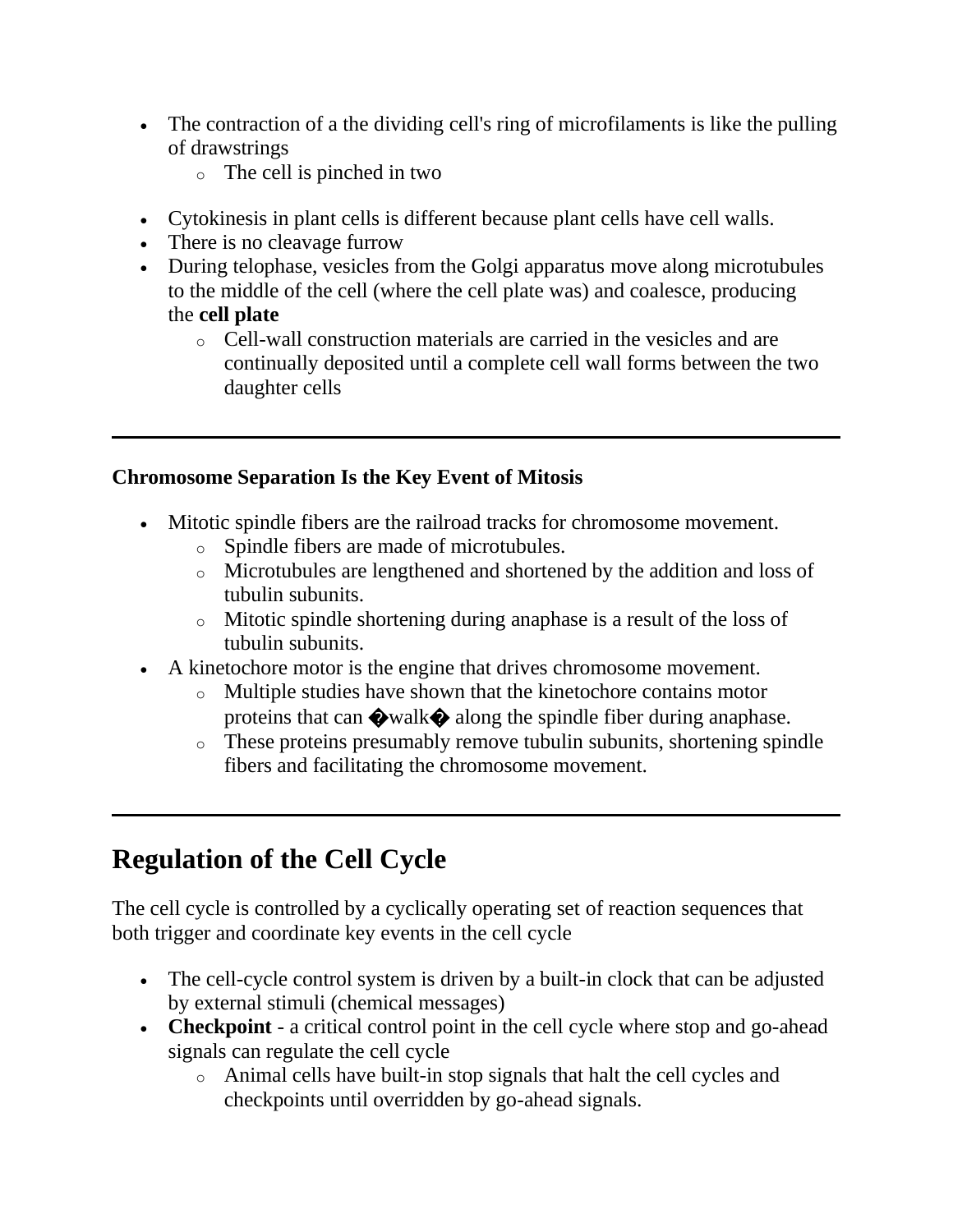- $\circ$  Three Major checkpoints are found in the G1, G2, and M phases of the cell cycle
- The G1 checkpoint the Restriction Point
	- o The G1 checkpoint ensures that the cell is large enough to divide, and that enough nutrients are available to support the resulting daughter cells.
	- o If a cell receives a go-ahead signal at the G1 checkpoint, it will usually continue with the cell cycle
	- o If the cell does not receive the go-ahead signal, it will exit the cell cycle and switch to a non-dividing state called G0
	- o Actually, most cells in the human body are in the G0 phase
- The G2 checkpoint ensures that DNA replication in S phase has been completed successfully.
- The metaphase checkpoint ensures that all of the chromosomes are attached to the mitotic spindle by a kinetochore.

### **Cyclins and Cyclin-Dependent Kinases - The Cell-Cycle Clock**

Rhythmic fluctuations in the abundance and activity of cell-cycle control molecules pace the events of the cell cycle.

- **Kinase** a protein which activates or deactivates another protein by phosphorylating them.
- Kinases give the go-ahead signals at the G1 and G2 checkpoints
- The kinases that drive these checkpoints must themselves be activated
	- o The activating molecule is a **cyclin,** a protein that derives its name from its cyclically fluctuating concentration in the cell
	- o Because of this requirement, these kinases are called **cyclin-dependent kinases**, or **Cdk's**

### **MPF - Maturation Promoting Factor (M-phase promoting factor)**

- [Cyclins accumulate](http://www.uic.edu/classes/bios/bios100/summer2002/cdk01.gif) during the G1, S, and G2 phases of the cell cycle
- By the  $G2$  checkpoint (the red bar in the figure), enough cyclin is available to form MPF complexes (aggregations of Cdk and cyclin) which initiate mitosis
	- o MPF apparently functions by phosphorylating key proteins in the mitotic sequence
- Later in mitosis, MPF switches itself off by initiating a process which leads to the destruction of cyclin
	- o Cdk, the non-cyclin part of MPF, persists in the cell as an inactive form until it associates with new cyclin molecules synthesized during interphase of the next round of the cell cycle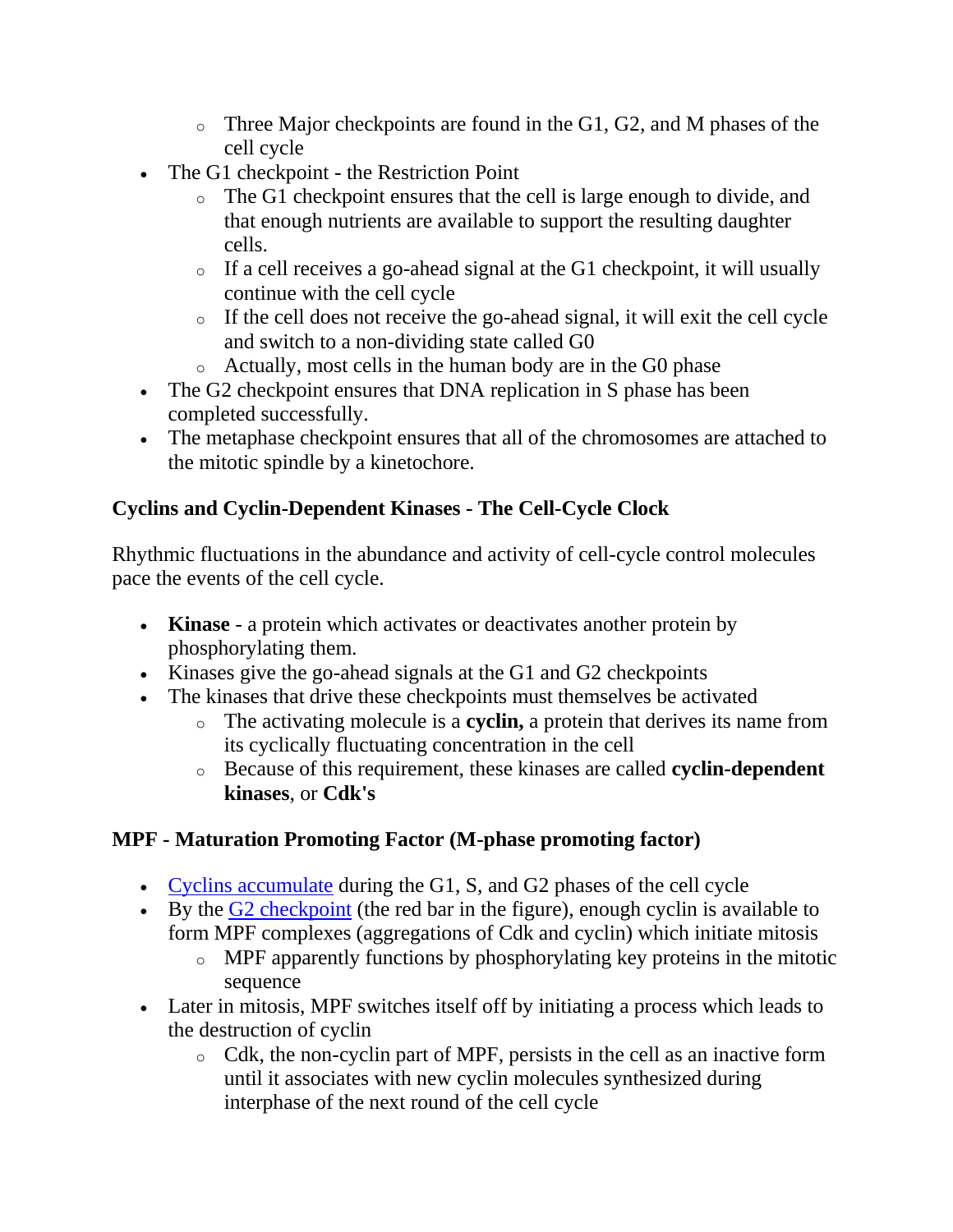### **PDGF - Platelet-Derived Growth Factors - An Example of an External Signal for Cell Division**

PDGF is required for the division of fibroblasts which are essential in wound healing

- When injury occurs, platelets (blood cells important in blood clotting) release PDGF
- Fibroblasts are a connective tissue cells which possess PDGF receptors on their plasma membranes
- The binding of PDGF activates a signal-transduction pathway that leads to a proliferation of fibroblasts and a healing of the wound

### **Density Dependent Inhibition**

- Cells grown in culture will rapidly divide until a single layer of cells is spread over the area of the petri dish, after which they will stop dividing
- If cells are removed, those bordering the open space will begin dividing again and continue to do so until the gap is filled - this is known as **contact inhibition**
- Apparently, when a cell population reaches a certain density, the amount of required growth factors and nutrients available to each cell becomes insufficient to allow continued cell growth

### **Anchorage Dependence**

- For most animal cells to divide, they must be attached to a substratum, such as the extracellular matrix of a tissue or the inside of the culture jar
- Anchorage is signaled to the cell-cycle control system via pathways involving membrane proteins and the cytoskeleton

### **Cells Which No Longer Respond to Cell-Cycle Controls - Cancer Cells**

- Cancer cells do not respond normally to the body's control mechanism.
	- o They divide excessively and invade other tissues
	- o If left unchecked, they can kill the organism
- Cancer cells do not exhibit contact inhibition
	- o If cultured, they continue to grow on top of each other when the total area of the petri dish has been covered
	- o They may produce required external growth factor (or override factors) themselves or possess abnormal signal transduction sequences which falsely convey growth signals thereby bypassing normal growth checks
- Cancer cells exhibit irregular growth sequences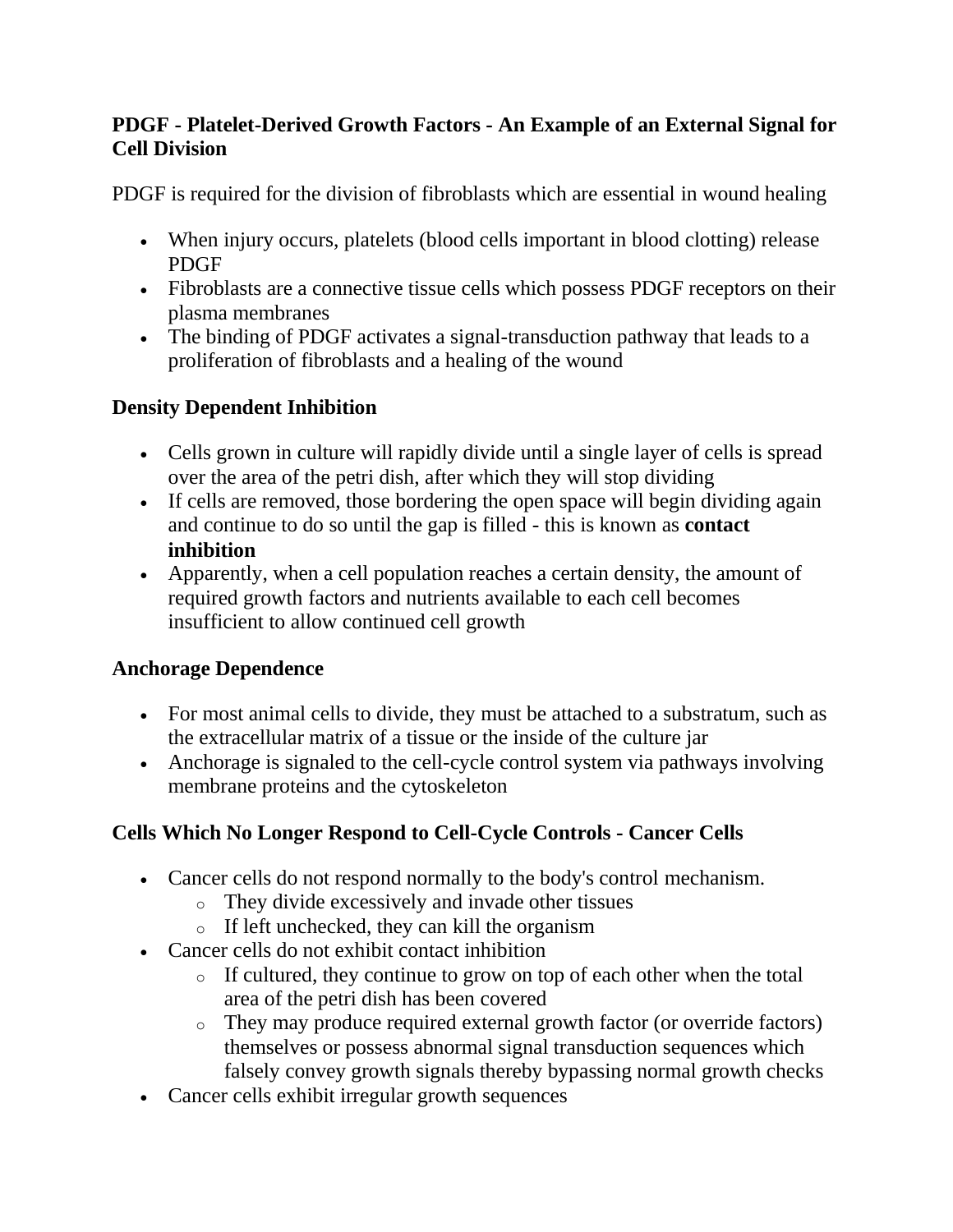- o If growth of cancer cells does cease, it does so at random points of the cell cycle
- o Cancer cells can go on dividing indefinitely if they are given a continual supply of nutrients
	- Normal mammalian cells growing in culture only divide 20-50 times before they stop dividing

# **Meiosis**

# **More definitions:**

- **Allele** alternate forms of the same gene
- **Homozygous** having two identical alleles for a given gene
- **Heterozygous** having two different alleles for a given gene
- **Genotype** genetic makeup of an organism
- **Phenotype** the expressed traits of an organism

# **Meiosis in a Nutshell**

- Meiosis Is a Special Type of Cell Division That Occurs in Sexually Reproducing Organisms
	- o Meiosis reduces the chromosome number by half, enabling sexual recombination to occur.
		- Meiosis of diploid cells produces haploid daughter cells, which may function as gametes.
		- Gametes undergo fertilization, restoring the diploid number of chromosomes in the zygote
	- o Meiosis and fertilization introduce genetic variation in three ways:
		- Crossing over between homologous chromosomes at prophase I.
		- Independent assortment of homologous pairs at metaphase I:
			- Each homologous pair can orient in either of two ways at the plane of cell division.
			- The total number of possible outcomes  $= 2n$  (n  $=$  number of haploid chromosomes).
		- Random chance fertilization between any one female gamete with any other male gamete.
- The Role of Sexual Reproduction in Evolution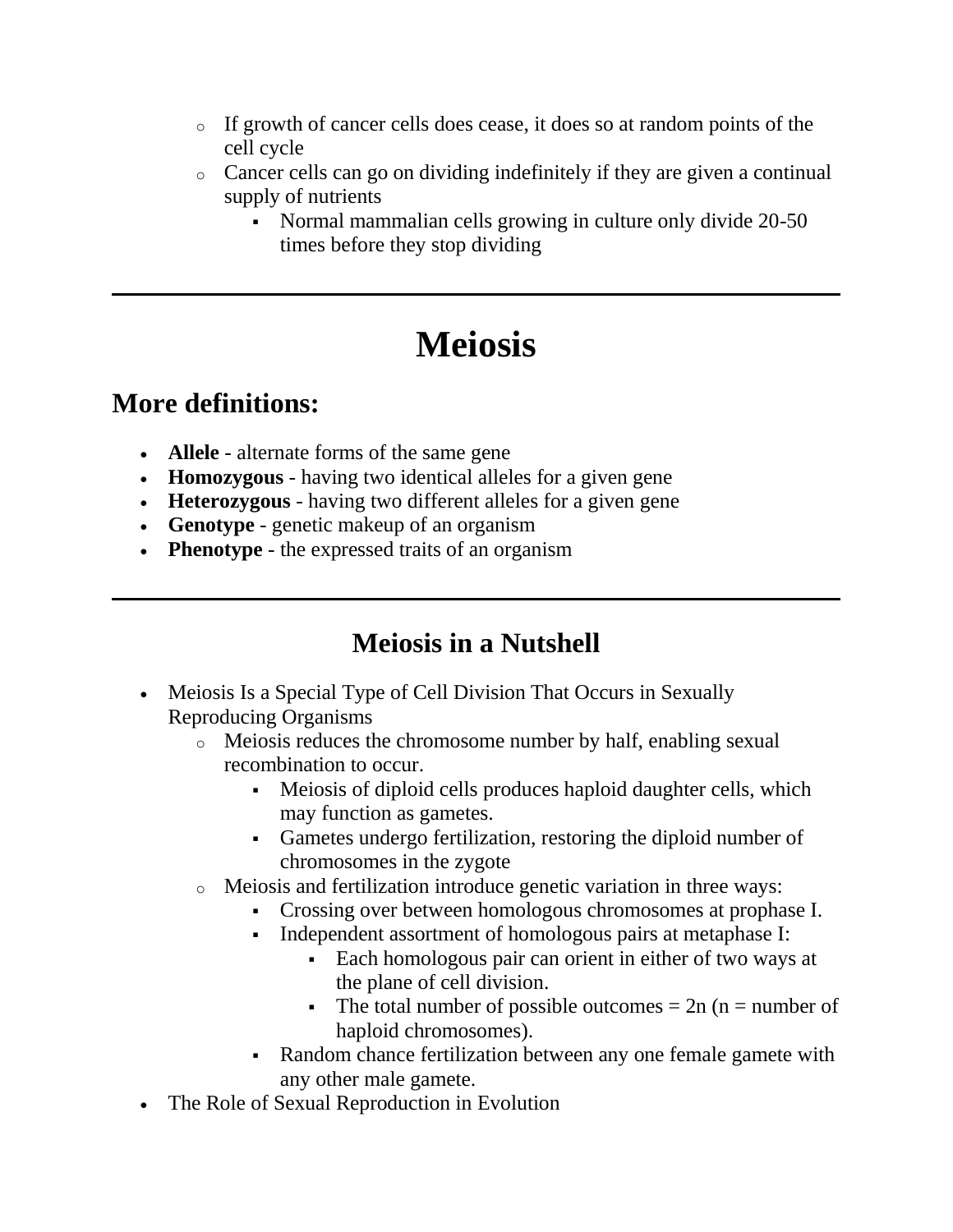- o Sexual reproduction in a population should decline in frequency relative to asexual reproduction.
	- Asexual reproduction  $\lozenge$  No males are needed, all individuals can produce offspring.
	- Sexual reproduction�Only females can produce offspring, therefore fewer are produced.
- o Sexual reproduction may exist because it provides genetic variability that reduces susceptibility of a population to pathogen attack.

The stages of meiosis can be broken down into two main stages, **Meiosis I** and **Meiosis II**

- **Meiosis I** can be broken down into four substages: Prophase I, Metaphase I, Anaphase I and Telophase I
- **Meiosis II** can be broken down into four substages: Prophase II, Metaphase II, Anaphase II and Telophase II

# **Meiosis I**

**Prophase I** - most of the significant processes of Meiosis occur during Prophase I

- The chromosomes condense and become visible
- The centrioles form and move toward the poles
- The nuclear membrane begins to dissolve
- The homologs pair up, forming a tetrad
	- o Each tetrad is comprised of four chromotids - the two homologs, each with their sister chromatid
- Homologous chromosomes will swap genetic material in a process known as **crossing over** (abbreviated as XO)
	- o Crossing over serves to **increase genetic diversity** by creating four unique chromatids

Compare Prophase I to **[Prophase II](https://bio100.class.uic.edu/lecturesf04am/lect16.htm#prophaseII)** and to the [Prophase](https://bio100.class.uic.edu/lecturesf04am/lect16.htm#prophasemitosis) stage of mitosis.

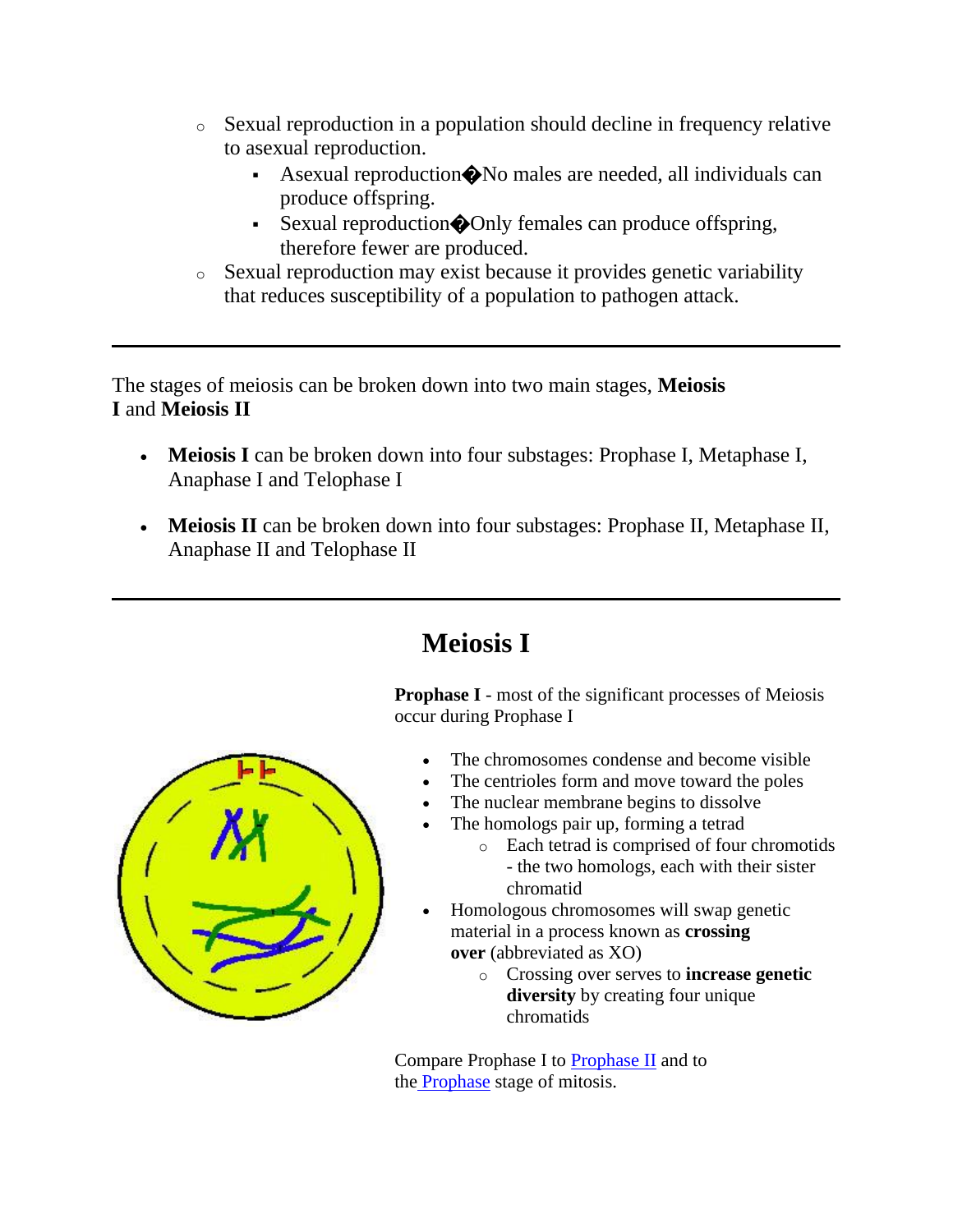# **Crossing Over**



• Genetic material from the **hom ologous chromo somes** is randoml y swapped This creates four unique chromati

> ds Since each chromati d is unique, the overall genetic diversity of the gametes is greatly increase d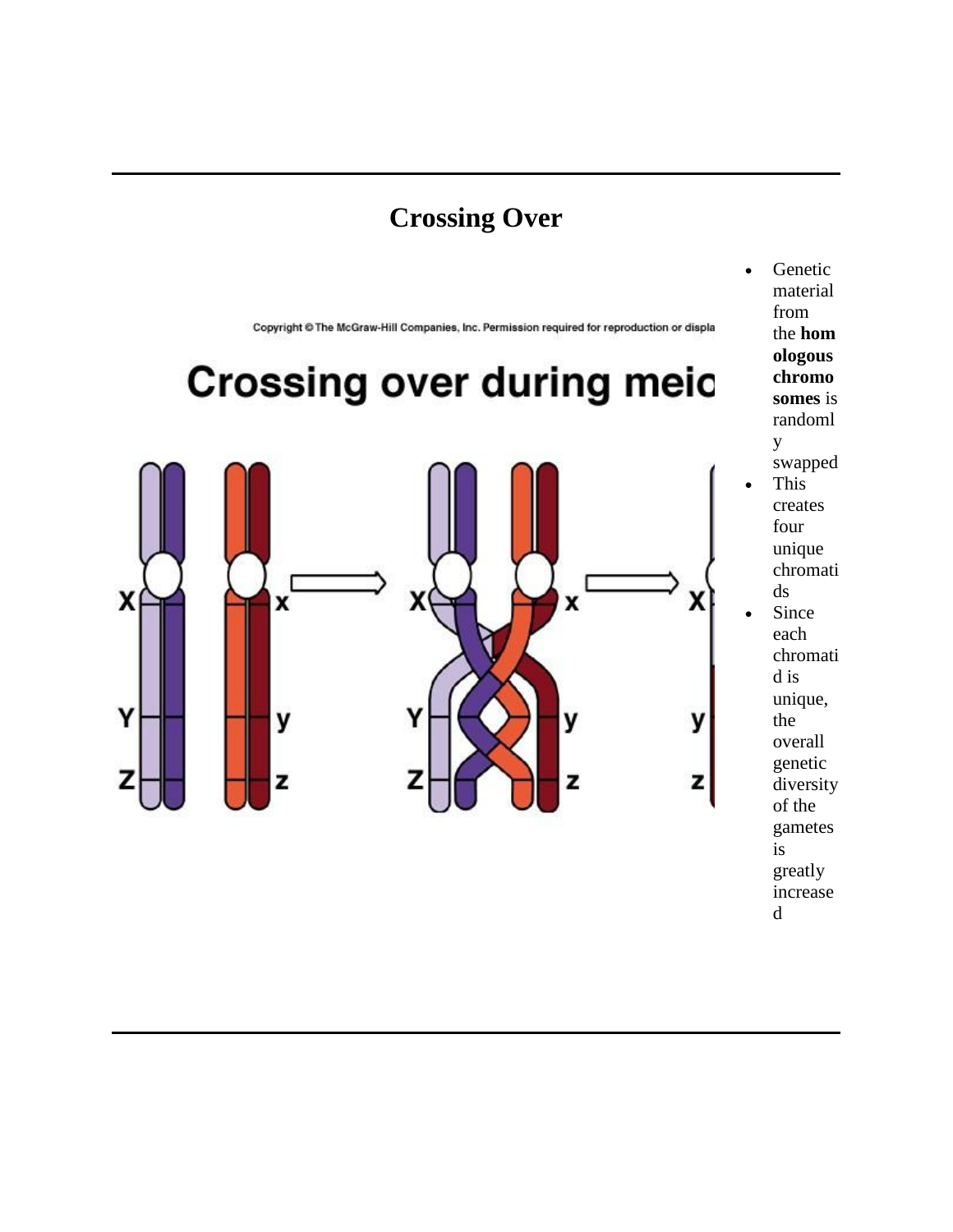#### **Metaphase I**

- Microtubules grow from the centrioles and attach to the centromeres
- The tetrads line up along the cell equator

Compare Metaphase I to [Metaphase II](https://bio100.class.uic.edu/lecturesf04am/lect16.htm#metaphaseII) and to the [Metaphase](https://bio100.class.uic.edu/lecturesf04am/lect16.htm#metaphasemitosis) stage of mitosis.





#### **Anaphase I**

- The centromeres break and **homologous chromosomes** separate (note that the **sister chromatids** are still attached)
- Cytokinesis begins

Compare Anaphase I to [Anaphase II](https://bio100.class.uic.edu/lecturesf04am/lect16.htm#anaphaseII) and to the [Anaphase](https://bio100.class.uic.edu/lecturesf04am/lect16.htm#anaphasemitosis) stage of mitosis.

#### **Telophase I**

- The chromosomes may decondense (depends on species)
- Cytokinesis reaches completion, creating **two haploid daughter cells**

Compare Telophase I to [Telophase II](https://bio100.class.uic.edu/lecturesf04am/lect16.htm#telophaseII) and to the [Telophase](https://bio100.class.uic.edu/lecturesf04am/lect16.htm#telophasemitosis) stage of mitosis.



# **Meiosis II**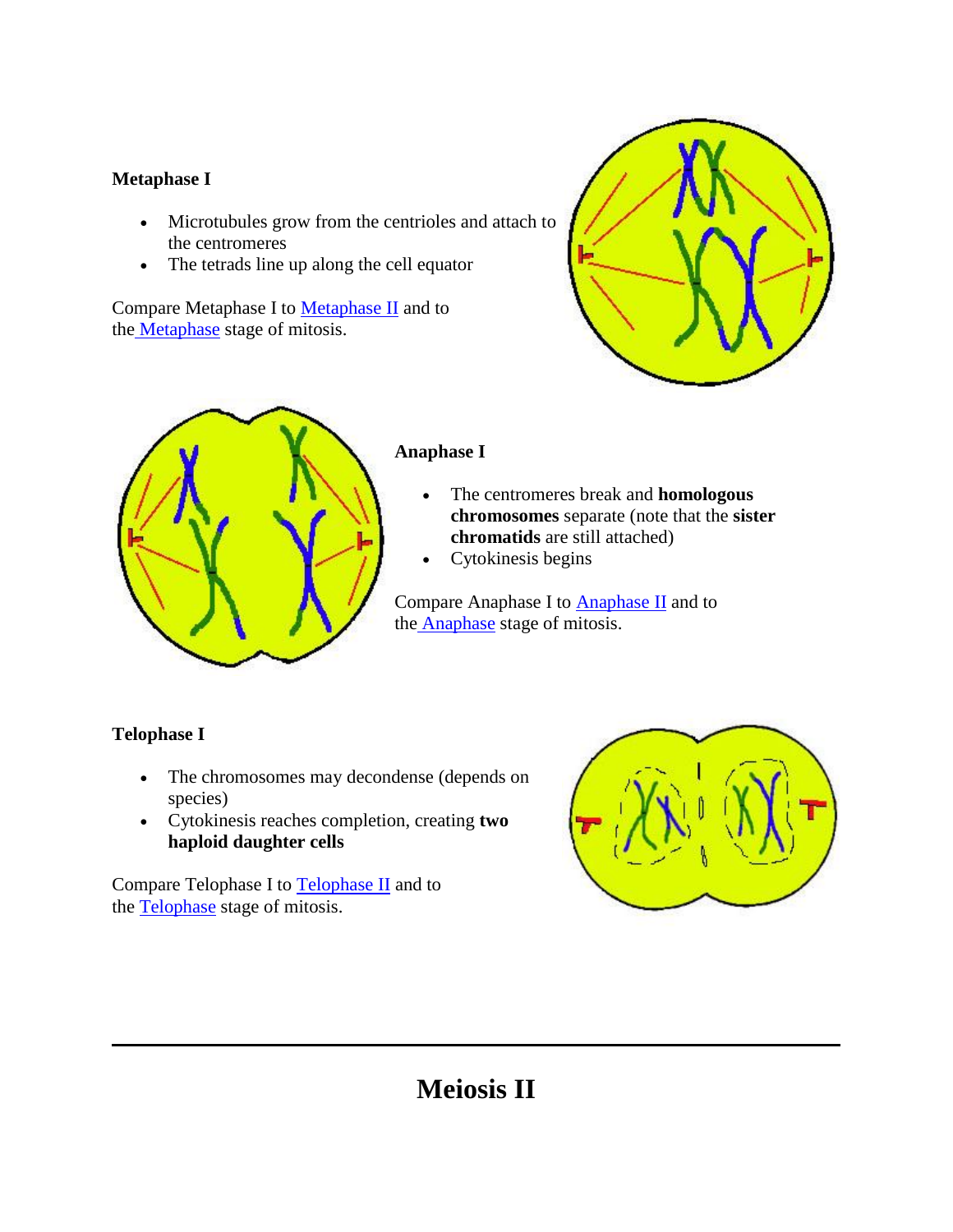

### **Prophase II**

- Centrioles form and move toward the poles
- The nuclear membrane dissolves

Compare [Prophase I](https://bio100.class.uic.edu/lecturesf04am/lect16.htm#prophaseI)I to **[Prophase](https://bio100.class.uic.edu/lecturesf04am/lect16.htm#prophasemitosis) I** and to the **Prophase** stage of mitosis.

#### **Metaphase II**

- Microtubules grow from the centrioles and attach to the centromeres
- The sister chromatids line up along the cell equator

Compare Metaphase II to [Metaphase I](https://bio100.class.uic.edu/lecturesf04am/lect16.htm#metaphaseI) and to the [Metaphase](https://bio100.class.uic.edu/lecturesf04am/lect16.htm#metaphasemitosis) stage of mitosis.





### **Anaphase II**

- The centromeres break and **sister chromatids** separate
- Cytokinesis begins

Compare [Anaphase I](https://bio100.class.uic.edu/lecturesf04am/lect16.htm#anaphaseI)I to **[Anaphase](https://bio100.class.uic.edu/lecturesf04am/lect16.htm#anaphasemitosis) I** and to the **Anaphase** stage of mitosis.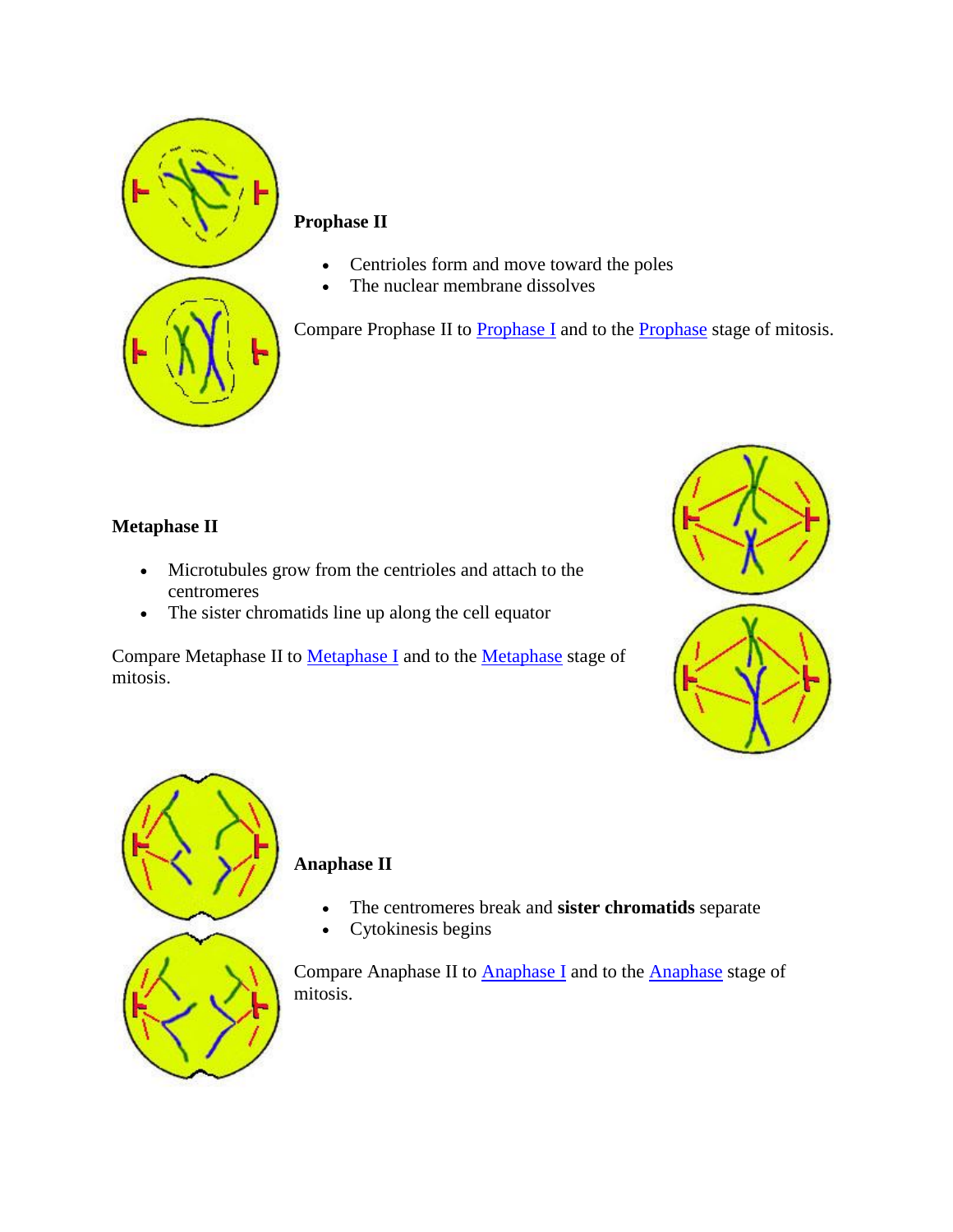#### **Telophase II**

- The chromosomes may decondense (depends on species)
- Cytokinesis reaches completion, creating **four haploid daughter cells**

Compare Telophase II to [Telophase I](https://bio100.class.uic.edu/lecturesf04am/lect16.htm#telophaseI) and to the [Telophase](https://bio100.class.uic.edu/lecturesf04am/lect16.htm#telophasemitosis) stage of mitosis.



*Methods in Molecular Biology, vol. 296, Cell Cycle Control: Mechanisms and Protocols Edited by: T. Humphrey and G. Brooks © Humana Press Inc., Totowa, NJ* **6**

# **The Mammalian Cell Cycle**

*An Overview*

## **Jane V. Harper and Gavin Brooks**

#### **Summary**

In recent years, we have witnessed major advances in our understanding of the mammalian cell cycle and how it is regulated. Normal mammalian cellular proliferation is tightly regulated at each phase of the cell cycle by the activation and deactivation of a series of proteins that constitute the cell cycle machinery. This review article describes the various phases of the mammalian cell cycle and focuses on the cell cycle regulatory molecules that act at each stage to ensure normal cellular progression.

#### **Key Words**

14-3-3; anaphase-promoting complex; CDC25; cyclins; cyclin-dependent kinases (Cdks); Cdk inhibitors; cytokinesis; DNA replication; E2F transcription factors; endoreduplication; MAP kinase; pocket proteins; SCF ubiquitin ligases.

#### **1. Introduction**

Cell division in mammalian cells is similar to that in other eukaryotes in that it represents an evolutionarily conserved process involving an ordered and tightly controlled series of molecular events. In mammals, the cell cycle consists of five distinct phases: three gap phases—G0, in which cells remain in a quiescent or resting state, and G1 and G2, during which RNA synthesis and protein synthesis occur; S-phase during which DNA is replicated; and M-phase, in which cells undergo mitosis and cytokinesis (**Fig. 1**). G0, G1, S, and G2 are referred to collectively as interphase (i.e., between mitoses). Some cells in the body remain quiescent for their whole lifetime and do not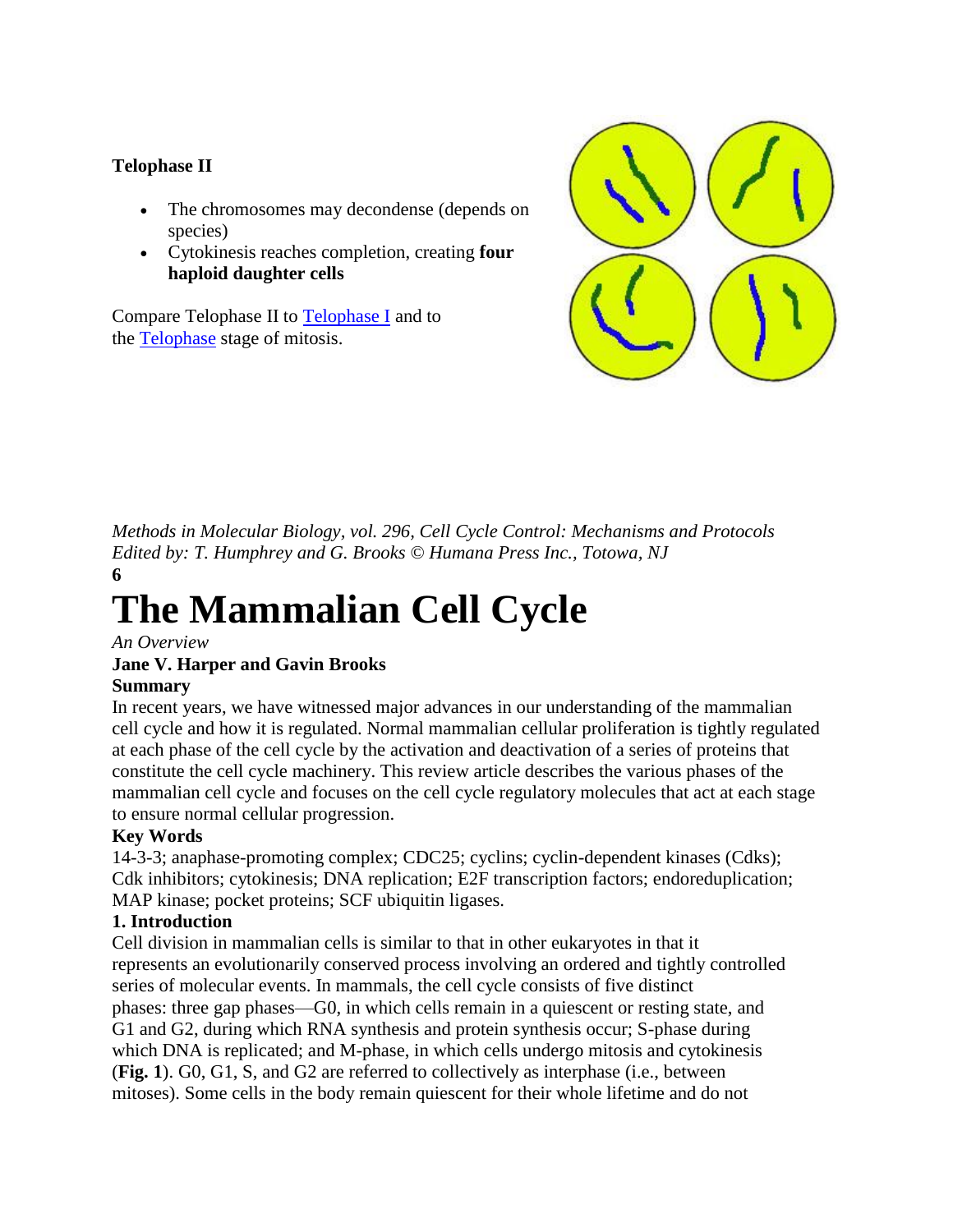undergo cell division; however, stimulation of the cell by external factors such as



Fig. 1. The five distinct phases of the cell cycle are each controlled by specific cyclin/CDK complexes. The cyclin/CDK complexes in turn are negatively regulated by CIP/KIP and INK4 CDKI family members. E2F transcription factors function at the restriction point (R), leading to the activation of genes essential for DNA synthesis and cell cycle progression. E2F complexed with hypophosphorylated Rb cannot activate transcription. Hyperphosphorylation of Rb causes dissociation from E2F. Cell cycle checkpoints are shown as shaded bars. , inhibition step; \_, activation step; Cdk, cyclin-dependent kinase; CIP, Cdk-interacting protein; INK4, inhibitior of Cdk4; KIP, kinase inhibitor protein; MAPK, mitogen-activated protein kinase. mitogens causes these quiescent cells to reenter the cell cycle and undergo division. Binding of a growth factor molecule to its cell surface receptor can stimulate a number of signaling pathways, an example of which is the Ras-dependent mitogen-activated protein kinase (MAPK) pathway, which plays a major role in entry into G1, as discussed in more detail **Subheading 2.1.** Once cells enter G1, synthesis of the mRNAs and proteins necessary for DNA synthesis occurs, allowing cells to enter S-phase. The mammalian cell cycle consists of a number of checkpoints that exist to ensure normal cell cycle progression. The primary checkpoint acts late in G1 and is known as the restriction (R) point (**Fig. 1**). Once cells have passed this point, they normally are committed to a round of cell division. Other checkpoints exist in S-phase to activate DNA repair mechanisms if necessary and at the G2/M transition to ensure that cells have fully replicated their DNA and that it is undamaged before they enter mitosis. Finally, there are checkpoint control mechanisms within mitosis to ensure that conditions remain suitable for the cell to complete cell division (cytokinesis). The length of time for a mammalian cell to progress around the cell cycle and undergo division varies depending on the cell type but on average it takes approx 24 h. Fig. 1. The five distinct phases of the cell cycle are each controlled by specific cyclin/CDK complexes. The cyclin/CDK complexes in turn are negatively regulated by CIP/KIP and INK4 CDKI family members. E2F transcription factors function at the restriction point (R), leading to the activation of genes essential for DNA synthesis and cell cycle progression. E2F complexed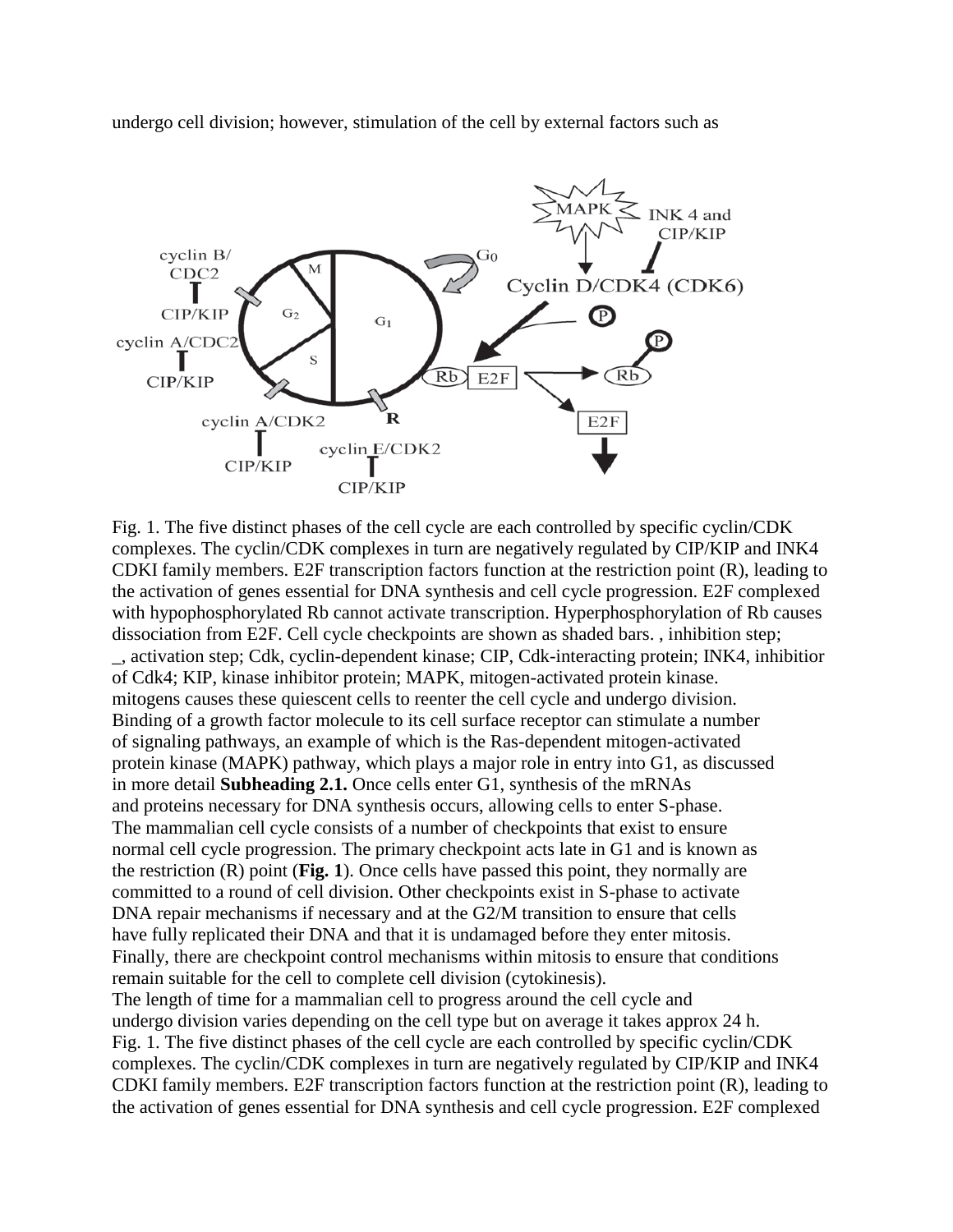with hypophosphorylated Rb cannot activate transcription. Hyperphosphorylation of Rb causes dissociation from E2F. Cell cycle checkpoints are shown as shaded bars. , inhibition step; \_, activation step; Cdk, cyclin-dependent kinase; CIP, Cdk-interacting protein; INK4, inhibitior of Cdk4; KIP, kinase inhibitor protein; MAPK, mitogen-activated protein kinase. — –

Cell cycle time varies in different cell types as a consequence of differences in the time spent between cytokinesis and the restriction point (i.e., G1). The time taken for a cell to pass from S-phase into M is extremely constant between cells and typically is in the region of approx 6 h for S-phase, 4 h for G2 and 1–2 h for mitosis and cytokinesis *(1)*. Progression through each phase of the cell cycle is under the strict control of various cell cycle molecules, e.g., cyclins, cyclin-dependent kinases (Cdks), and Cdk inhibitors (CDKIs), which themselves are regulated by phosphorylation and dephosphorylation events *(1)*. The Cdks play a crucial role in regulating cell cycle events once complexed with a cyclin regulatory subunit. Cyclin levels vary dramatically through the cell cycle as a consequence of changes in transcription and ubiquitinmediated degradation (for review *see* **refs.** *2* and *3*). Cdk activity is negatively regulated by association with various CDKIs. Specific cyclin/Cdk complexes become activated and thereby modulate a distinct phase(s) of the cell cycle (**Fig. 1**). For example, cyclin D/Cdk4(Cdk6) complexes initiate progression through G1 by phosphorylating substrates, such as members of the retinoblastoma (Rb) family of pocket proteins (*see* **Subheading 3.1.**), that eventually lead to the activation of transcription of genes necessary for DNA synthesis and subsequent cell cycle progression; the cyclin E/Cdk2 complex is important in the G1/S transition, where levels peak at the restriction point *(4,5)*; cyclin A/Cdk2 is important during S-phase progression; and cyclin A/ CDC2 (also known as Cdk1) and cyclin B/CDC2 are important for progression through G2 and M. The regulation of cyclin synthesis and degradation, in addition to Cdk activity levels, are tightly controlled and is key to ordered progression through the mammalian cell cycle. The following sections will give an overview of the various stages of the mammalian cell cycle and the molecules that regulate progression through each stage of the cycle.

#### **1.1. Cyclins and Cyclin-Dependent Kinases**

As for other eukaryotic cells, the mammalian cell cycle is regulated by the sequential formation, activation, and inactivation of a series of cell cycle regulatory molecules that include the cyclins (regulatory subunits) and the Cdks (catalytic kinase subunits) (*2,3 ,6*; *see* also Chap. 16, this volume). Different cyclins bind specifically to different Cdks to form distinct complexes at specific phases of the cell cycle and thereby drive the cell from one phase to another. The cyclins are a family of proteins, which, as their name suggests, are synthesized and destroyed during each cell cycle. To date, eight cyclins have been described that directly affect cell cycle progression: cyclins A1 and A2, B1, -2, and –3, C, D1, -2, and –3, E1 and -2, F, G1 and G2, and H, which all share an approx 150-amino acid region of homology called the *cyclin box* that binds to the N-terminal end of specific Cdks (review, *see* **ref.** *2*). Most cyclin mRNAs and proteins show a dramatic fluctuation in their expression during the cell cycle. For example, the expressions of cyclins A and B accumulate transiently at the onset of S-phase and in late G2, respectively, followed rapidly by their degradation via the ubiquitin–proteosome pathway, whereas cyclin D1 levels rise in G1 and remain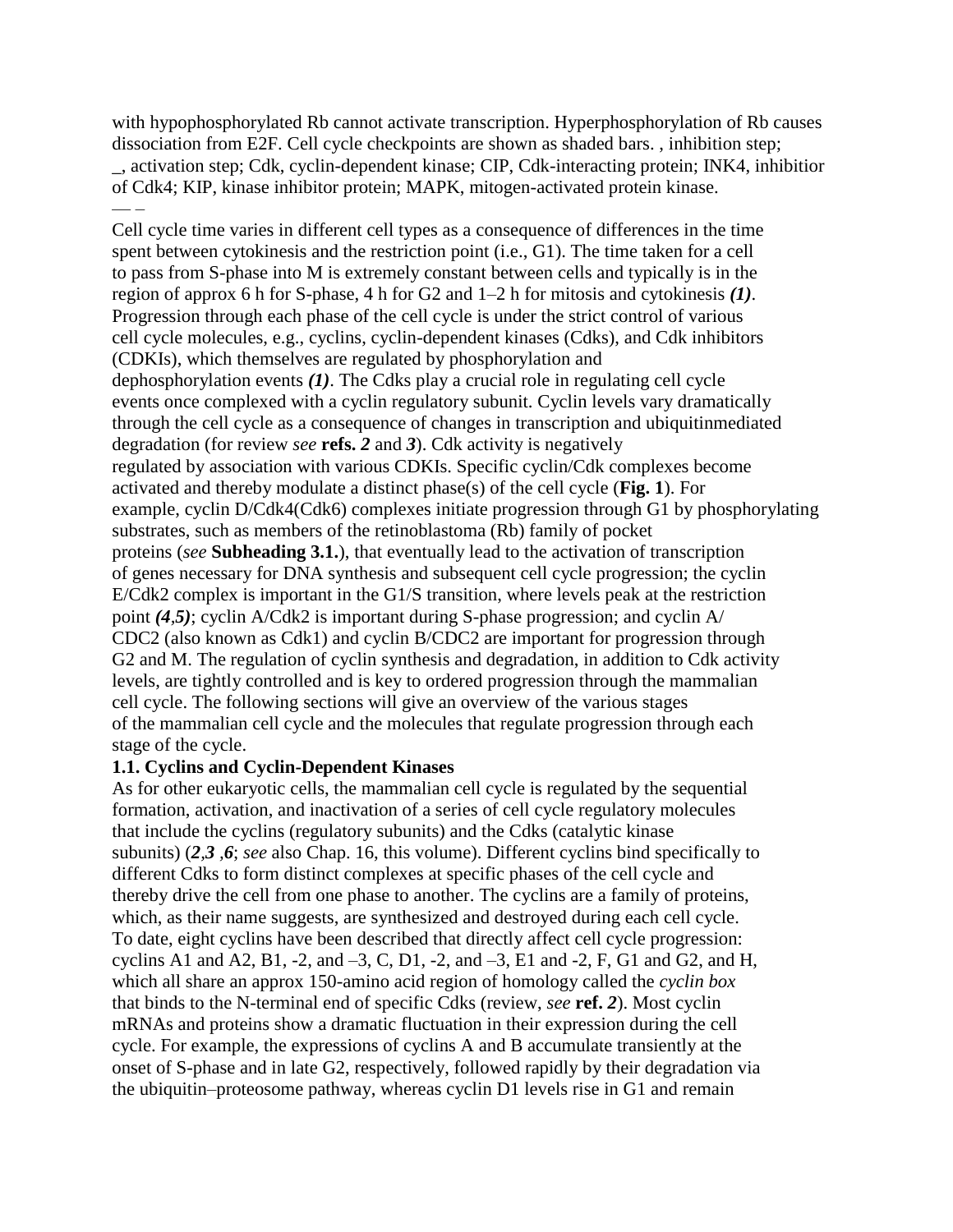elevated until mitosis *(3,6)*. In contrast, expression of the various Cdk molecules remains relatively constant throughout the cell cycle.

Little information is currently available regarding the recently described cyclins F and G, whereas cyclin H has been shown to form complexes specifically with Cdk7 to produce an enzyme known as Cdk-activating kinase (CAK) that is involved in the activation of CDC2 and Cdk2 kinases by phosphorylating Thr160 and Thr161, respectively *(7)*. Cyclin H/Cdk7 can also form a tertiary complex with the protein ménage-àtrois-1 (MAT-1), when it modulates gene transcription via RNA polymerase II activity *(8)*. Another cyclin, cyclin T, has recently been reported in the literature, although it does not appear to be involved with cell cycle progression directly. Cyclin T pairs with Cdk9 and is involved in various cellular processes, including basal transcription, signal transduction, and differentiation (reviewed in **refs.** *9* and *10*). The Cdks are a family of serine/threonine protein kinases that bind to, and are activated by, specific cyclins. To date, at least nine Cdks have been described: CDC2 (Cdk1), Cdk2, Cdk3, Cdk4, Cdk5, Cdk6, Cdk7, Cdk8, and CDK9. Cdks 4, 5, and 6 complex mainly with the cyclin D family and function during the G0/G1-phases of the cycle; Cdk2 can also bind with members of the cyclin D family but more commonly associates with cyclins A and E and functions during the G1- phase and during the G1/ S transition. As just mentioned, Cdk7 is found in association with cyclin H and is able to phosphorylate either CDC2, Cdk2, or the C-terminal domain of the largest subunit of RNA polymerase II, in addition to the TATA box binding protein or TFIIE *(7)*. CDC2 is the mitotic Cdk and forms complexes with cyclins A and B that function in the G2- and M-phases of the cell cycle. Cdk8 pairs with cyclin C and is found in a large multiprotein complex with RNA polymerase II, where it is thought to control RNA polymerase II function (reviewed in **ref.** *11*). Finally, Cdk9 is a serine/threonine kinase related to CDC2 that pairs with T-type cyclins. The activity of the cyclin T/Cdk9 complex is not cell cycle regulated but is involved in many processes such as differentiation and basal transcription (reviewed in **refs.** *9*, *10*, and *12*).

As stated above, specific Cdks bind to specific cyclins to form an active complex that integrates signals from extracellular molecules and controls progression through the cell cycle. The Cdk subunit on its own has no detectable kinase activity and requires sequential activation by cyclin binding and subsequent phosphorylation by CAK and dephosphorylation by CDC25 protein phosphatase (*see* **Subheading 6.1.**). This activation process occurs in a two-step manner, as follows:

1. Binding of the cyclin to the Cdk confers partial activity to the kinase. Cyclin binding causes a conformational change in the Cdk molecule, thereby bringing together specific residues involved in orienting ATP phosphate atoms ready for catalysis within the catalytic cleft. These conformational changes also set the stage for subsequent phosphorylation and full activation.

2. Phosphorylation of the cyclin/Cdk complex is performed by CAK which increases Cdk activity approximately 100-fold (13). Phosphorylation occurs on a conserved threonine residue within the T-loop region of the Cdk (Thr160 in CDC2 and Thr161 in other Cdks). Cyclin binding moves the T-loop to expose the phosphorylation site, allowing full activation of the Cdk.

Once activated, the various cyclin/Cdk complexes phosphorylate a number of specific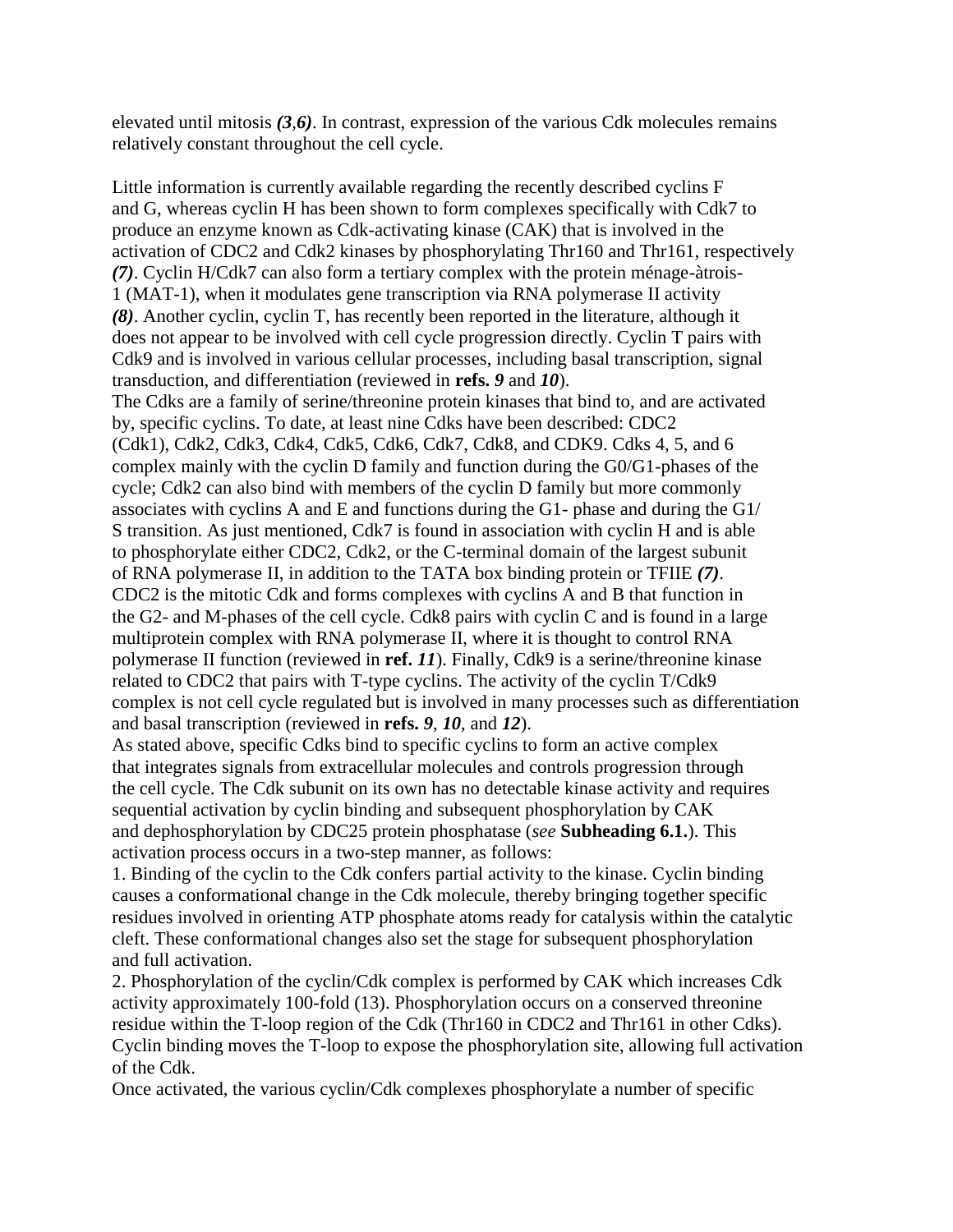substrates involved in cell cycle progression. Such substrates include the Rb pocket proteins, lamins, and histones. Evidence exists to suggest that cyclins may be involved in determining the substrate specificity of Cdks (reviewed in ref. 14). For example, cyclin A/Cdk2 and cyclin A/CDC2, but not cyclin B/CDC2, can phosphorylate p107, showing regulation of substrate specificity between kinases complexed with cyclins A and B (15). The E2F-1/DP-1 heterodimer is not a substrate for the active cyclin D-dependent kinases but is efficiently phosphorylated by cyclin B-dependent kinases (16). Interestingly, whereas phosphorylation of E2F-1/DP-1 by cyclin B-dependent kinases does not result in a loss of DNA binding activity, phosphorylation of this same heterodimer by cyclin A-dependent kinases does lead to loss of DNA binding (16). Thus, different Cdk complexes can exert contrasting effects on a common substrate depending on the complexed cyclin. The regulation of Cdks themselves by other molecules can also differ depending upon the bound cyclin. Thus, cyclin A/ CDC2 complexes do not require activation by CDC25 phosphatase, whereas cyclin B/ CDC2 complexes do *(17)*.

#### **1.2. Cyclin-Dependent Kinase Inhibitors**

The cyclins and Cdks often are referred to as positive regulators of the eukaryotic cell cycle. A family of negative regulators also exists, the CDKIs *(2,18–20)*. The CDKIs comprise two structurally distinct families, the INK4 (inhibitor of Cdk4) and CIP (Cdk-interacting protein)/KIP (kinase inhibitor protein) families (reviewed in **ref.** *21*). The INK4 family includes p14, p15 (INK4B), p16 (INK4A), p18 (INK4C), and p19 (INK4D), which specifically inhibit G1 cyclin/Cdk complexes (cyclin D/CDK4 and cyclin D/CDK6) and are involved in G1-phase control. The CIP/KIP family includes p21 (CIP1/WAF1/SDI1), p27 (KIP1), and p57 (KIP2), which are 38–44% identical in the first 70-amino acid region of their amino termini—a region that is involved in cyclin binding and kinase inhibitory function *(19,20 ,22)*. The CIP/KIP family displays a broader specificity than the INK4 family, since members interact with, and inhibit the kinase activities of, cyclin E/Cdk2, cyclin D/Cdk4, cyclin D/Cdk6, cyclin A/Cdk2, and cyclin B/CDC2 complexes and also function throughout the cell cycle *(19)*. Members of the two CDKI families inhibit Cdk activity by distinct mechanisms. Thus, CIP/KIP family members bind to, and inhibit the activity of, the entire cyclin/ Cdk complex *(23)*, whereas INK4 family members block cyclin binding indirectly by causing allosteric changes in the Cdk and hence altering the cyclin binding site; they also act by distorting the ATP binding site that leads to reduced affinity for ATP *(24)*. In the case of p21, this CDKI has been shown to exist in both active and inactive cyclin/Cdk complexes, and it has been suggested that the stoichiometry of p21 binding to the cyclin/Cdk complex controls activation/inhibition of the complex *(25)*. In support of this hypothesis, Zhang and colleagues *(25)* demonstrated that p21 exists both in catalytically active and inactive cyclin/Cdk complexes and that the addition of subsaturating concentrations of p21 to cyclin A/CDK2 complexes resulted in a progressive increase in Cdk2 activity, suggesting that low concentrations of p21 might function as a cyclin/Cdk assembly factor, whereas the binding of more than one p21 molecule is required to inhibit Cdk2 activity.

The tumour suppressor protein p53 also plays an important role in cell cycle arrest at the G1 and G2 checkpoints subsequent to inducing apoptosis *(26–28)*. The p53 protein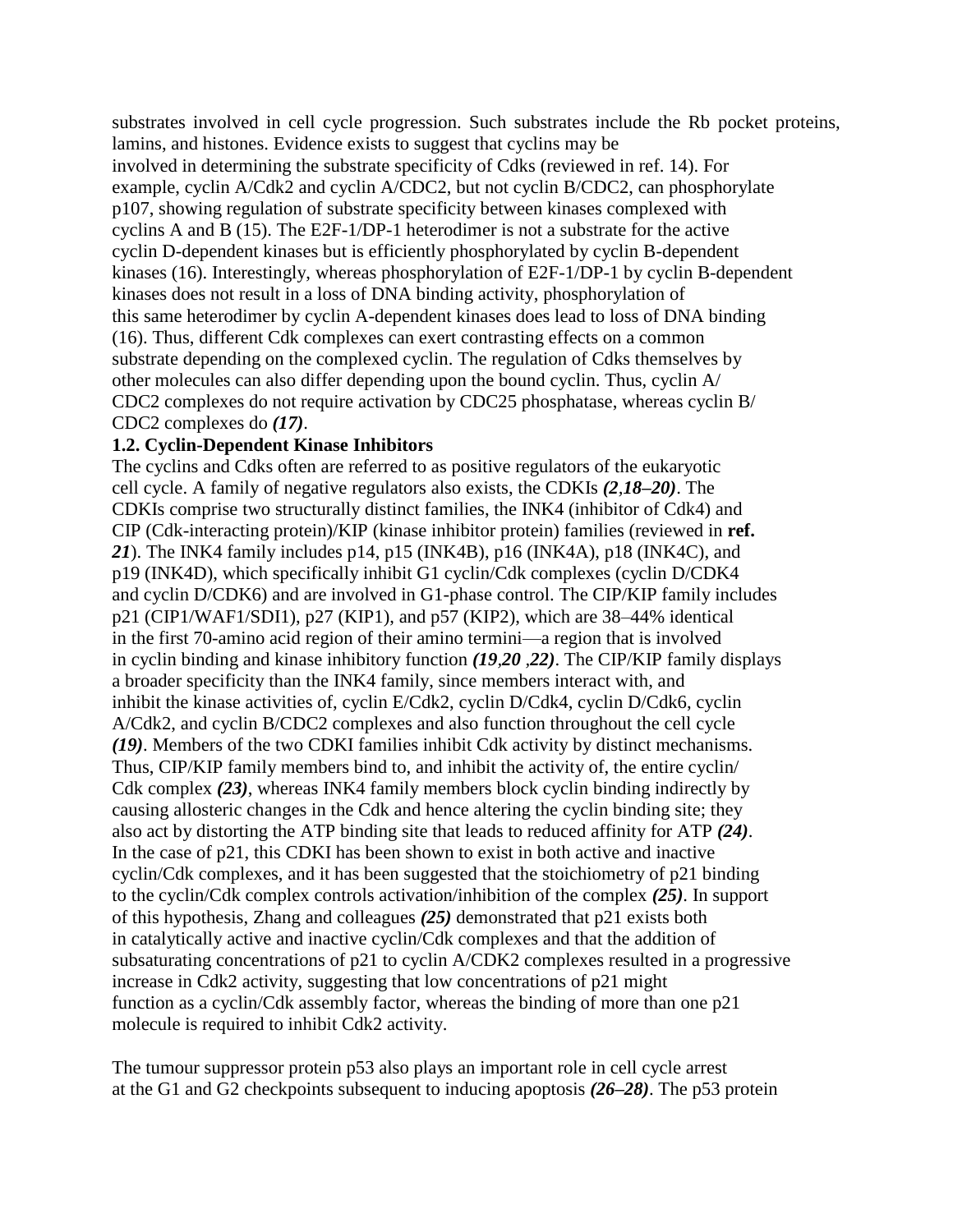has a central sequence-specific DNA binding domain and a transcriptional activation domain at its amino-terminus; in response to DNA damage, it can induce the transcription of the CDKI p21, which inhibits the activation of various G1 cyclin/Cdk complexes *(22,27)*.

Antiproliferative signals such as contact inhibition, senescence *(29)*, extracellular antimitogenic factors *(30)*, and cell cycle checkpoints, such as p53 *(31)*, induce expression of p27, p16, p15, and p21, respectively. The role of cell cycle molecules in regulating proliferation is highlighted by the fact that a number of these molecules are found to be mutated or deregulated in numerous tumors. Indeed, it has been suggested that most human tumours result from a mutation or deletion in one or more cell cycle regulators, especially those that control G1/S progression. For example, *p16* is mutated in approximately one-third of all human cancers *(24,32,33)*, and *p53* is the most frequently mutated gene identified in human tumors *(34)*. Also, many types of tumors show low expression levels of *p27*, which is associated with a poor prognosis *(35)*, and cyclin D1 *(23,36)* and B1 *(37)* are often found at increased levels in breast cancer. Furthermore, there is a direct correlation between inactivation of p53 function and cyclin B1 overexpression in many tumors *(37)*, although no direct interaction between these two molecules has been shown. However, as a direct consequence of this correlation, it has been proposed that cyclin B1 could be used as a tumor antigen and a cancer vaccine in some instances *(38)*. Cdks have also been found to be deregulated in some tumors; for example, Cdk4 is mutated in melanoma *(39,40)*, and Cdk2 expression is increased in some breast cancer cells *(41)*. Indeed, targeting Cdk2 expression with antisense oligonucleotides and RNA interference technologies reduces cellular proliferation in breast tumor cells *(41)*.

#### **2. The G0/G1 Transition**

The mammalian cell cycle is influenced by external signals during the G0- and G1 phases. The mitogen-activated protein kinase (MAPK) cascade is one of the most ubiquitous signal transduction pathways; it regulates several biological processes including progression of the cell cycle. The MAPK cascade consists of three evolutionarily conserved protein kinases, i.e., MAPK kinase kinase (MAPKKK), MAPK kinase (MAPKK), and MAPK, which are activated sequentially in a Ras-dependent manner (reviewed in **ref.** *42*).

The MAPK cascade influences cellular proliferation by targeting the cyclin D-dependent kinases *(43–45)*. Evidence for this comes from the fact that cells that proliferate in the absence of mitogens, for example during embryogenesis, have very little cyclin D-dependent kinase activity *(46)*.

#### **2.1. Role of MAPK in G1 Cell Cycle Progression**

The activation of cyclin D/Cdk4 and cyclin D/Cdk6 complexes is essential for passage through the G1-phase, and they exert their regulation on cell cycle progression by phosphorylating Rb pocket proteins. The Rb pocket protein family serves to repress the activity of the E2F transcription factors that themselves are essential for transcription of genes necessary for entry into S-phase (discussed in more detail in **Subheading 3.**). The Ras/MAPK pathway has been shown to control cyclin D gene expression directly. This is mediated primarily by MAPK, which controls activation of the activation protein-1 (AP-1) and ETS transcription factors that then transactivate the cyclin D promoter that contains specific binding sites for both AP-1 and ETS *(43,47)*. Furthermore,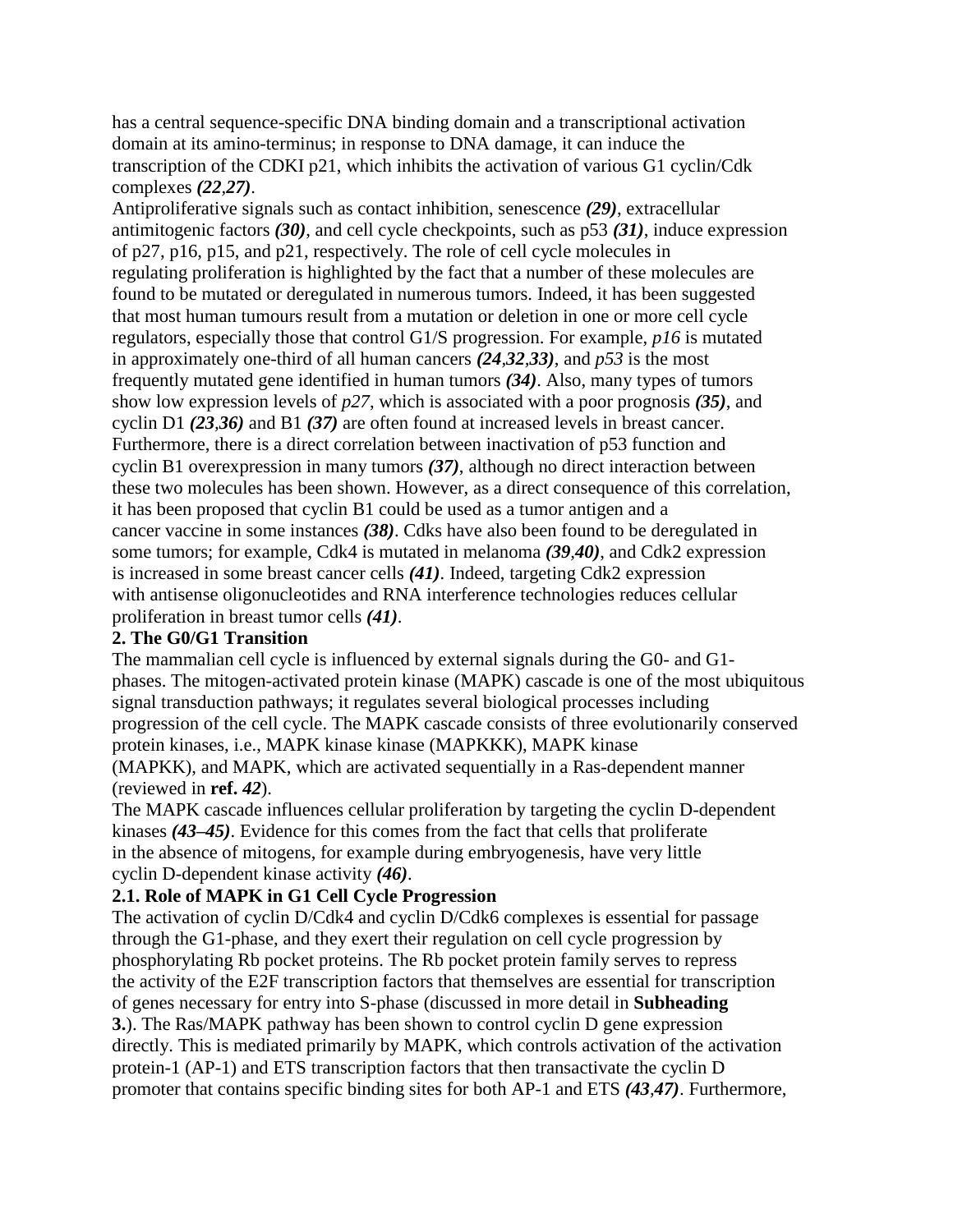expression studies using direct inhibitors of cyclin D/Cdk4(Cdk6) complexes (e.g., p21) inhibits Ras-induced proliferation *(48)*. These data demonstrate that MAPK directly regulates cyclin D expression and, consequently, Cdk4 and Cdk6 activities. The Ras/MAPK pathway also has been shown to regulate Cdks posttranscriptionally by affecting their assembly and catalytic activities. Although the primary role of p21 and p27 is to regulate the activity of Cdks negatively, they are also involved in the assembly of cyclin D/Cdk4(Cdk6) complexes during early G1 (*49,50*; *see* **Subheading 1.2.**). The Ras/MAPK pathway has been shown to regulate directly the synthesis of the CIP/KIP family of inhibitors, and it has been demonstrated that growth factor stimulation of quiescent cells causes cell cycle reentry and transient expression of p21 that was dependent on MAPK activity *(51)*.

Entry into S-phase is partly dependent on proteolytic degradation of p27, and this, in turn, has been shown to be dependent on MAPK activity *(52,53)*. These investigators also observed that expression of Ras resulted in decreased p27 protein levels and an increase in E2F-dependent transcriptional activity *(53)*.

Taken together, these data provide evidence for a role for the Ras/MAPK pathway in controlling G1/S progression in mammalian cells by a number of mechanisms, including: (1) induction of cyclin D expression and subsequent release of E2F transcription factors following phosphorylation of Rb pocket proteins by cyclin D-dependent kinases; (2) assembly of cyclin A/Cdk2 and cyclin E/Cdk2 complexes by increasing levels of the CDKIs involved in cyclin/Cdk assembly; and (3) decreasing p27 levels. More recently, a role for MAPK in regulating the G2/M transition has been suggested. Thus, it has been shown that ionizing radiation can activate the MAPK pathway *(54,55)* and cells expressing a dominant-negative MAPKK are unable to recover from radiation-induced G2/M arrest *(56)*. Additionally, treatment of cells with a MAPK inhibitor induces G2/M arrest concomitant with a reduction in cyclin B/CDC2 activity *(57)*. These data suggest that the Ras/MAPK pathway plays a regulatory role at many points during the mammalian cell cycle.

The data discussed above demonstrate regulation of the cell cycle by the MAPK extracellular mitogenic signaling pathway. If the activity of the MAPK pathway were maintained at an abnormally high level, then this could lead to cellular transformation and tumorigenesis. Indeed, cells have developed a safety mechanism in order to counteract this possibility, as shown by the fact that expression of oncogenic Ras or constitutively active MAPKK causes cell cycle arrest with high levels of p21, which is expressed in a p53-dependent manner *(58,59)*.

#### **3. The G1/S Transition**

One of the most extensively studied substrates of the cyclin/Cdks is the retinoblastoma (Rb) family of pocket proteins. The phosphorylation status of the Rb pocket proteins plays a major role in controlling E2F transcriptional activity and subsequent S-phase entry by modulating passage through the restriction (R) point in late G1 as discussed in the following sections.

#### **3.1. The Retinoblastoma Pocket Protein Family**

The Rb family of pocket proteins comprises a group of tumor suppressor proteins consisting of three members; pRb, p107, and p130. As their name suggests, these proteins contain a pocket region that binds cellular targets. This region also is capable of binding a number of viral oncoproteins such as the adenovirus E1A protein, SV40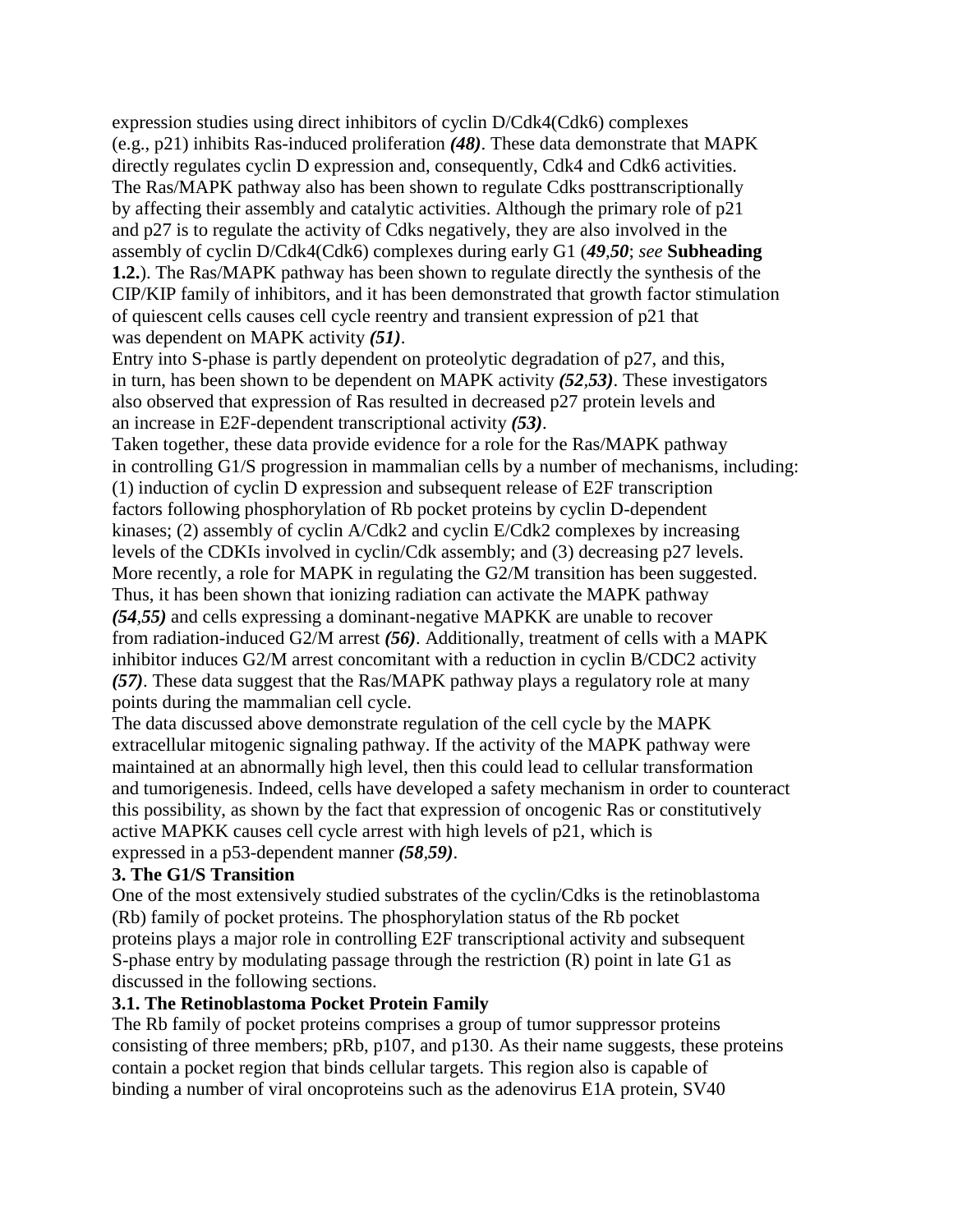large T antigen, and the human papillomavirus 16 E7 protein *(60)*, demonstrating one mechanism by which tumor viruses can interfere with cell cycle progression in mammalian cells. In addition to phosphorylation events, the functions of different Rb family members are also regulated by changes in expression. During G1, the Rb pocket proteins are found in a hypophosphorylated state in which they bind to members of the E2F transcription factor family (*see* **Subheading 3.2.** below). As cells progress through the cell cycle, these proteins become hyperphosphorylated as a result of phosphorylation by cyclin D/Cdk4(Cdk6) and cyclin E/Cdk2 complexes. Each family member also displays differential expression throughout the cell cycle. Thus, pRb is expressed throughout the cell cycle but is hyperphosphorylated and therefore inactivated in late G1, although by mitosis it becomes dephosphorylated; p130 is highly expressed in G0, whereas levels diminish as cells progress into S-phase, consistent with a role for p130 in maintaining quiescence (reviewed in **refs.** *61*); and p107 shows a reciprocal expression pattern to p130 such that low levels are found in G0, which then increase as cells progress through G1 into S.

The importance of the Rb family of tumor suppressor proteins in controlling the restriction point is demonstrated by the fact that they are targets of deregulation in most types of human cancer *(23,28,62)*; indeed, pRb has been reported to be mutated in approx 30% of all human cancers (reviewed in **ref.** *63*).

The different actions of Rb pocket proteins with respect to E2F regulation was demonstrated in a study by Hurford et al. *(64)*. These authors showed that pRb has distinct functions from p107 and p130. They also demonstrated that p107 and p130 functions overlap, since, in cells lacking p107 or p130, there were no changes in E2Fregulated transcription. However, in cells lacking both p107 and p130, or lacking pRb alone, an increase in E2F-regulated transcription was observed *(64)*.

#### **3.2. The E2F Transcription Factors**

Another family of molecules that regulates the G1/S transition is that comprising the E2F transcription factors. To date, seven E2F members have been described (E2Fs 1–7; *65*), and these molecules exist as heterodimers paired with a DP subunit (**Fig. 2**). Two mammalian DP genes have so far been identified (DP-1 and -2) *(66)*. E2F and DP proteins contain highly conserved DNA-binding and dimerization domains (**Fig. 2**). The E2F and DP proteins activate transcription in a synergistic manner, and DP proteins appear to act indirectly by enhancing the activity of E2F *(67)*.

The Rb pocket proteins bind to, and sterically hinder transcriptional activity of, the E2F/DP complex, thereby enabling the E2F transcription factors to act as repressors of

Fig. 2. E2F and DP conserved domain structures. DB represents the DNA binding domain of the E2F and DP family members. E2F7-a and -b

contain two domains with high homology to the DNA binding domains of the E2F proteins (DB1 and DB2). The retinoblastoma (Rb) binding

domain is located in the transactivation domain of the E2F proteins. Cdk, cyclin-dependent kinase.

gene transcription (reviewed in **ref.** *65*). Phosphorylation of the pocket protein component of the E2F/pocket protein complex by cyclin D/Cdk4(Cdk6) complexes in the

G1-phase of the cycle leads to dissociation of the phosphorylated pocket protein and

E2F, followed by E2F-mediated transactivation of promoters of genes necessary for

S-phase progression, e.g., dihydrofolate reductase (*DHFR*), *cyclin E*, and *cyclin A* (**Fig.**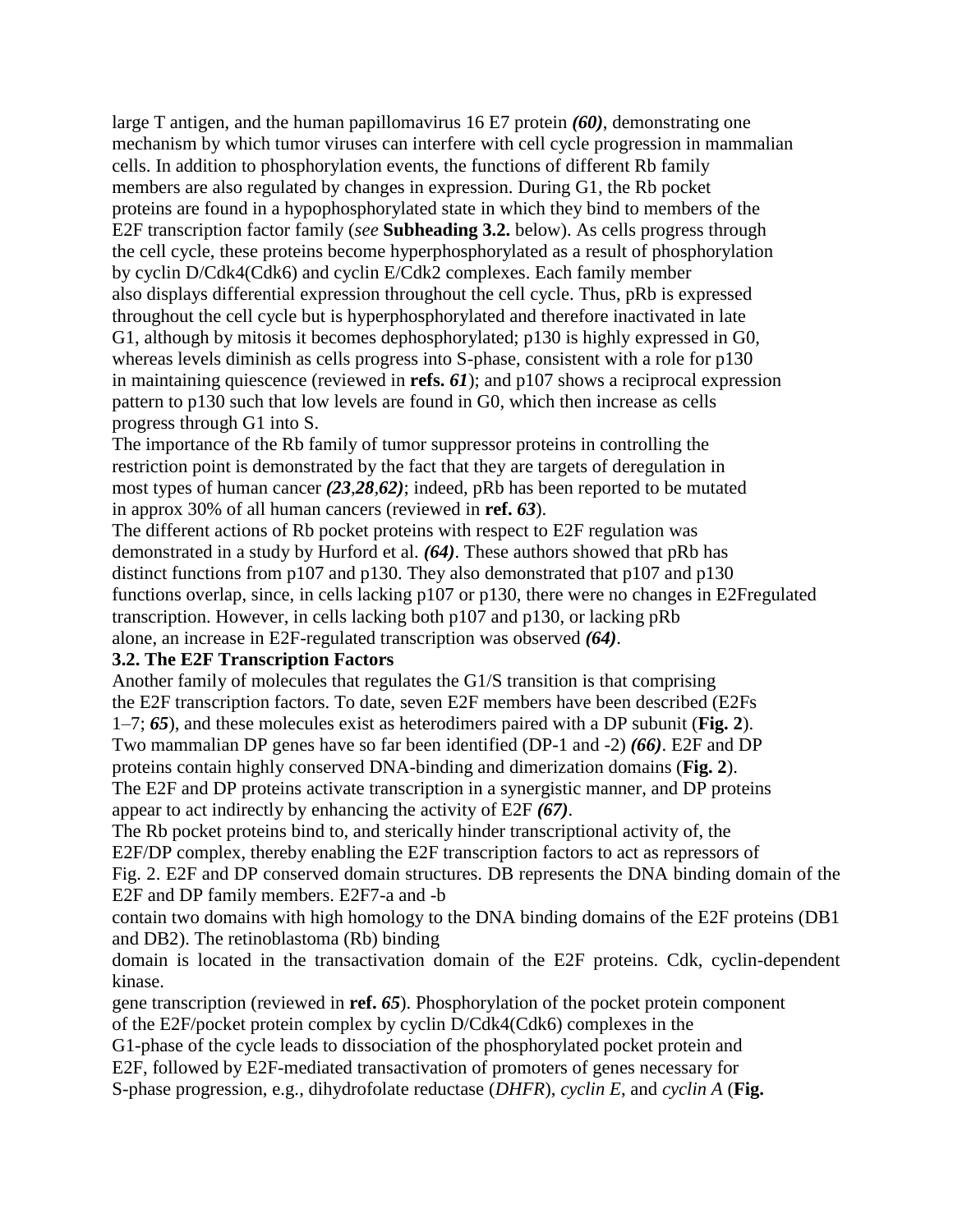**1**; *68–70*). With the exception of E2F-7, all members of the seven-member E2F family require heterodimerization with a DP subunit (DP-1 or DP-2) for full activity and share strong homology in their heterodimerization and DNA binding domains, their marked box, and, with the exception of E2F-6, a transactivation domain and a pocket protein binding region that resides within this sequence *(65,71)*. E2F transcription factors are divided into three main groups: E2Fs 1–3, which play a role in progression from G1 into S-phase of the cell cycle and possess a pRb binding site within their transactivation domain; E2F-4 and -5, which bind to p107 or p130 members of the pocket protein family, and E2F-7—these three play a role in differentiation and proliferation; and E2F-6, which is unique since it lacks both the transactivation and the pocket protein binding domains. E2F-6 (also known as EMA) is thought to regulate cell cycle progression via its role as a transcriptional repressor *(72–74)*. Although overexpression of E2F-6 did not block cycling NIH3T3 fibroblasts from entry into Sphase of the cycle, there was a significant decrease in S-phase entry when G0-arrested E2F-6 overexpressing cells were stimulated to reenter the cell cycle with serum *(74)* More recently, it was suggested that recruitment and interaction of the Polycomb repressor proteins (PcG) are instrumental in mediating the transcriptional repressor function of E2F-6 *(75)*.

#### *3.2.1. Activation of Transcription by E2F*

The precise mechanism by which E2Fs activate transcription is unclear, although studies have shown that the transactivation domain of E2F-1 can interact with cyclic adenosine monophosphate (cAMP) response element binding protein (CBP) *(76)*. CBP is a transcriptional co-activator and possesses intrinsic histone acetyl transferase (HAT) activity which can modulate chromatin structure and hence gene transcription *(77)*. Acetylation of histones causes weakening of the interaction between DNA and the nucleosome, thereby making the DNA more accessible for transcription *(76)*. E2F complexes have also been shown to bend DNA, and this could be important for activation in certain instances *(78)*.

#### *3.2.2. Subcellular Localization of E2F Transcription Factors*

One level of regulation of E2F function occurs through changes in the subcellular localization of individual E2F transcription factors. For example, it has been demonstrated that E2F-4 is expressed in the nucleus and cytoplasm of quiescent cells, but as cells reach S-phase this molecule is found almost exclusively in the cytoplasm *(79,80)*. This relocation ensures that repressive E2F-4/p107 complexes cannot bind E2F-responsive genes. E2F-4 lacks a nuclear localization sequence (NLS), and therefore it might gain entry to the nucleus by association with DPs or Rb pocket proteins, both of which contain an NLS. Indeed, studies have shown that when it is overexpressed in

cells, E2F-4 is only transported to the nucleus when coexpressed with DP-2, p107, or p130 *(79,81)*. E2F-5 also lacks an NLS, although nuclear localization has been shown to occur in a DP- and Rb-independent manner such that transport of this E2F to the nucleus is mediated via formation of nuclear pore complexes *(82)*.

*3.2.3. Inactivation of E2F Transcription Factors*

Inactivation of E2F is as important as E2F activation for continued progression through the cell cycle. It has been shown that expression of a constitutively active mutant of E2F-1 or DP-1 causes accumulation of cells in S-phase, which leads eventually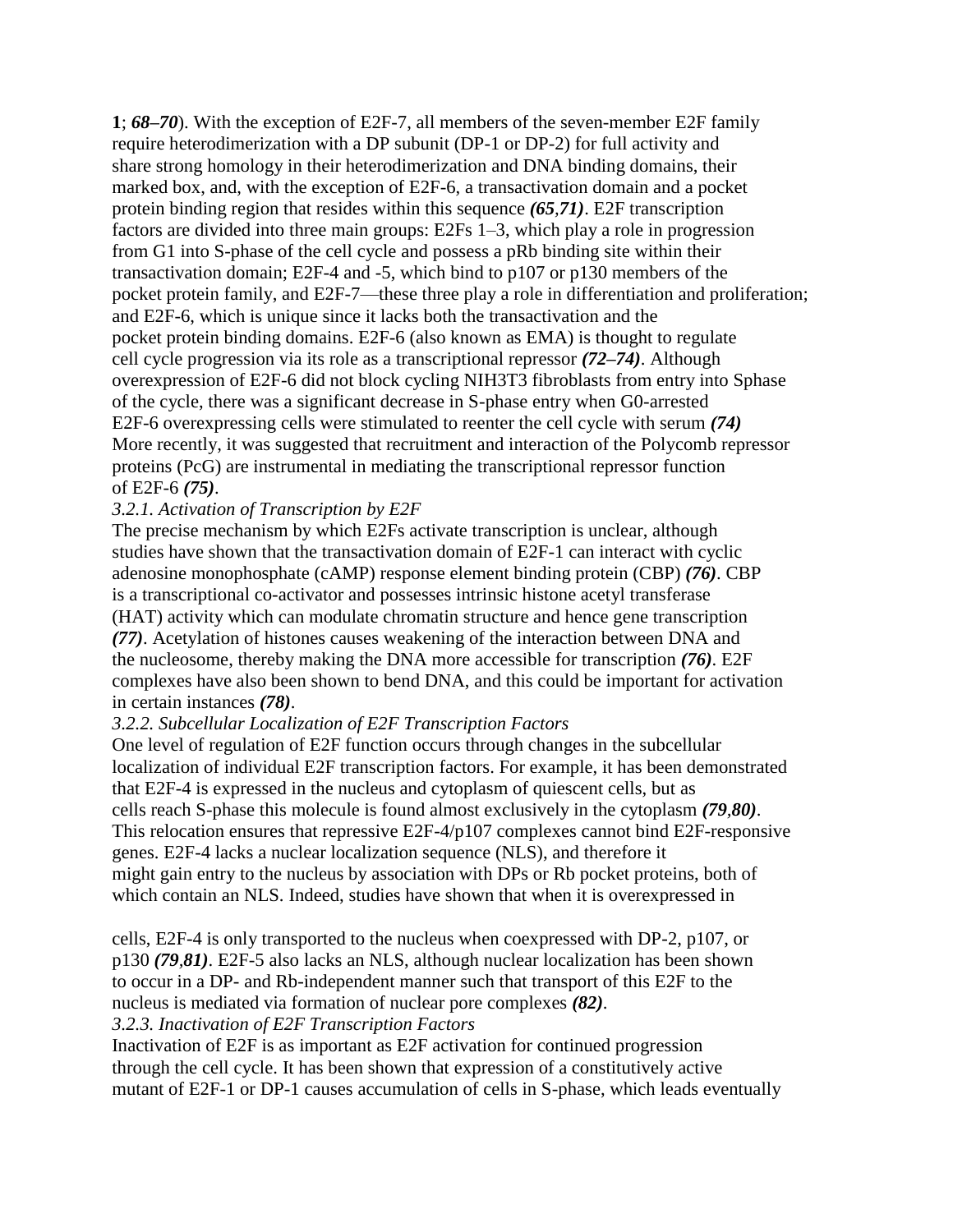to apoptosis *(83)*. These results imply that inactivation of E2F is required for exit from S-phase.

Inactivation of E2F may be mediated by phosphorylation of E2F and DP subunits, leading to an inhibition of DNA binding activity *(83–85)*. E2Fs 1–3 have been shown to contain a conserved region that allows enables interaction with cyclin A/Cdk2 or cyclin E/Cdk2; these interactions lead to inhibitory phosphorylation on these transcription factors *(84)*. There is also evidence for ubiquitin-directed degradation of E2Fs 1–4 *(86,87)*, which would lead to regulation of DNA binding activity.

*3.2.4. Mechanism of pRb-Dependent Repression of E2F*

#### *Transcriptional Activity*

The exact mechanism of pRb-mediated repression has only recently become understood following the discovery that histone deacetylase-1 (HDAC-1) is involved *(88– 90)*. Recruitment of HDAC-1 to the DNA is thought to repress gene activation by altering chromatin structure. Nucleosomal histones have a high proportion of positively charged amino acids that facilitate interaction with negatively charged DNA. Deacetylation is thought to occur on histone tails protruding from the nucleosome *(91)*, and this increases their positive charge, causing a tighter interaction with DNA, thereby making the DNA less accessible for transcription. Takahashi et al. *(92)* observed that high levels of acetylation correlated with activation of E2F-responsive genes in late G1 and at the G1/S border. However, during quiescence, when transcriptional activity is low, histones showed reduced levels of acetylation *(92)*. They also showed that acetylation of genes occurred in a cell cycle-dependent manner. Thus, during G0 when transcription levels are low, histones display reduced acetylation levels owing to the recruitment of HDAC-1. However, as cells progress through G1 into S-phase, this repression is relieved by HAT (**Fig. 3**). As mentioned earlier in **Subheading 3.2.1.**, it has been shown that E2F is able to interact with both CBP and HAT in vitro and also in transiently transfected cells *(76)*.

The role of HDAC-1 in repressing gene transcription has been demonstrated further such that HDAC-1 physically interacts with the DHFR promoter to affect cell growth. Thus, an association of HDAC-1 with the DHFR promoter was detected in G0 and early G1, when the gene was silent and also histone H4 showed low acetylation levels. This association then decreased as cells entered S-phase, consistent with an increase in DHFR mRNA levels *(93)*.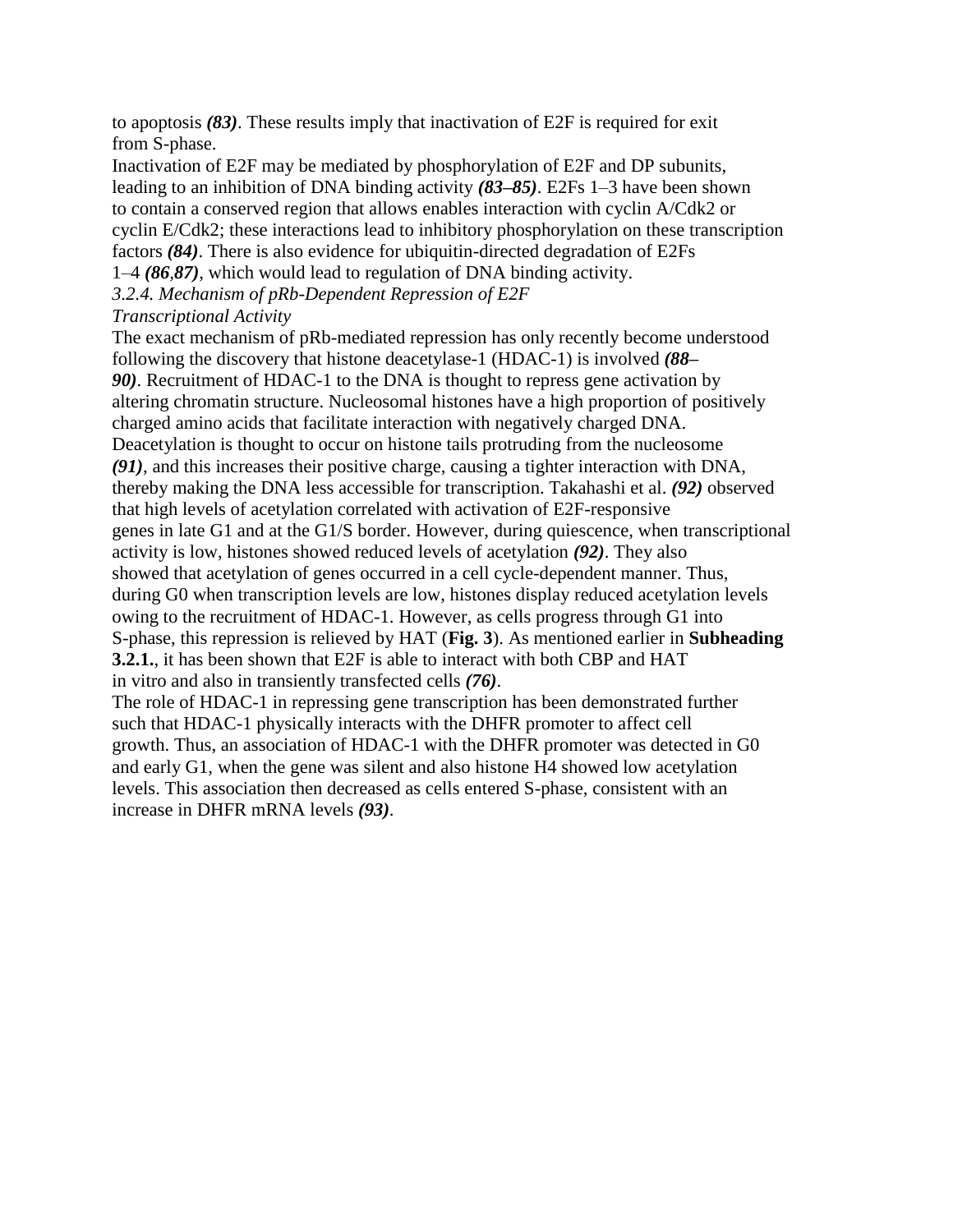

Fig. 3. Histone deacetylase-1 (HDAC-1) is recruited to DNA by retinoblastoma protein (Rb), causing deacetylation and inhibition of transcription during G0. At the G1/S transition, this repression is relieved by the action of histone acetyl transferase (HAT), allowing transcription

of genes necessary for DNA synthesis.

It has been suggested that chromatin-modifying factors may form multienzyme corepressor complexes at promoter regions. Thus, the modifying factor, mSin3, has been shown to form a corepressor complex that acts as a scaffold for the assembly of HDAC-1 repressor complexes *(94–96)*. The occupancy of E2F-regulated promoters by HDAC-1 and mSin3B in pocket protein-deficient cells was recently assessed *(97)*. These studies showed that recruitment of HDAC-1, but not mSin3B, was completely dependent on p107 and p130 but not on pRb. These data suggest that specific E2F/Rb complexes are involved in recruitment of chromatin-modifying factors during G0/G1. There is also evidence that the tumor suppressor gene transforming growth factor*-*  $(TGF-1)$ , might function by recruitment of HDAC-1 since transgenic mice overexpressing  $TGF$ - $\square$ 1 showed enhanced HDAC-1 binding to p130 compared with control animals *(98)*. Thus,  $TGF$ - $\Box$ 1 may exert its growth-inhibitory effects by recruitment of HDAC-1.

The model of Rb pocket proteins causing transcriptional repression by association with HDAC-1 is consistent with the model hypothesizing that pRb phosphorylation by cyclin D/Cdk4(Cdk6) complexes relieves E2F transcriptional inhibition. Phosphory-Fig. 3. Histone deacetylase-1 (HDAC-1) is recruited to DNA by retinoblastoma protein (Rb), causing deacetylation and inhibition of transcription during G0. At the G1/S transition, this repression is relieved by the action of histone acetyl transferase (HAT), allowing transcription

of genes necessary for DNA synthesis.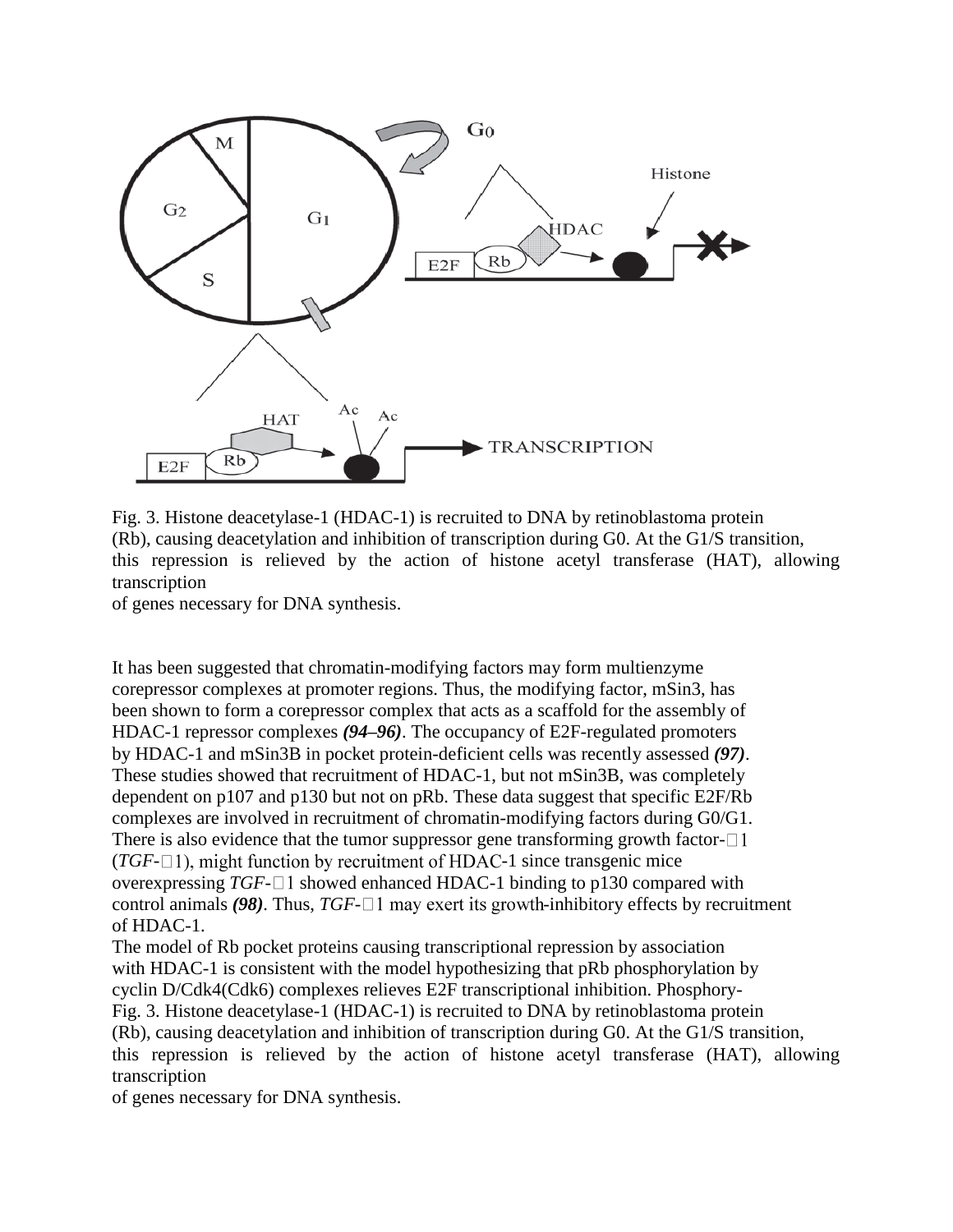lation of pRb by Cdk4(Cdk6) initiates intramolecular interactions between the carboxy-terminus of pRB and the pocket region, which displaces HDAC-1 from the pocket, thereby facilitating subsequent phosphorylation of pRb by Cdk2 complexes followed by disassociation from E2F. These results suggest a sequential phosphorylation of pRb by Cdk4(Cdk6) and Cdk2 *(99)*.

#### **3.3. Role of the Cyclin E/Cdk2 Complex in the G1/S Transition**

As cells approach the G1/S border, control of the cell cycle becomes dominated by cyclin E/Cdk2 complexes. It has been demonstrated that overexpression of cyclin E/ Cdk2 promotes S-phase entry and that blocking the kinase activity of this complex inhibits progression into S-phase *(100–102)*. Consistent with its role in S-phase, the cyclin E/Cdk2 complex has been shown to be required for the initiation of DNA replication *(100–102)*. The importance of phosphorylation of pRb by cyclin E/Cdk2 at the

G1/S border has already been discussed (*see* **Subheading 3.1.**).

A recently discovered substrate for cyclin E/Cdk2 has also been shown to be important for S-phase entry. This substrate is a nuclear protein that maps to the ATM

locus (NPAT). NPAT was identified from a phage expression library using cyclin E/ Cdk2 as a probe and was shown to associate with cyclin E/Cdk2 in vivo using immunoprecipitation

studies. The NPAT protein was shown to be present at all stages of the cell cycle in synchronized cells; however, levels peaked at the G1/S boundary and decreased as cells progressed through S. Overexpression of NPAT caused an increase in the number of S-phase cells, suggesting that NPAT expression may be a rate-limiting step for S-phase entry *(103)*.

Histone gene expression is a major event that occurs as cells pass into S-phase. Histones form part of the nucleosomes that are a fundamental subunit of chromatin, and NPAT has been implicated in the regulation of histone gene expression. Both cyclin E and NPAT have been shown to localize to histone gene clusters at the G1/S border, and phosphorylation of NPAT is required to activate histone gene expression *(104,105)*. Therefore, evidence exists to show that cyclin E/Cdk2 regulates histone gene expression by phosphorylation of NPAT, a process required for entry into Sphase (*see* **Fig. 4**)

#### **4. S-Phase**

S-phase is the point during the cell cycle at which a cell duplicates its chromosomes in readiness for mitosis and cell division *(1)*. A number of checkpoints exist to ensure that DNA is replicated only once per cycle, that it is fully and correctly replicated, and that replication occurs before cell division. Another important event during S-phase, other than DNA replication, is centrosome duplication. The centrosomes are the primary microtubule organizing center, and failure of cells to coordinate centrosome duplication with DNA replication leads to abnormal segregation of chromosomes,

causing genomic instability that can lead to cancer.

#### **4.1. Role of the Cyclin E/Cdk2 Complex in S-Phase Progression**

There is much evidence to suggest that DNA synthesis in higher eukaryotes is initiated by activation of Cdk2 *(23,101,106)*. Cdk2 associates with cyclin E just prior to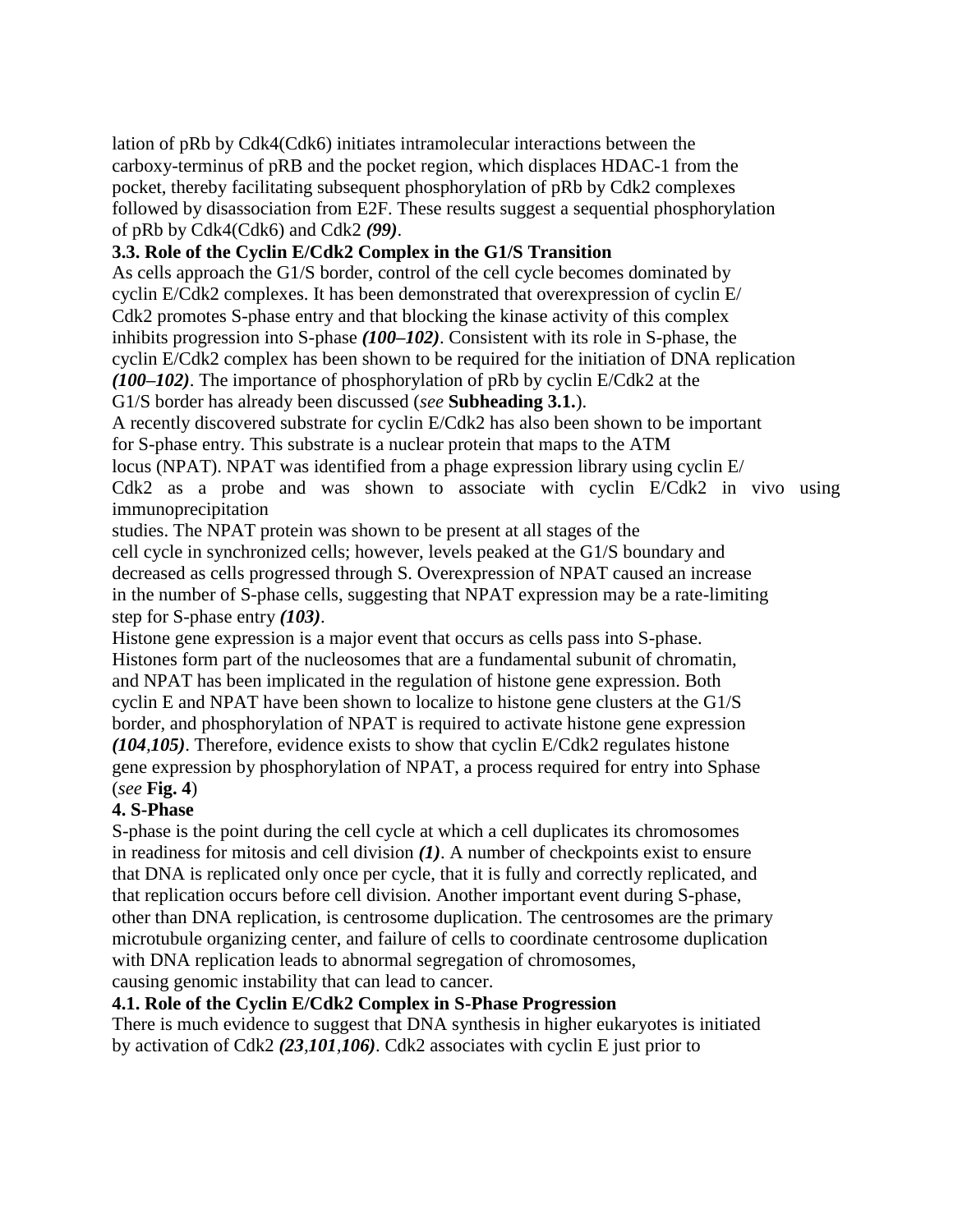

Fig. 4. Activation of NPAT by cyclin E/CDK2 causes histone gene expression necessary for DNA synthesis and S-phase progression., inhibition step; , activation step; Cdk, cyclindependent

kinase; CIP, Cdk-interacting protein; KIP, kinase-inhibitor protein.

the onset of S-phase, and the role of this complex in the activation of NPAT and histone gene expression has already been discussed above (*see* **Subheading 3.3.**). A role for cyclin E/Cdk2 in centrosome duplication has also been suggested *(107)*. Tarapore and colleagues *(108)* developed a cell-free centriole duplication system and demonstrated that centrosome duplication was dependent on the presence of cyclin E/Cdk2 complexes. In addition, cyclin E/Cdk2 was shown to phosphorylate nucleophosmin in this model, causing dissociation from centrosomes and subsequent initiation of centrosome duplication *(108)*.

#### **4.2. Role of the Cyclin A/Cdk2 in S-Phase Progression**

–—

The onset of S-phase correlates with formation of cyclin A/Cdk2 complexes. Microinjection of antibodies against Cdk2 complexed with either cyclin A or cyclin E blocks the initiation of DNA synthesis in mammalian cells *(109,110)*. Cyclin A might be rate-limiting for DNA replication since it can accelerate entry into S-phase when Fig. 4. Activation of NPAT by cyclin E/CDK2 causes histone gene expression necessary for DNA synthesis and S-phase progression., inhibition step; \_, activation step; Cdk, cyclindependent

kinase; CIP, Cdk-interacting protein; KIP, kinase-inhibitor protein.

overexpressed in cells *(111)*. The fact that depletion of cyclin A by injection of anticyclin A antibody causes inhibition of DNA synthesis suggests that cyclin A plays a role in this process. It has been shown that CDC6 is an intracellular substrate for cyclin A/CDK2 *(112)*. CDC6 is a protein required for formation of the initiation complex (*see* **Subheading 4.3.2.**), which is necessary for the onset of DNA replication, thereby providing one mechanism by which cyclin A/Cdk2 may regulate DNA replication. CDC6 has been shown to be required for late firing of origins, and this function may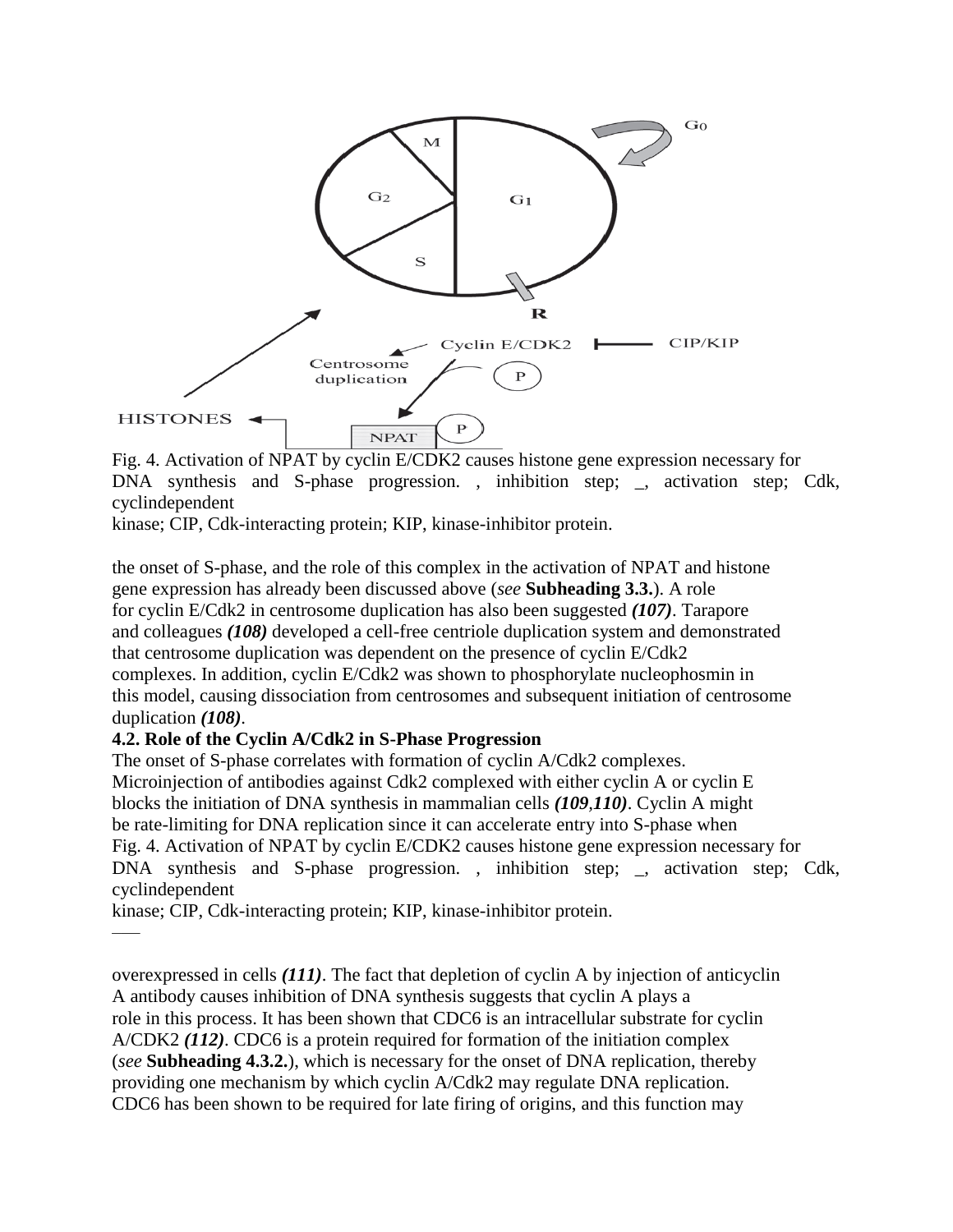be achieved by phosphorylation following cyclin A/Cdk2 activation, suggesting that this complex may be required for continuation of DNA synthesis in addition to the initiation step *(113)*. However, it has been demonstrated that microinjection of cyclin A antibodies into cells already progressing through S-phase causes accumulation of cells in G2 *(109)*, indicating that, in this instance, cyclin A is not required for cells to complete S-phase, and CDC6 may therefore be regulated by other cyclin/Cdk complexes in the cell.

#### **4.3. Cell Cycle Control of DNA Replication in Mammalian Cells**

Eukaryotic genomes are extremely large and can range from 107 to greater than 109 bp. Because of this large size, duplication of the eukaryotic genome occurs as a multiparallel process with between 10,000 and 100,000 parallel synthesis sites in human somatic cells (reviewed in **refs.** *114* and *115*). Cells need to ensure that DNA replication occurs at the appropriate time in the cell cycle and also that re-replication does not occur before cells undergo mitosis and cytokinesis. Advances in our understanding of the regulation of these sequential processes have come from numerous studies in yeast systems (reviewed in **ref.** *114*); *see also* Chapter 1, this volume). These simple model systems have provided much information on the protein complexes involved in the activation and inhibition of DNA synthesis, and a number of homologs have since been identified in higher eukaryotes.

Early experiments carried out in mammalian cells by Rao and Johnson *(116)* showed that the initiation of DNA replication is believed to be a two-step process. These investigators showed that fusion of a G1 cell with an S-phase cell triggered DNA replication but that G2 cells were unable to undergo DNA initiation *(116)*. This led to the notion that an S-phase–promoting factor was required to push cells from G1 into S-phase. The two-step process first involves the assembly of initiation factors at origins of replication and second the triggering of these complexes to activate DNA synthesis by the actions of protein kinases. The following sections will give an overview of those molecules involved in driving DNA initiation and replication.

#### *4.3.1. Origins of Replication*

DNA synthesis is known to occur at specific sites on the DNA known as origins of replication. The best characterised origins of replication are those found in *Saccharomyces cerevisiae* and are known as autonomous replication sequences (ARS) *(117)*. The ARS contains a highly conserved region of 100–200 bp known as the ARS consensus sequence (ACS), and this is an essential component of the origin of replication to which the origin recognition complex (ORC) binds. The ORC is conserved in all eukaryotes *(118)*.

Three ORC subunits have been identified in humans, HsORC 1, 2, and 4 *(119)*, all of which are involved in the initiation of DNA replication by recruitment of specific factors to the DNA. Human ORC has been shown to interact with a HAT, and this may be involved in making the initiation site accessible, thereby facilitating replication *(120)*. *4.3.2. CDC6 and DNA Replication*

A key regulator of DNA replication in mammalian cells is CDC6. Immunodepletion of CDC6 in human cells blocks S-phase entry *(121,122)* and has been shown to affect the interaction of ORC with minichromosome maintenance (MCM) proteins but not its interactions with DNA *(123,124)*. These data suggest that CDC6 may act as an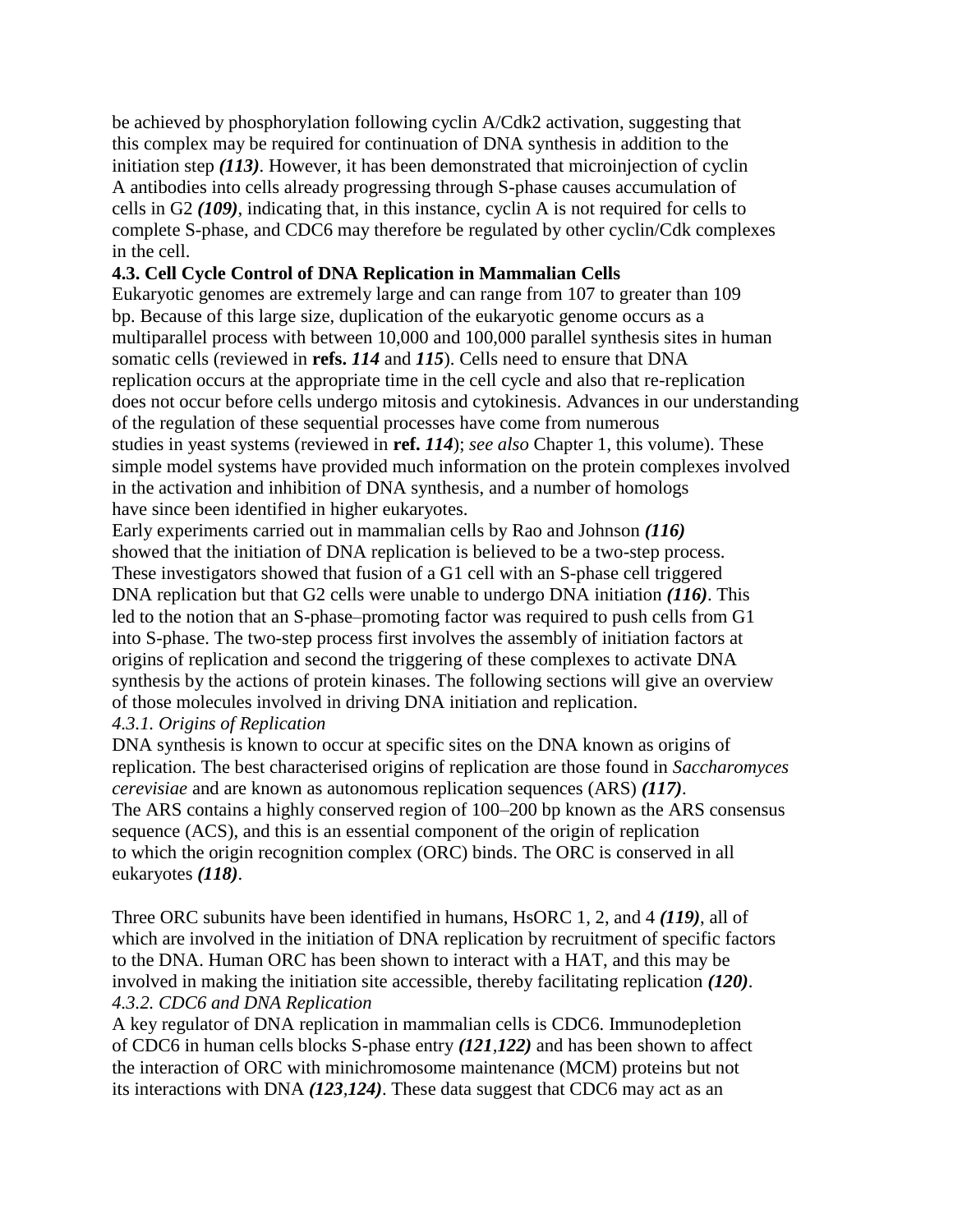adaptor protein for interactions of the ORC with other proteins (e.g., MCM proteins). Levels of CDC6 in cycling human cells remain fairly stable during S-phase, G2, and mitosis *(125,126)*, but lower amounts are present in early G1 when CDC6 is degraded by proteolysis *(127,128)*. CDC6 does, however, change its subcellular localization during the cell cycle, and it has been shown that nuclear CDC6 is phosphorylated during S-phase and transported to the cytoplasm *(129)*. Phosphorylation of CDC6 is carried out by cyclin A/Cdk2 and also by Dbf/CDC7. Relocation of CDC6 within the cell might be one way in which cells ensure that re-replication does not occur. However, a substantial amount of CDC6 is found still associated with chromatin during Sphase *(127)*, suggesting that CDC6 might play roles other than assembly of proteins at the initiation site and may be required for continued synthesis. Because of the relocalization of CDC6 during S-phase, CDC6 must be continually synthesized to account for the fraction associated with chromatin during S-phase *(130)*.

#### *4.3.3. Minichromosome Maintenance Proteins*

The MCM proteins are a complex of six related proteins that form an essential component of the DNA initiation complex. Their requirement for DNA replication has been demonstrated by antibody injection and antisense oligonucleotide experiments *(131–133)*. The six MCM proteins are not functionally redundant, and deletion of any MCM protein in *S. cerevisiae* or *S. pombe* results in loss of cell viability. In most organisms, the MCM proteins are located in the nucleus throughout the cell cycle *(134,135)*. In mammalian cells, MCM proteins associate with chromatin in G1, but as cells progress through S-phase they are phosphorylated, and this reduces their affinity for chromatin *(131,136)*. This may be one way in which cells ensure that replication occurs only once per cycle. In mammalian cells, some MCM proteins copurify with DNA polymerase  $\Box(137)$ , and evidence exists to suggest that MCMs possess DNA helicase activity *(138)*. Therefore, it is possible that association of the helicases with a primase forms a mobile primosome that drives discontinuous synthesis. *4.3.4. CDC45*

CDC45 is essential for DNA replication in *S. cerevisiae (139–141)* and this molecule has been shown to interact with MCM family members *(140,141)*. A human homolog has been identified *(142)*, and immunoprecipitation experiments indicate that it associates with chromatin periodically throughout the cell cycle. Association of

CDC45 with chromatin may depend on cyclin/CDK complex activity at the G1/S transition *(143,144)*.

#### *4.3.5. Regulation of DNA Initiation Complexes*

Two classes of protein kinases are essential for the initiation of replication, the Cdks and Dbf4/CDC7 kinase.

#### *4.3.5.1. CDKS*

A role for Cdk2 in the initiation of replication in higher eukaryotes has been demonstrated in a number of studies; for example, microinjection of antibodies against certain cyclins and Cdks into mammalian cells inhibits S-phase entry *(110,145)*. As mentioned in **Subheading 4.2.**, CDC6 is a substrate for cyclin A/Cdk2, and phosphorylation of CDC6 by this complex possibly contributes to the prevention of DNA reinitiation by causing export of CDC6 from the nucleus *(126,129)*. MCM proteins also serve as substrates for certain Cdks, and phosphorylation of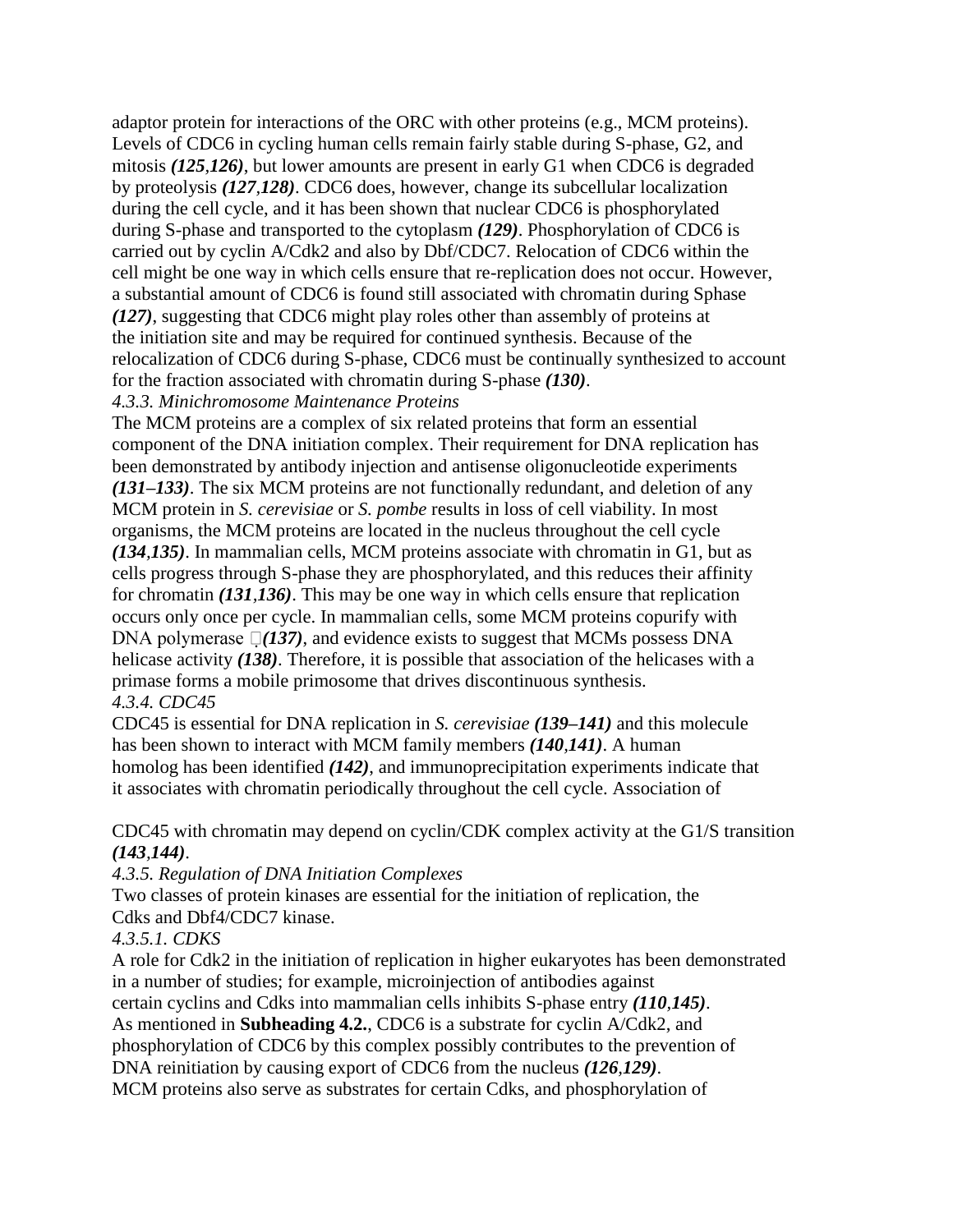MCM proteins causes dissociation from chromatin as cells progress through S-phase. Thus, MCM proteins are substrates for the mitotic complex cyclin B/CDC2 *(146)*, and this provides a link between mitotic cyclins and the inhibition of reinitiation, ensuring that DNA replication occurs only once before entry into mitosis. It has been shown that MCM2 and -4 are phosphorylated in S-phase and become hyperphosphorylated by G2/M. Both MCM2 and -4 are good in vitro substrates for phosphorylation by cyclin B/CDC2 *(146,147)*.

#### *4.3.5.2. DBF4/CDC7 KINASE*

CDC7 in *S. cerevisiae* and the *S. pombe* homolog, Hsk 1 have been shown to be essential for viability and are directly involved in DNA replication *(148,149)*. A human homolog of CDC7 has also been identified *(150–152)*. The human homolog of Dbf4 is regulated transcriptionally *(153,154)*, with maximal expression during S-phase, which also corresponds to the kinase activity of the Dbf4/CDC7 complex *(112,153)*. Studies have shown that inactivation of CDC7 in early S-phase prevents firing from replication origins, implicating CDC7 in the initiation of DNA replication *(155,156)*. Human MCM2 and -3 are both substrates for CDC7 in vitro *(151,153)*.

#### **4.4. DNA Replication Checkpoints**

Various checkpoints serve to inhibit DNA replication in response to partially replicated DNA or DNA damage, to allow the cell sufficient time to repair the damage before undergoing mitosis (*see* **Fig. 1**). Replication checkpoints have been extensively studied in yeast systems, and homologs for the proteins involved have also been identified in higher eukaryotes, including mammals.

*4.4.1. The p53-Dependent Pathway*

Several phosphatidylinositol (PI)-3-like kinase proteins are believed to be involved in the DNA replication checkpoint, including ATM, ataxia-telangiectasia related protein (ATR), and DNA-dependent protein kinase (DNA-PK) *(157–160)* and these ki*130 Harper and Brooks*

nases have been shown to be activated by DNA in vitro *(161,162)*. The tumor suppressor protein p53 is a downstream target of ATM, and immunoprecipitated ATM can phosphorylate p53 on Ser15, a residue that is phosphorylated in vivo in response to DNA damage *(163–166)*. DNA damage, occurring, for example, in response to ionizing radiation, leads to stabilization and accumulation of p53, which is involved in activation of a number of cellular responses such as cell cycle checkpoints, genomic stability, gene transactivation, and apoptosis *(162,167–170)*. p53 is normally associated with the ubiquitin ligase MDM2, such that phosphorylation of p53 on Ser15 leads to its dissociation from MDM2, thereby stabilising the p53 protein *(163)*. Stabilization of p53 leads to transactivation of the CDKI molecule, p21, which leads to cell cycle arrest *(171)*.

Other regulators of p53 include ATR and Pin1. Thus, the ATR protein is capable of phosphorylating p53 on Ser15 and may also play a part in activating the p53 checkpoint pathway in response to ultraviolet (UV) and ionizing radiation *(162,172)*. Pin1 has been shown to regulate the G1/S, G2/M, and DNA replication checkpoints *(173)* and is overexpressed in many human cancers *(174–176)*. A recent report has shown that Pin1 binds phosphorylated p53 and is involved in stabilization of the protein, probably by interfering with the MDM2 interaction, and is also involved with transactivation of p21 in response to DNA damage *(177)*.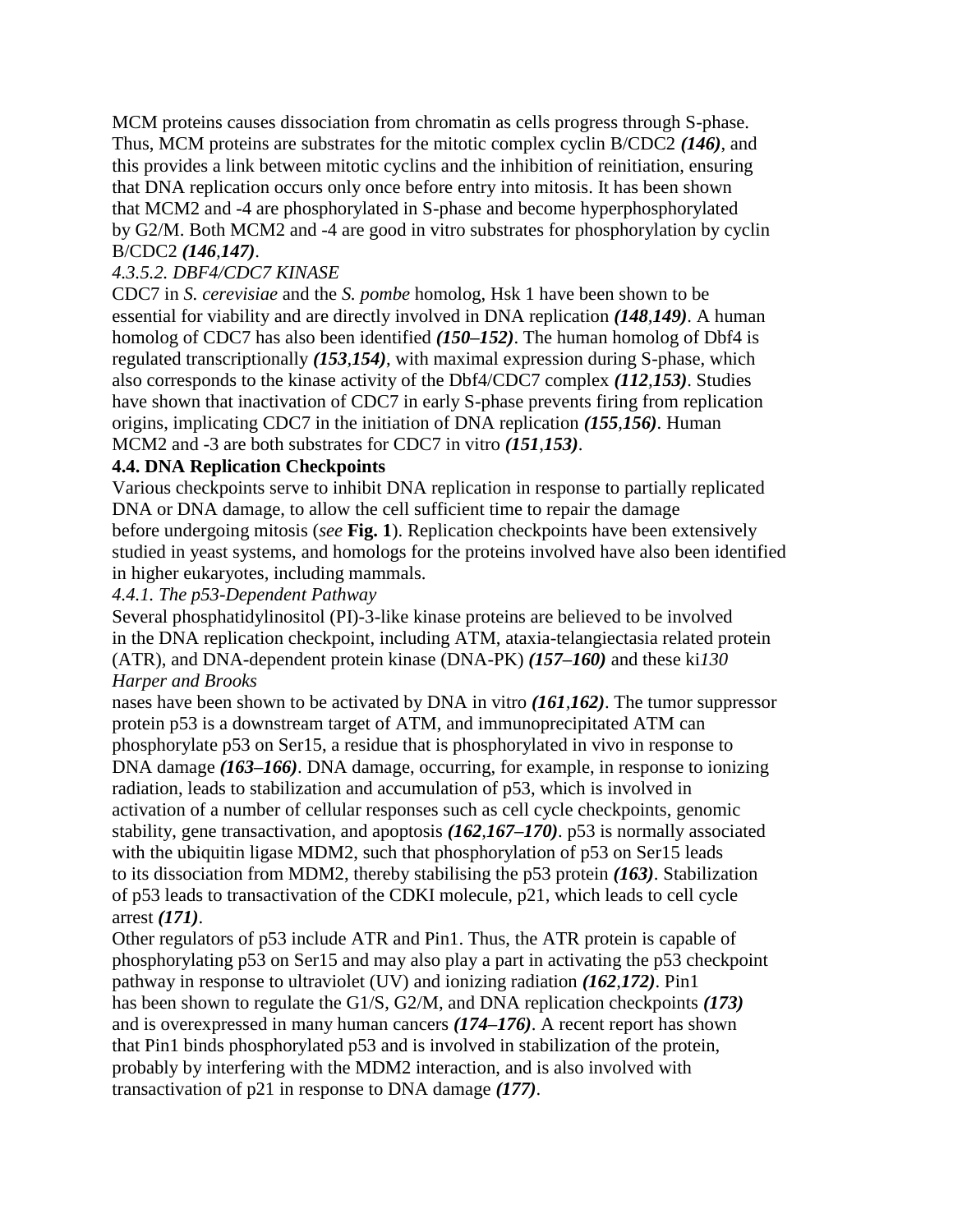#### *4.4.2. The p53-Independent Pathway*

The p53-independent mechanism of cell cycle block in response to unreplicated DNA or DNA damage involves the Rad proteins (reviewed in **refs.** *114* and *178*). These proteins were first identified in yeast, and mammalian homologs also have been identified. The proteins involved in recognition and processing of the replication perturbation response are Rad1, Rad9, Rad17, and Hus1. The effects of these proteins are mediated by the protein kinases, CDS1 and CHK1, which target proteins involved in cell cycle regulation, for example, the CDC25 dual-specificity protein phosphatases (*see* **Subheading 5.1.**).

DNA-PK is the human homolog of the fission yeast PI-3–like kinase, Rad3, and is activated by proteins that detect sites of DNA strand breakage. Loss of function of these kinases results in inhibition of the checkpoint, suggesting that DNA-PK is important for sensing DNA damage and initiating the checkpoint mechanism *(179,180)*. Rad1 has been shown to be similar to proliferating cell nuclear antigen (PCNA) and possesses exonuclease activity *(181,182)*. PCNA encircles the DNA during replication and retains the polymerase complex on the DNA. PCNA requires several factors in order to load onto DNA, one of which is known as replication factor C (RFC). Rad17 has been shown to share homology with RFC and also has been shown to interact with Rad1 (181). Rad1, Rad9, and Hus1 have all been shown to interact physically in mammalian cells *(183,184)*, and it is believed that Rad17 may serve as a recruitment complex for Rad1, Rad9, and Hus1 to sites of DNA damage *(185)*. Indeed, a recent study has demonstrated that upon replication block, Rad17 is recruited to the sites of DNA damage during late S-phase and that it binds to the Rad1/Rad9/Hus1 complex, enabling its interaction with PCNA *(186)*.

The two downstream targets of the Rad proteins are the serine/threonine kinases CHK1 and CDS1. These kinases are activated differentially such that CDS1 is involved in mediating responses to unreplicated DNA, and CHK1 is involved in the G2 DNA damage response. CDS1 has been shown to be phosphorylated by ATM *(187,188)*, and following activation it phosphorylates and inhibits the mitotic activator, CDC25C *(187–189)*, thereby mediating G2 arrest. CHK1 also phosphorylates CDC25C in vitro *(190)*. Phosphorylation of CDC25C by CDS1 and CHK1 creates a binding site for the 14-3-3 family of phosphoserine binding proteins (*190*; *see* **Subheading 6.1.2.**). Binding of 14-3-3 has little effect on CDC25C activity, and it is believed that 14-3-3 regulates CDC25C by sequestering it to the cytoplasm, thereby preventing the interactions with cyclin B/CDC2 that are localized to the nucleus at the G2/M transition *(190,191)*.

The mechanisms by which DNA replication and DNA damage checkpoints exert their effects on cell cycle progression are now becoming clearer. Both p53-dependent and -independent mechanisms exert their effects via complex pathways on key cell cycle regulatory molecules such as p21 and the mitotic regulator, CDC25C (**Fig. 5**). These events occur at specific points in the cell cycle, ensuring that a cell does not proceed through mitosis without a full complement of replicated and intact DNA, thereby ensuring that the genome is passed equally to each of the daughter cells.

#### **5. The G2/M Transition**

The G2-phase is another gap phase in the cell cycle in which the cell assesses the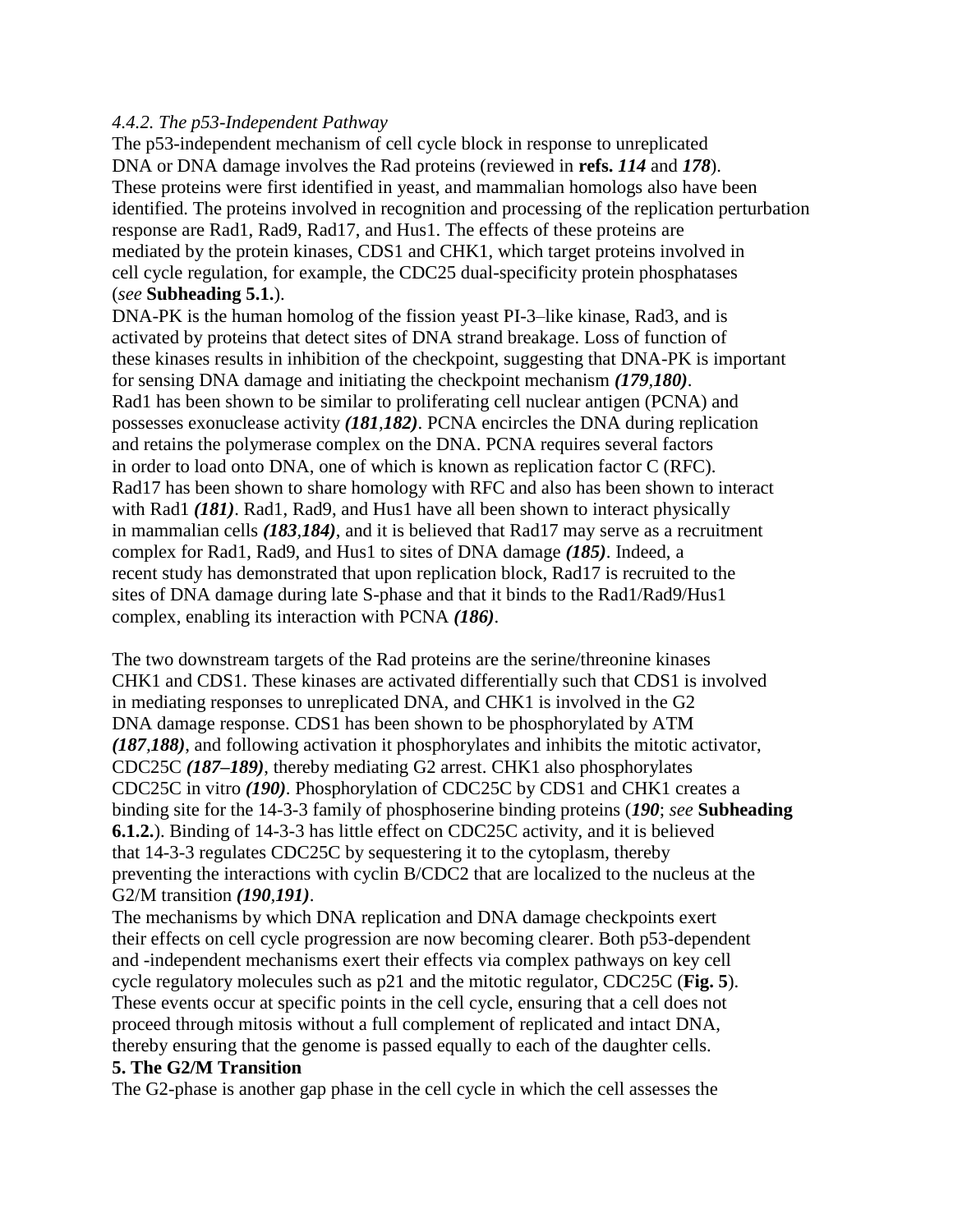state of chromosome replication and prepares to undergo mitosis and cytokinesis. Cyclin B/CDC2 is the key mitotic regulator of the G2/M transition and was originally identified as the maturation-promoting factor, a factor capable of inducing M-phase in immature *Xenopus* oocytes *(192–194)*. As is the case with other cyclin/CDK complexes, activation of the cyclin B/CDC2 complex is tightly regulated by phosphorylation and dephosphorylation events and also changes in subcellular localization (reviewed in **refs.** *195* and *196*). The molecules that regulate cyclin B/CDC2 activity receive signals from the checkpoint machinery, as described in **Subheading 4.4.2.** Cyclin A/Cdk complexes also play a role in regulating the G2/M transition. **5.1. Role of the Cyclin B/CDC2 Complex in the G2/M Transition** Cyclin B synthesis begins at the end of S-phase *(197)*. Two cyclin B isoforms exist in mammalian cells, cyclin B1 and B2. Studies in cyclin B1- and cyclin B2-null mice have confirmed that cyclin B2 is non-essential for normal growth and development *(198)*. This particular isoform associates with the Golgi and may play a role in Golgi remodelling during mitosis *(198,199)*. In contrast to cyclin B2, cyclin B1 is thought to be responsible for most of the actions of CDC2 in the cytoplasm and nucleus and it appears to compensate for the loss of cyclin B2 in B2-null mice implying that cyclin B1 is capable of targeting CDC2 kinase to the essential substrates of cyclin B2 *(198)*. Cyclin B/CDC2 complexes are regulated both positively and negatively by phosphorylation (**Fig. 5**). Phosphorylation of CDC2 on the conserved T-loop region (Thr160) is required for activation, as is the case with all Cdks, and this phosphoryla*132*



Fig. 5. Regulation of the CDC2/cyclin B complex. The serine/tyrosine kinase, Wee1 catalyzes phosphorylation of Tyr15 on CDC2. Wee1 itself is phosphorylated and inactivated by Nim1 and other unidentified kinases to induce mitosis. Thr14 phosphorylation can be mediated by Wee1 but only once Tyr15 has been phosphorylated. It appears that the Thr/Tyr kinase Myt1 is the critical kinase involved here. Inhibition of CDC2 by wee1 is counteracted by the CDC25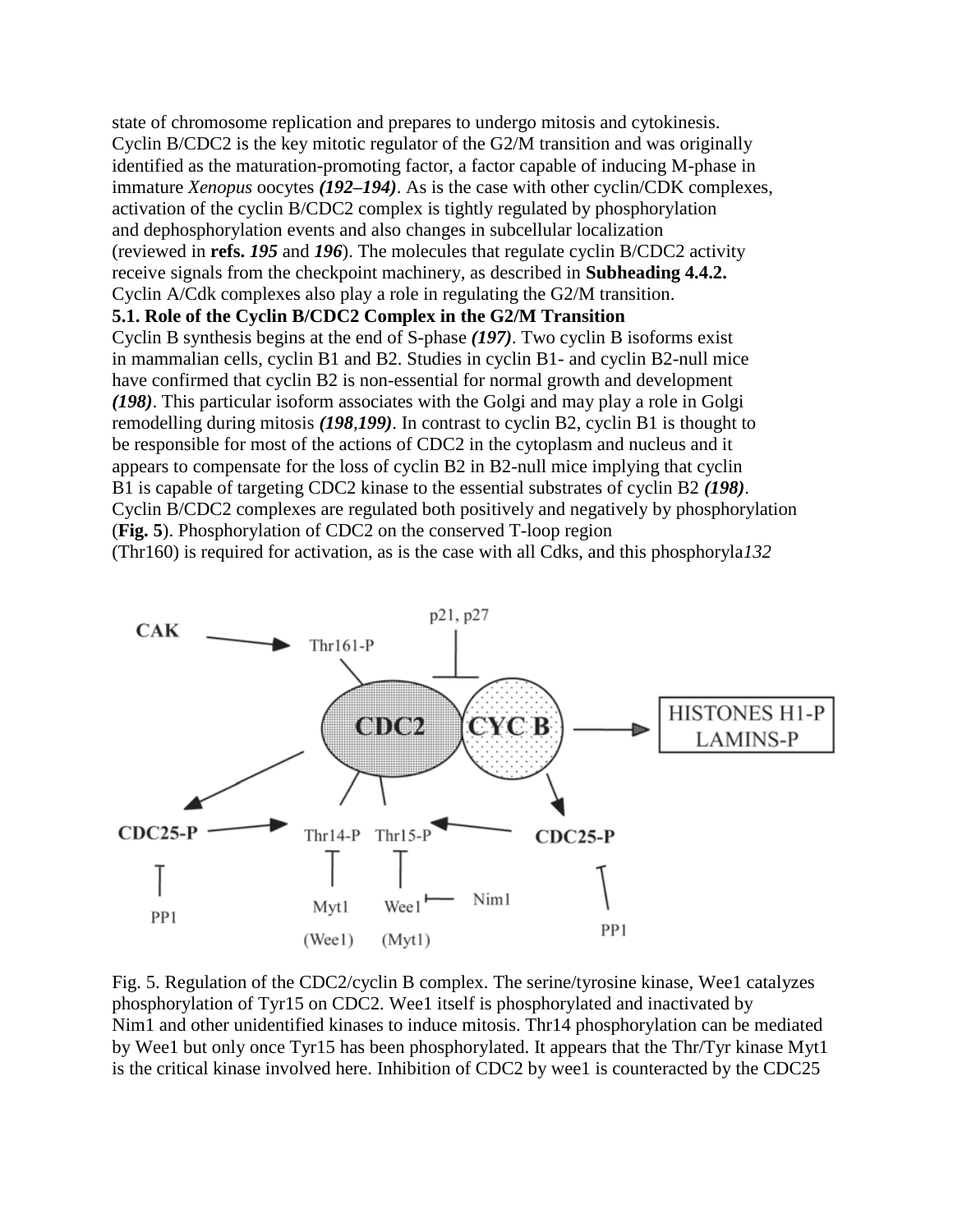dual-specificity phosphatases. CDC25 is phosphorylated and activated by CDC2/cyclin B (amplification

pathway). Protein phosphatase 1 (PP1) inactivates CDC25 by dephosphorylation of

the same residue that is phosphorylated by CDC2/cyclin B. Full activation of CDC2 requires Thr161 phosphorylation by Cdk-activating kinase (CAK), which then stabilizes CDC2 association

with cyclin A., inhibition step; \_, activation step.

tion event is mediated by CAK. During G2, cyclin B/CDC2 complexes are held in an inactive state by phosphorylation of CDC2 Thr14 and Tyr15. Phosphorylation on Thr14 prevents ATP binding *(200)*, whereas that on Tyr15 interferes with phosphate transfer to the substrate owing to its positioning in the ATP binding site on CDC2 *(201)*. These inhibitory phosphorylation events are carried out by the kinases Wee1 and Myt1; Wee1 specifically phosphorylates Tyr15, and Myt1 phosphorylates both Tyr15 and Thr14, with a stronger affinity for Thr14 *(202–204)*. Cyclin B/CDC2 becomes fully activated following dephosphorylation of these sites by the protein phosphatase CDC25C (**Fig. 5**).

#### **6. Mitosis (M-Phase)**

—–

Mitosis (also called karyokinesis) and cytokinesis constitute the shortest phase of the eukaryotic cell cycle, typically taking around 1–2 h to complete in a mammalian cell. Mitosis itself comprises five distinct phases as follows:

1. *Prophase*: this stage begins with condensation of the chromosomes in the nucleus and ends with breakdown of the nuclear envelope. (This latter event occurs over a 1– 2-min interval.)

Fig. 5. Regulation of the CDC2/cyclin B complex. The serine/tyrosine kinase, Wee1 catalyzes phosphorylation of Tyr15 on CDC2. Wee1 itself is phosphorylated and inactivated by Nim1 and other unidentified kinases to induce mitosis. Thr14 phosphorylation can be mediated by Wee1 but only once Tyr15 has been phosphorylated. It appears that the Thr/Tyr kinase Myt1 is the critical kinase involved here. Inhibition of CDC2 by wee1 is counteracted by the CDC25 dual-specificity phosphatases. CDC25 is phosphorylated and activated by CDC2/cyclin B (amplification

pathway). Protein phosphatase 1 (PP1) inactivates CDC25 by dephosphorylation of the same residue that is phosphorylated by CDC2/cyclin B. Full activation of CDC2 requires Thr161 phosphorylation by Cdk-activating kinase (CAK), which then stabilizes CDC2 association

with cyclin A., inhibition step; \_, activation step.

2. *Prometaphase*: at this stage the mitotic spindle forms. Three essential events must occur in prometaphase if cell division is to proceed normally: (a) the bipolar spindle axis must be established; (b) the daughter chromatids of each replicated chromosome must become committed to the opposing spindle poles; and (c) the chromosomes must become aligned at, or near to, the spindle equator.

3. *Metaphase*: during this stage all chromosomes are bioriented and positioned near the spindle equator. All chromosomes align themselves along the metaphase plate. 4. *Anaphase*: the sister chromatids that comprise each chromosome separate to form two independent chromosomes. Anaphase is separated into anaphase A and anaphase B.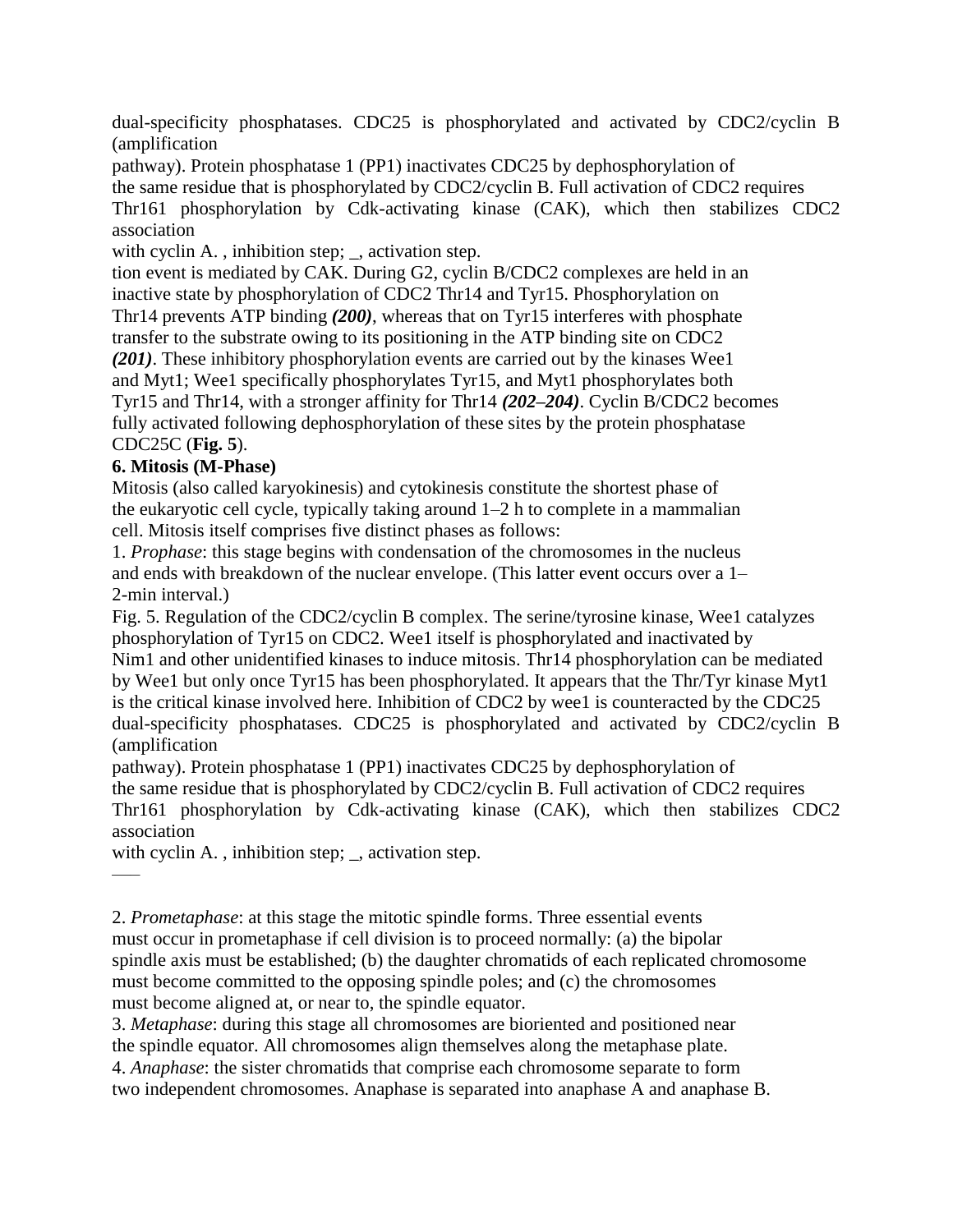5. *Telophase*: this is the final stage of mitosis, in which the chromosomes decondense and a nuclear envelope forms around each set of chromatids. The contractile ring begins to form in readiness for the cell to split into two daughter cells, each with one nucleus.

A number of cell cycle regulatory molecules play pivotal roles in promoting progression through mitosis, including the CDC25 protein phosphatases, the polo-like kinases (PLKs), the 14-3-3 proteins, mitotic cyclin/Cdk complexes, and the anaphasepromoting complex (APC). The role that these individual groups of molecules plays in mitosis is now discussed in more detail.

#### **6.1. The CDC25 Protein Phosphatases**

The mammalian CDC25 family of dual-specificity phosphatases consists of three members: A, B, and C *(205,206)*. CDC25B and C are thought to be the main regulators of mitosis, whereas CDC25A plays a role in regulating the G1/S transition. CDC25B may be involved in the initial dephosphorylation and activation of cyclin B/CDC2, which then initiates the positive feedback loop of CDC25C activation by CDC2 (*207*; *see* **Fig. 5**). CDC25B is also believed to play a role in centrosomal microtubule nucleation during mitosis since overexpression of this molecule causes formation of minispindles in the cytoplasm *(208)*. CDC25A expression is under transcriptional control of the E2F transcription factors in late G1 *(209)* and is involved in activation of cyclin E/Cdk2 and cyclin A/Cdk2 complexes that regulate entry into S-phase (*see* **Subheadings 4.1.** and **4.2.**).

CDC25C is the protein phosphatase that is mainly responsible for dephosphorylation and activation of the cyclin B/CDC2 complex. Treatment of CDC25C with phosphatases in vitro led to reduced CDC25C phosphatase activity, indicating that hyperphosphorylation of CDC25C is required for phosphatase activity during mitosis *(207,210,211)*. Cyclin B/CDC2 is able to phosphorylate CDC25C (*207,212*; *see* **Fig. 5**) and this initiates a positive feedback loop that induces rapid activation of cyclin B/ CDC2 at the G2/M transition. However, the initial trigger of CDC25C activation remains unclear, although CDC25C has been shown to be phosphorylated by cyclin E/ Cdk2 and cyclin A/Cdk2 in vitro *(212)*. PLK-1 is another potential upstream regulatory kinase of CDC25C that might function in vivo *(213)*.

The role of CDC25C as a key mediator of cyclin B/CDC2 activation has recently been questioned owing to studies performed in CDC25C knockout mice. These mice showed no phenotype with respect to regulation of mitosis and showed no differences

in CDC2 phosphorylation *(214)*, suggesting that redundancy exists between CDC25 isoforms. Indeed, a role for CDC25A in CDC2 activation has recently been suggested. Destruction of CDC25A by the ubiquitin-mediated pathway serves to ensure that cells do not undergo premature mitosis, and this is achieved by phosphorylation of CDC25A by CHK1. However, Mailand and co-workers *(215)* reported that once cells are committed to mitosis, stability of CDC25A undergoes major changes at the G2/M transition owing to phosphorylation on Ser17 and Ser115 that uncouples it from the ubiquitin-mediated degradation pathway. Phosphorylation of CDC25A on these specific residues is mediated by cyclin B/CDC2 and therefore forms part of a positive feedback activation loop whereby CDC25A is stabilized by CDC2, and this is followed by dephosphorylation of CDC2 on Thr14 and Tyr15 *(215)*.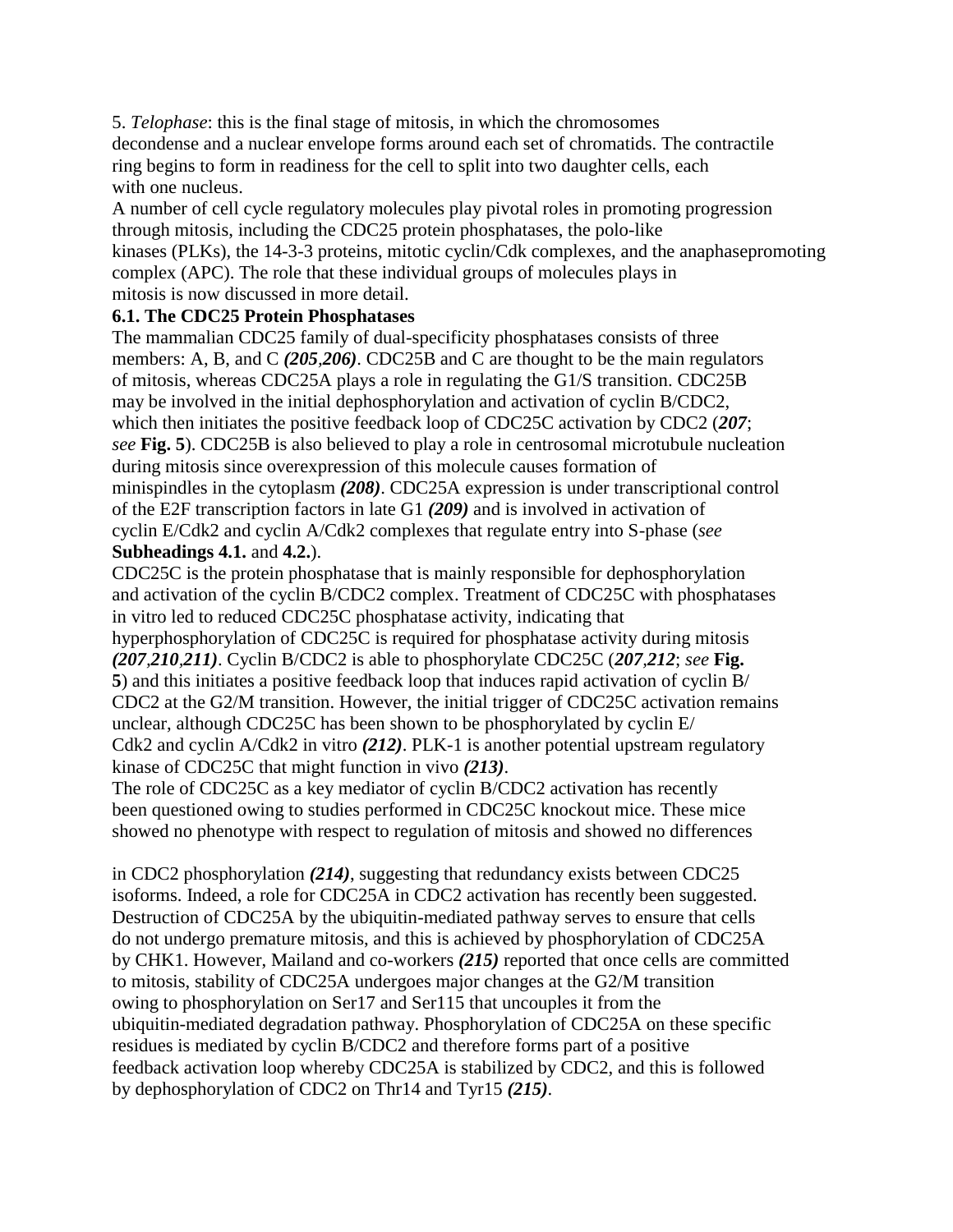#### *6.1.1. The Polo-Like Kinases*

The polo-like kinases are a family of serine/threonine protein kinases, four of which have been described in mammalian cells: PLK-1, PLK-2 (Snk), PLK-3 (Fnk/Prk), and PLK-4 (Sak a/b) *(216,217)*. The PLKs share a closely related catalytic domain at their N-termini (50–65% identity at the amino acid level) and a homologous C-terminal domain called the polo box domain (PBD)—of which there are two, PBD1 and PBD2—that is required for directing subcellular localization of the kinase since mutation of this region has been shown to disrupt localization of PLK-1 *(218,219)*. PLK protein levels and phosphorylation status are cell cycle-regulated. Thus, PLK1 is undetectable in cells at the G1/S-phase transition; however, levels rise during Sphase, and phosphorylation occurs during G2 *(220)*. Indeed, PLK1 is important for the G2/M transition, entry into mitosis and exit from mitosis, and is rapidly degraded as the cell exits mitosis and PLK1 activity levels peak at the metaphase–anaphase transition *(217,220)*. Activation of PLK1 has been found to occur at a similar time to cyclin B/CDC2 activation, and a recent study by Roshak et al. *(213)* demonstrated that human CDC25C is a substrate for PLK1 and that phosphorylation caused activation of the phosphatase and subsequent dephosphorylation of cyclin B/CDC2. Other substrates phosphorylated by PLK1 include cyclin B1, Myt1, and the APC. PLK2 is the least well characterized of the mammalian PLKs, although it is thought to play a role in cell cycle reentry of G0-arrested cells *(221)*. PLK3 has been implicated in DNA damage control at the G2 checkpoint, where, in mammalian cells, it acts in the p53-mediated stress response pathway *(222)*. Finally, a cell cycle role for PLK4 has not yet been reported. This particular PLK was isolated from the mouse as two distinct transcripts (a and b) and has since been shown to contain only a single PBD; it also lacks the catalytic motif found in other PLK family members *(216)*. *6.1.2. The 14-3-3 Proteins*

CDC25C phosphatase activity is regulated negatively by phosphorylation on a specific Ser216 residue that creates a binding site for small phosphoserine binding proteins, known as 14-3-3 *(223)*. A number of 14-3-3 proteins are known to exist, including: 14-3-3  $\Box$ ,  $\Box$ ,  $\Box$ ,  $\Box$ ,  $\Box$ (224). CDC25C is localized to the cytoplasm during interphase and is directed to the nucleus just prior to mitosis *(191,225)*. Binding of 14-

3-3 may prevent nuclear localization of CDC25C by masking the NLS, which is in close proximity to the Ser216 residue. In support of 14-3-3 sequestering CDC25C to the cytoplasm during interphase, Ogg et al. *(226)* demonstrated that Ser216 is the major phosphorylation site of CDC25C during interphase but not during mitosis. Potential candidate kinases for phosphorylation of Ser216 on CDC25C are CHK1, CDS1, and C-TAK1 *(227,228)*. CHK1 and CDS1 are both mediators of G2 arrest in response to DNA damage or incomplete replication, as discussed above in **Subheading 4.** Therefore, phosphorylation of CDC25C during interphase creates a binding site for 14-3-3, causing cytoplasmic retention. Dephosphorylation of Ser216 (possibly by CDC25B) at the onset of mitosis results in nuclear localization and subsequent activation of cyclin B/CDC2, as described in **Subheading 6.1.1.** above.

#### **6.2. Subcellular Localization of Cyclin B/CDC2 During G2/M**

During interphase, cyclin B/CDC2 complexes are found in the cytoplasm. However, by late prophase, most cyclin B/CDC2 is found in the nucleus following breakdown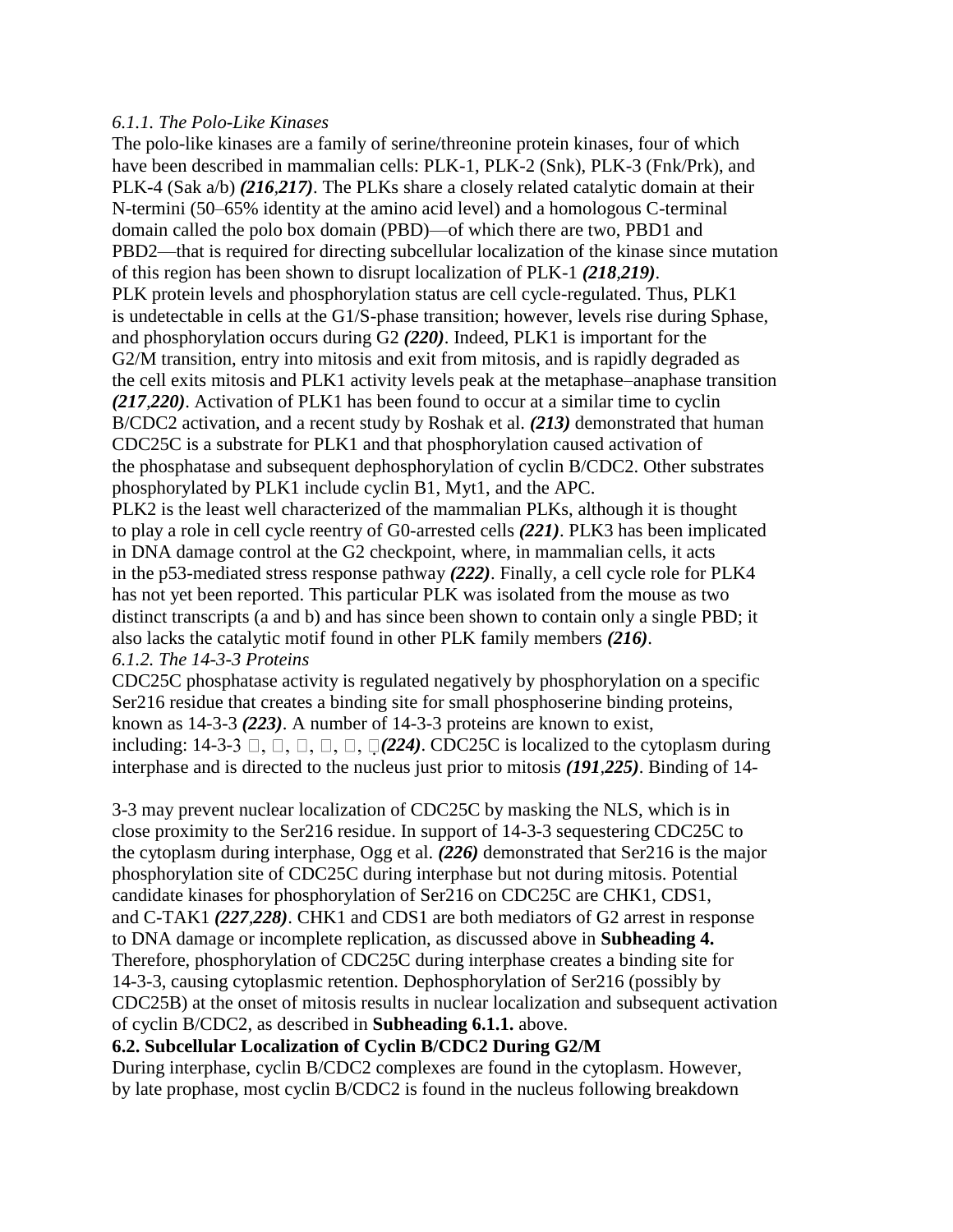of the nuclear envelope *(229)*. Cyclin B has a cytoplasmic retention sequence

(CRS) in the N-terminal region which, when deleted, causes localization of cyclin B to

the nucleus *(230)*. A nuclear export signal (NES) also has been defined within the

CRS, and this binds to the export receptor CRM1 *(231)*; it has been that shown that a

specific inhibitor of CRM1 causes accumulation of cyclin B in the nucleus *(231)*.

During mitosis, cyclin B is hyperphosphorylated within the CRS region, and this phosphorylation

is thought to disrupt interactions with CRM1 holding cyclin B in the nucleus *(229,231)*.

The mechanism by which cyclin B enters the nucleus is less well understood. Both cyclin B and CDC2 lack an NLS. Cyclin B1 has, however, been shown to bind importin-b *(232)*, and this could be one mechanism that mediates cyclin B nuclear localization. The CRS of cyclin B1 is also known to interact with cyclin F, which is found predominantly within the nucleus and contains two NLSs *(233)*. Interestingly, overexpression of cyclin F causes relocation of cyclin B to the nucleus, suggesting that it may be involved in the import of cyclin B1.

Although cyclin B contains a CRS and an NES, both of which ensure that cyclin B is localized to the cytoplasm, phosphorylation of cyclin B can lead to association with other molecules, resulting in its relocation to the nucleus and thereby allowing access to nuclear substrates.

#### **6.3. Function of Cyclin B/CDC2 During Mitosis**

The cyclin B/CDC2 complex is involved in the initiation of a number of mitotic events in both the cytoplasm and the nucleus. During prophase, cyclin B/CDC2 is associated with duplicated centrosomes, and it promotes centrosome separation by phosphorylation of the centrosome-associated motor protein Eg 5 *(234)*. Cyclin B1/ CDC2 and/or cyclin B2/CDC2 complexes are involved in the fragmentation of the Golgi network *(235)*, and cyclin B/CDC2 also is involved in the breakdown of the nuclear lamina and cell rounding *(236)*. Thus, the cyclin B/CDC2 complex is involved in completely reorganizing the cell architecture during mitosis.

#### **6.4. Function of Cyclin A/CDC2 During Mitosis**

Cyclin A plays important roles at two distinct phases of the cell cycle, G1/S (as discussed in **Subheading 4.2.**) and G2/M. These separate functions coincide with cyclin A binding to two different kinases, CDK2 at the G1/S border and CDC2 during G2. Cyclin A levels are undetectable during G1, and levels begin to rise as cells enter S-phase. By the time a cell enters mitosis, cyclin A levels begin to decline; however, it still is present during prophase, in which it is associated with the centrosomes, although by telophase cyclin A is undetectable *(109)*. Cyclin A/CDC2 complexes are thought to play a role in activating cyclin B/CDC2 complexes, and recent reports suggest that cyclin A/CDK2 complexes may also act during the G2 checkpoint *(237,238)*. Exit from mitosis requires degradation of both cyclin A and cyclin B, and this occurs via a ubiquitin-mediated pathway that itself is regulated by the APC pathway (*see* **Subheading 6.5.** below).

#### **6.5. The Anaphase-Promoting Complex**

Exit from mitosis requires ubiquitin-mediated degradation of mitotic cyclins via the *cyclin destruction box (239)*, which is regulated by the APC ubiquitin ligase. APC is a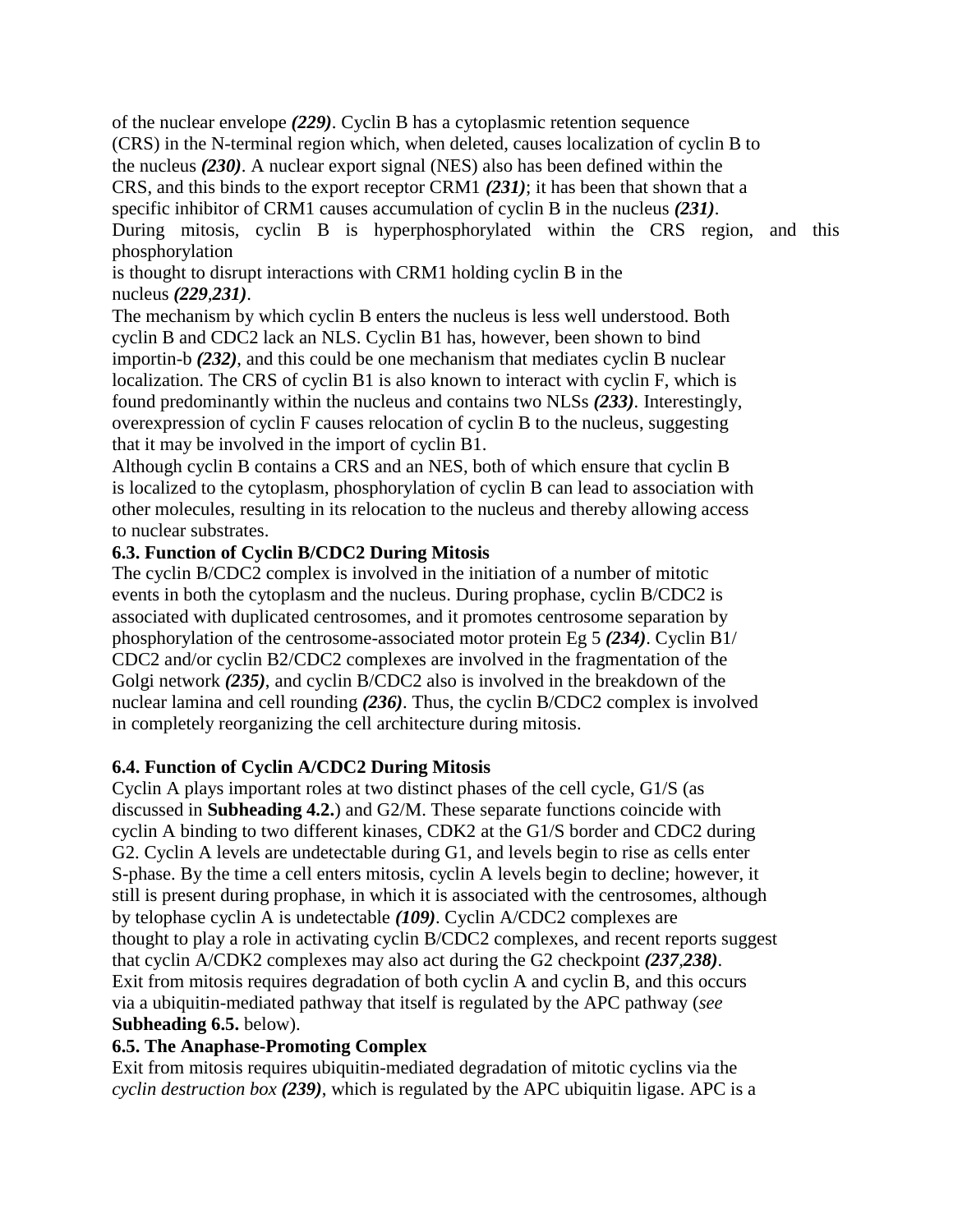multi-subunit ligase consisting of a number of protein subunits such as APC1, APC2, CDC16, and CDC23 (reviewed in **ref.** *240*). APC is inactive in the S- and G2-phases of the cell cycle but becomes activated in mitosis as a result of phosphorylation that is believed to be carried out by PLK1 *(241,242)* and/or cyclin B/CDC2 *(241)*. APC requires conversion to an active form by CDC20/Fizzy, and this can only occur following phosphorylation of APC *(243)*. APC is also required for sister chromatid separation during anaphase by causing destruction of securins, the proteins that hold the sister chromatids together. The securins inhibit the highly conserved enzyme separase during the cell cycle until metaphase, in which it is degraded by the APC *(244)*. Activation of separase is crucial for the onset of anaphase in all eukaryotic cells.

#### **6.6. Other Cell Cycle Regulatory Molecules Involved in Mitosis**

A number of other molecules and protein complexes are involved in regulating normal karyokinesis and cytokinesis in mammalian cells. Such molecules include the securins, separase (*see* **Subheading 6.5.**), and rhabdokinesin-6. Expression of RB6K is regulated during the cell cycle at both the mRNA and protein levels and, similar to cyclin B, reaches maximum levels during M-phase *(18)*. RB6K localizes in the late stages of mitosis to the spindle midzone and appears on the midbodies during cytokinesis. The functional significance of this localization during cell division has been demonstrated by antibody microinjection studies showing exclusive production of binucleated cells that failed to complete cytokinesis *(245)*.

#### **7. Cytokinesis**

At the end of mitosis the cell must ensure that division is taken to completion by a process called cytokinesis. This occurs following assembly of a cleavage furrow at the site of division that contains actin, myosin, and other proteins that eventually form the

contractile ring *(246)*. Following chromosome segregation, the microtubules bundle in the midregion of the spindle, forming the spindle midzone. As the contractile ring contracts, it creates a membrane barrier between each cell. The spindle midzone remains connected, forming a cytoplasmic bridge until this is finally cut during abcission. The mid-zone has been shown to contribute to actin ring assembly since placement of an artificial barrier between the spindle midzone and the cell cortex during metaphase caused inhibition of the cleavage furrow, whereas if a barrier was created in early anaphase, cytokinesis proceeded without a problem *(247)*.

Animal cells divide through the formation of an actomyosin contractile ring at the end of anaphase *(248)*. As discussed above, the spindle midzone plays a role in contractile ring assembly. Two major classes of proteins are believed to be important in signaling from the spindle midzone to the contractile ring. The first of these are the chromosomal passenger proteins, e.g., the inner centromere proteins that are initially found localized to chromosomes and centromeres and then translocate to the midzone during anaphase *(249)* and are involved in chromosome alignment, segregation, and cytokinesis. The second class of proteins are the motor-associated proteins, e.g., Eg5, that are required to maintain the midzone. These proteins localize along the spindles during metaphase and concentrate in the spindle midzone during anaphase *(250,251)*. Specific Cdks also play a role in cytokinesis, and it has been shown that mammalian cells injected with a nondestructible form of cyclin B undergo anaphase and chromosome segregation but do not form a spindle midzone and fail to undergo cytokinesis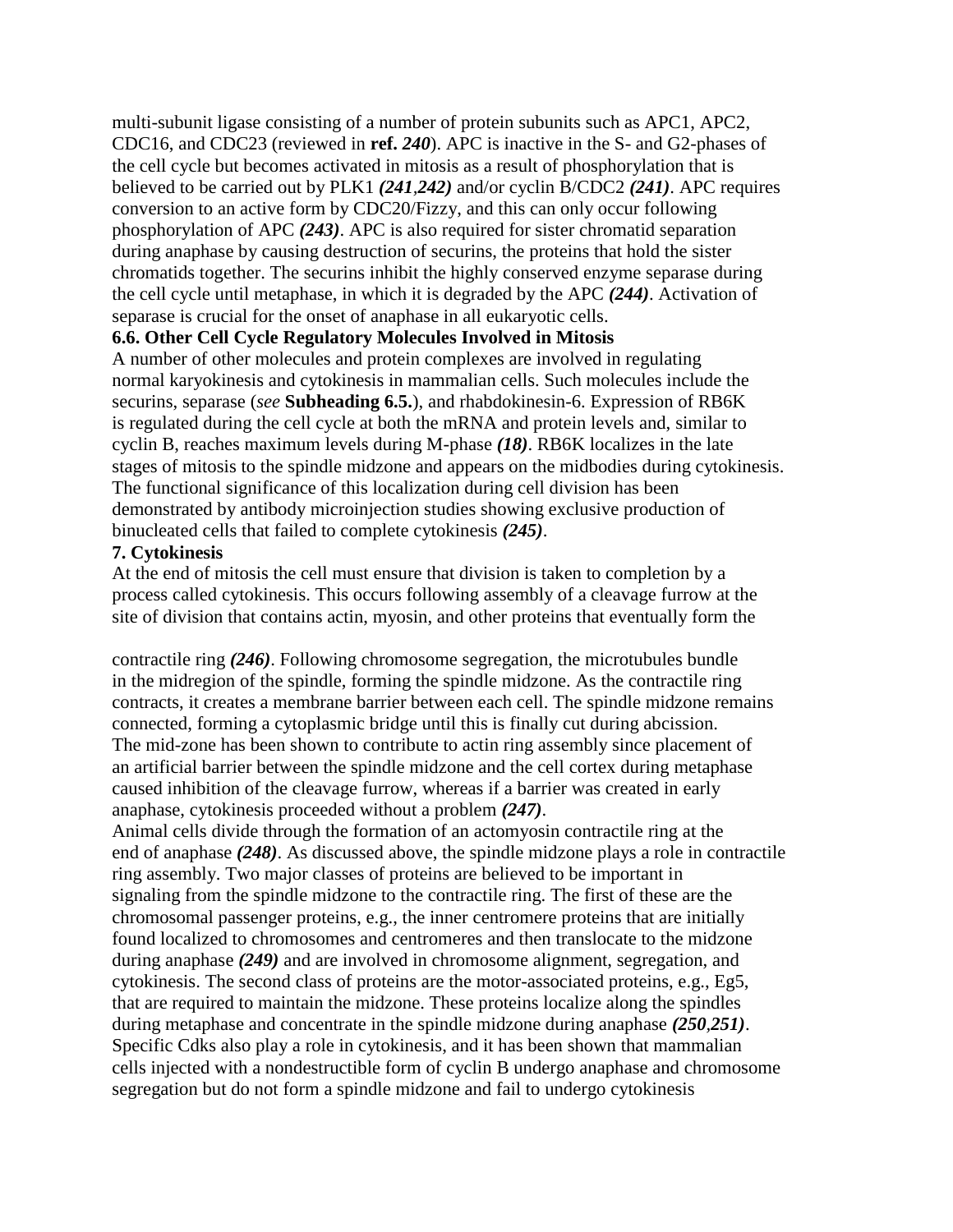*(252)*, suggesting a role for cyclin B in inhibiting cytokinesis. Cdks may also inhibit myosin, and thereby contractile ring formation, through inhibitory phosphorylation of the myosin regulatory light chain (RLC) *(253)*. Myosin RLC can be phosphorylated by CDC2, which inhibits its actin-activated ATPase activity in vitro *(254)*. This inhibitory phosphorylation increases in early mitosis and decreases in anaphase simultaneously with a decrease in CDC2 activation *(255)*.

#### **8. Endoreduplication**

In most eukaryotic cells, S-phase and mitosis are coupled and occur only once during each cell cycle; however, occasionally the sequence of events is interrupted such that the cell undergoes multiple rounds of DNA synthesis in the absence of mitosis. This process is called endoreduplication. Work in yeast has shown that endoreduplication can occur as a result of multiple initiations within S-phase, reoccurring S-phase, or repeated S- and G-phases *(256)*. In addition, endoreduplication can result in either multiple DNA syntheses within a single nucleus, e.g., megakaryocytes or in multi-nucleated cells, e.g., cardiac myocytes. Little is known about the molecular mechanisms responsible for endoreduplication in multinucleate cells, although a greater understanding of the processes involved might enable cell division to be initiated instead of endoreduplication, which would be useful for replacing damaged cells and would therefore avoid scarring, in terminally differentiated tissues that contain cells such as cardiac myocytes and neurones

#### **9. Destruction of Cell Cycle Regulators During the Cell Cycle: Role Of The SCF Ubiquitin Ligases**

The carefully ordered progression of a cell through various stages of the cell cycle is mediated by the timely synthesis and destruction of numerous cell cycle regulatory proteins. Degradation of molecules such as the cyclins occurs via ubiquitin-mediated proteolysis, the specificity of which is controlled by a large number of ubiquitin ligases that themselves are either single subunits or multiprotein complexes that act as recognition factors for substrates to be ubiquitinylated. The SCF complexes represent a large family of ubiquitin ligases that control cell cycle progression. They are so called because they are composed of Skp1, Cul1, and F-box protein as well as Roc1; it is the F-box protein component of the SCF complex that determines substrate recognition. It is well documented that SCF complexes are key in controlling the abundance of cell cycle regulatory proteins, including cyclins, Cdks, and CDKIs *(257)*. For example, the SCF complex containing the F-box protein Skp2 coordinates the ubiquitinylation of the CDKIs p21 and p27, thereby allowing CDK2 activation at the G1/S border *(258,259)*.

#### **10. Summary and Conclusions**

The mammalian cell cycle is a highly regulated, conserved, and sequential process that is necessary for normal cell growth and development. Our understanding of the mechanisms involved in cell cycle regulation has increased significantly in recent years, as demonstrated by the award of the Nobel Prize for Physiology and Medicine to Leland Hartwell, Paul Nurse, and Tim Hunt in 2001 for their seminal discoveries relating to the cell cycle machinery. Despite this increased understanding, much remains to be learned about the mechanisms involved in controlling growth and proliferation in specific cell types and organs. Extending our knowledge of cell cycle control